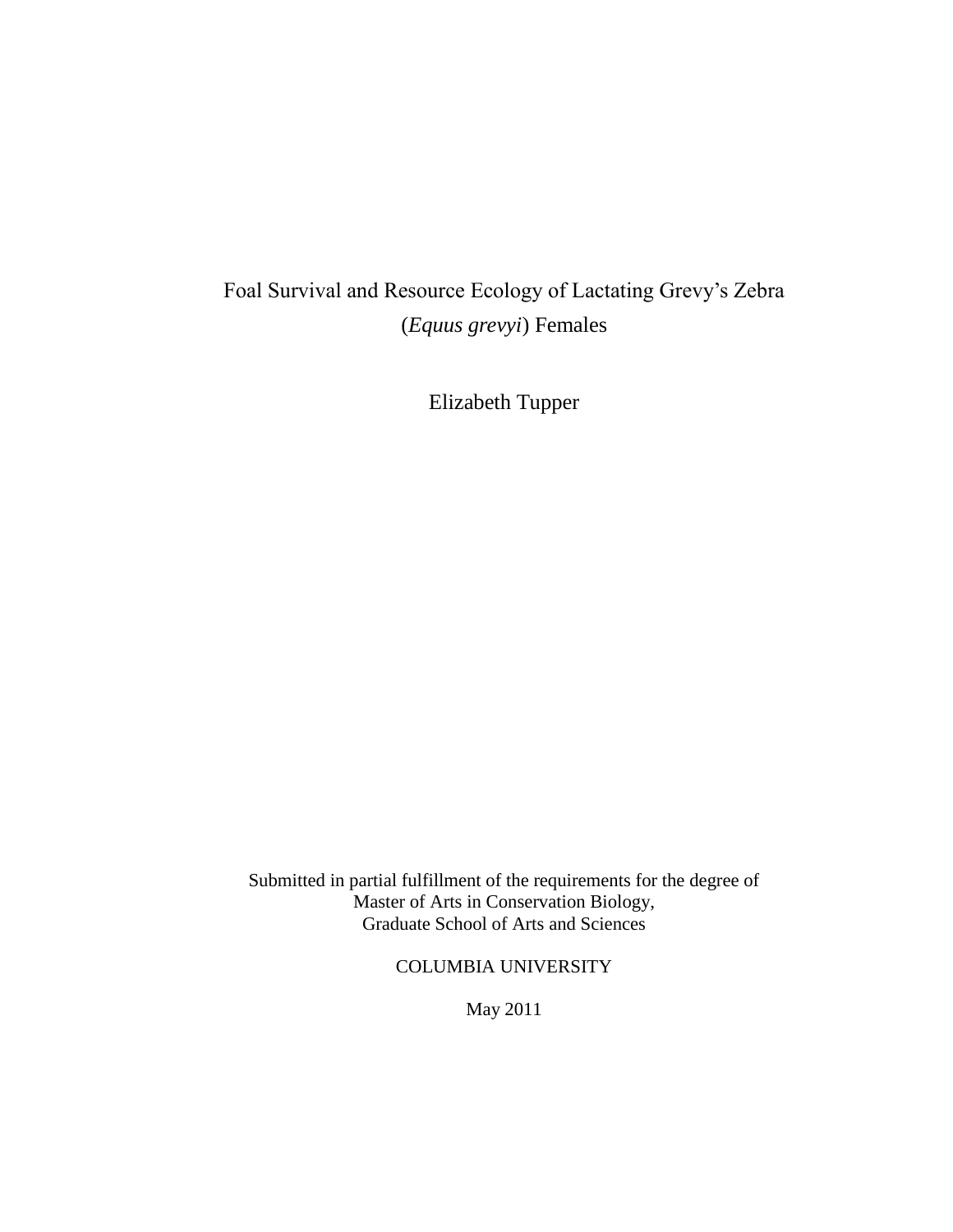© 2011 Elizabeth Tupper All rights reserved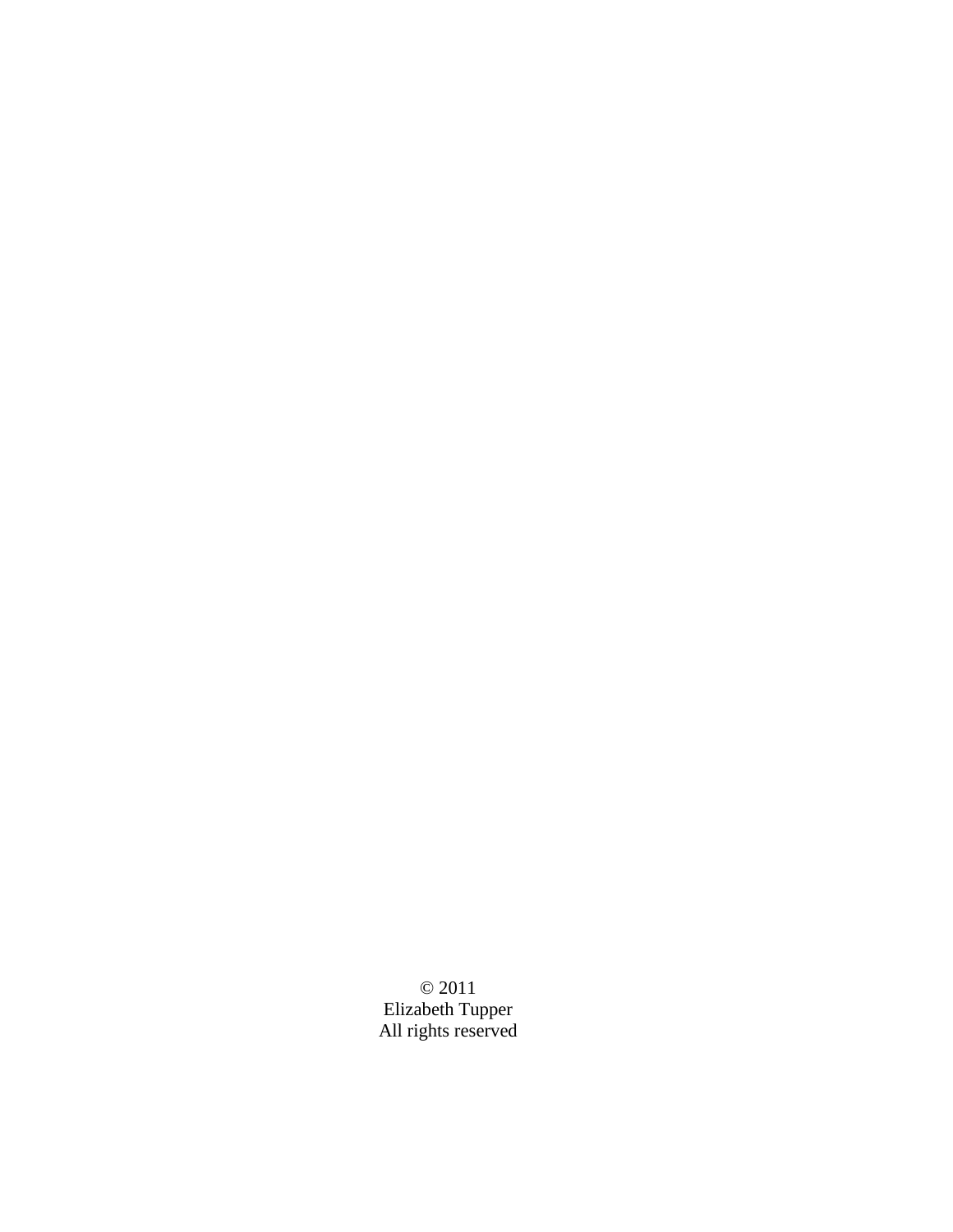#### **ABSTRACT**

Foal Survival and Resource Ecology of Lactating Grevy's Zebra (*Equus grevyi*) Females Elizabeth Tupper

In this thesis, I first investigate factors affecting survival of Grevy's zebra (*Equus grevyi*) foals and then analyze the landscape use patterns of lactating females and their foals as they pertain to resource availability during the dry season. Monitoring population vital rates of endangered species is essential for understanding population dynamics and designing appropriate conservation strategies. For the endangered Grevy's zebra, low foal survival has been implicated as a major factor driving population declines. This study employed cheap, non-invasive sight-resight methodology to regularly survey Grevy's zebra foals at a wildlife conservancy in central Kenya. Using Program MARK, I then created models to investigate how survival changes as foals age, as well as how it is impacted by rainfall and resource availability. Foal survival to 1 year is less than 30%, with lowest survival rates within the first three months after birth and also around weaning. Even in this arid-adapted equid, rainfall appears to influence foal survival through its relationship with resource availability, while general trends suggest that predation is less important in driving patterns of foal survival. Although estimates of foal survival were lower than those reported in any previous study on equid populations, its impact on population size relative to other demographic parameters remains unknown.

The dry season is a critical period for African ungulate survival, as resources decrease substantially in quantity and quality. For hindgut fermenting grazers such as zebra, grass quantity is typically considered more important than quality in determining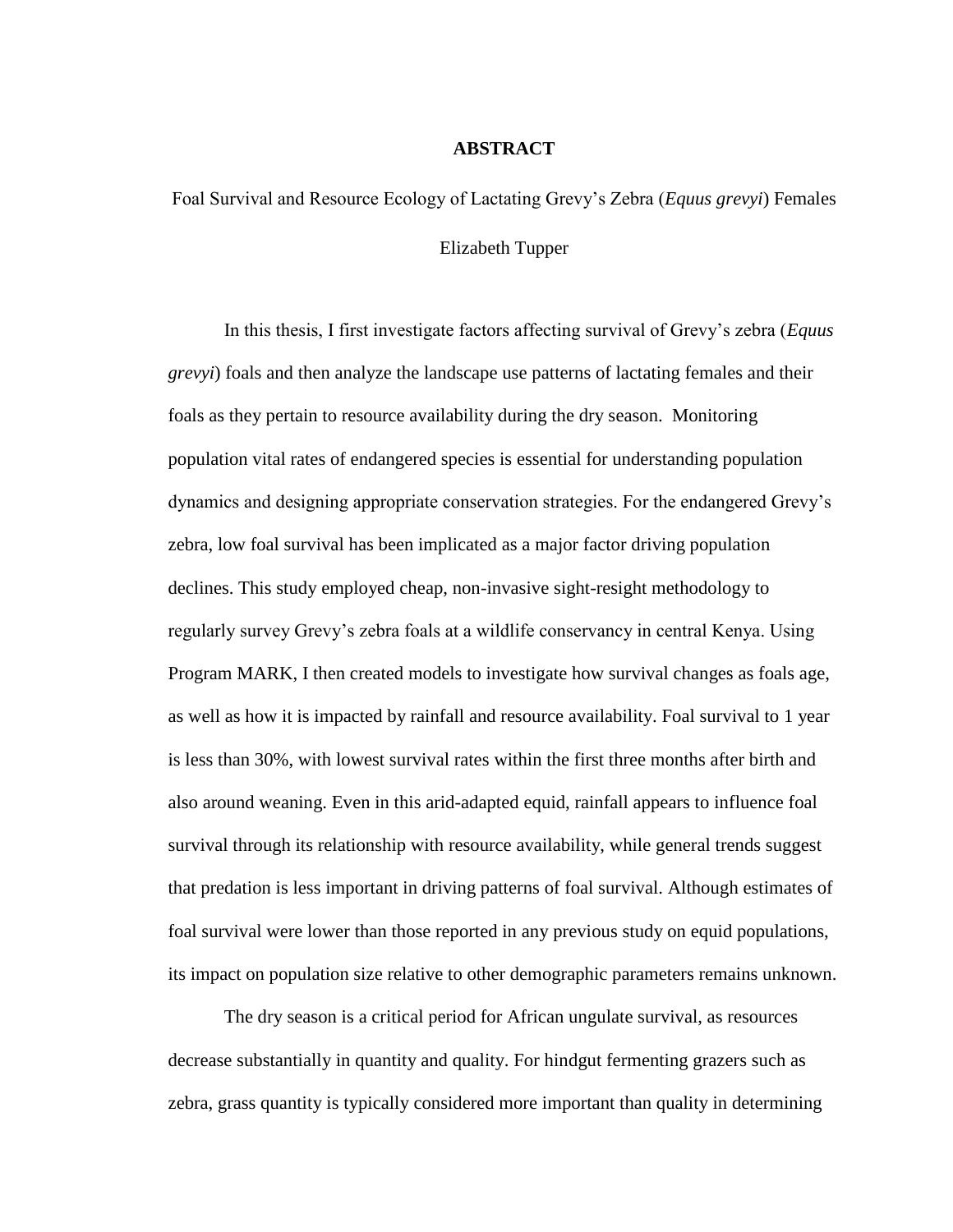foraging decisions and resulting spatial patterns of grazing. However, differences in forage quality may be important for late gestation and early lactation females due to their higher energetic and nutritional demands. In this study, I used monthly survey data to identify areas frequently used by lactating female Grevy's zebra and their foals during multiple dry seasons. I then collected grass in these and control areas to determine if landscape use patterns are driven by spatial variation in grass nutrient content. The results of this study support the hypothesis that lactating Grevy's zebra selectively forage in areas of high grass quality during the dry season. Levels of potassium (K), sodium (Na), phosphorus (P), and crude protein (related to percent nitrogen), as well as the ratio of calcium to phosphorus (Ca:P) appear to be particularly important in influencing landscape use patterns of lactating zebras during the dry season.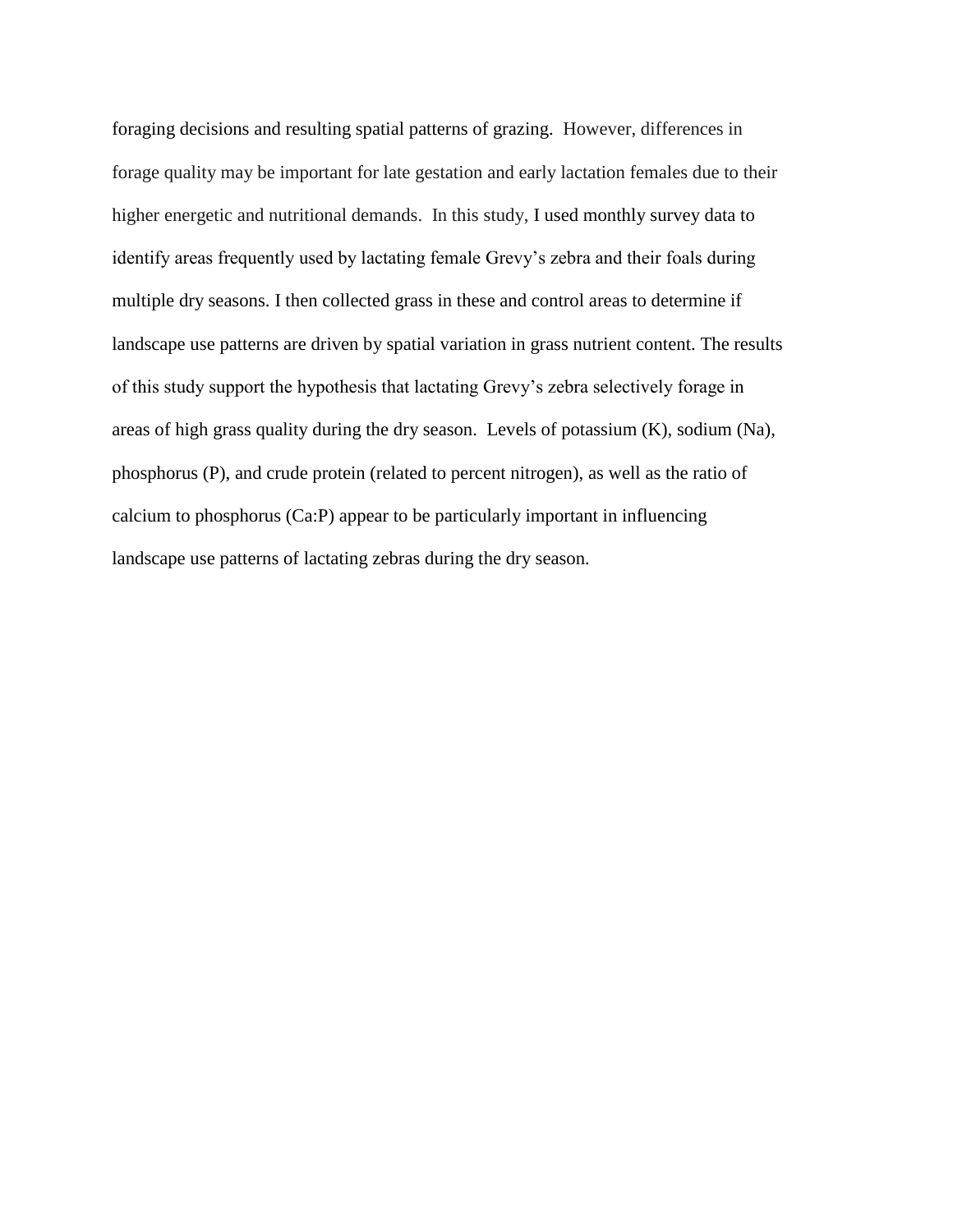| <b>Table of Contents</b> |
|--------------------------|
|--------------------------|

| CHAPTER 1: General introduction to Grevy's zebra (Equus grevyi) ecology and the         |  |
|-----------------------------------------------------------------------------------------|--|
|                                                                                         |  |
| <b>CHAPTER 2: Factors influencing Grevy's zebra (Equus grevyi) foal survival at the</b> |  |
|                                                                                         |  |
|                                                                                         |  |
|                                                                                         |  |
|                                                                                         |  |
|                                                                                         |  |
|                                                                                         |  |
|                                                                                         |  |
|                                                                                         |  |
|                                                                                         |  |
|                                                                                         |  |
|                                                                                         |  |
|                                                                                         |  |
|                                                                                         |  |
|                                                                                         |  |
|                                                                                         |  |
|                                                                                         |  |
|                                                                                         |  |
| 31                                                                                      |  |
| Overall and age-specific foal survival in Grevy's zebra at the Lewa Wildlife            |  |
|                                                                                         |  |
| Investigating the effects of resource availability and predation on foal survival 33    |  |
|                                                                                         |  |
|                                                                                         |  |
|                                                                                         |  |
| <b>CHAPTER 3: Landscape use patterns of lactating female Grevy's zebra (Equus</b>       |  |
|                                                                                         |  |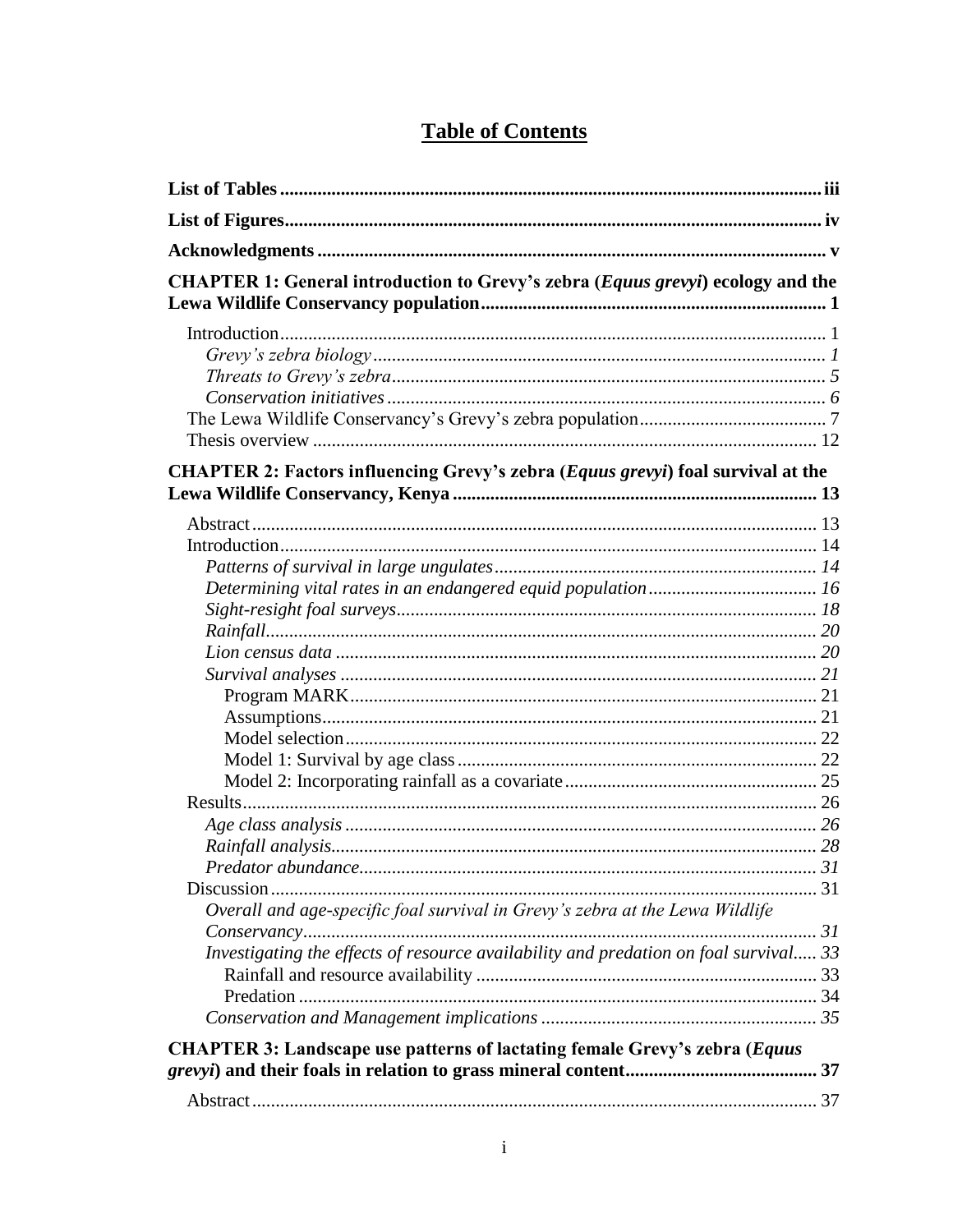| Large herbivore foraging and the importance of resource quantity and quality 38    |     |
|------------------------------------------------------------------------------------|-----|
|                                                                                    |     |
|                                                                                    |     |
|                                                                                    |     |
|                                                                                    |     |
|                                                                                    |     |
|                                                                                    |     |
|                                                                                    |     |
|                                                                                    |     |
|                                                                                    |     |
|                                                                                    |     |
|                                                                                    |     |
|                                                                                    |     |
|                                                                                    |     |
| Grass nutrient concentrations compared to those required by horses                 |     |
| Discussion                                                                         | -57 |
| Relationship between Grevy's zebra landscape use and forage nutritional content 57 |     |
|                                                                                    |     |
|                                                                                    |     |
|                                                                                    |     |
|                                                                                    |     |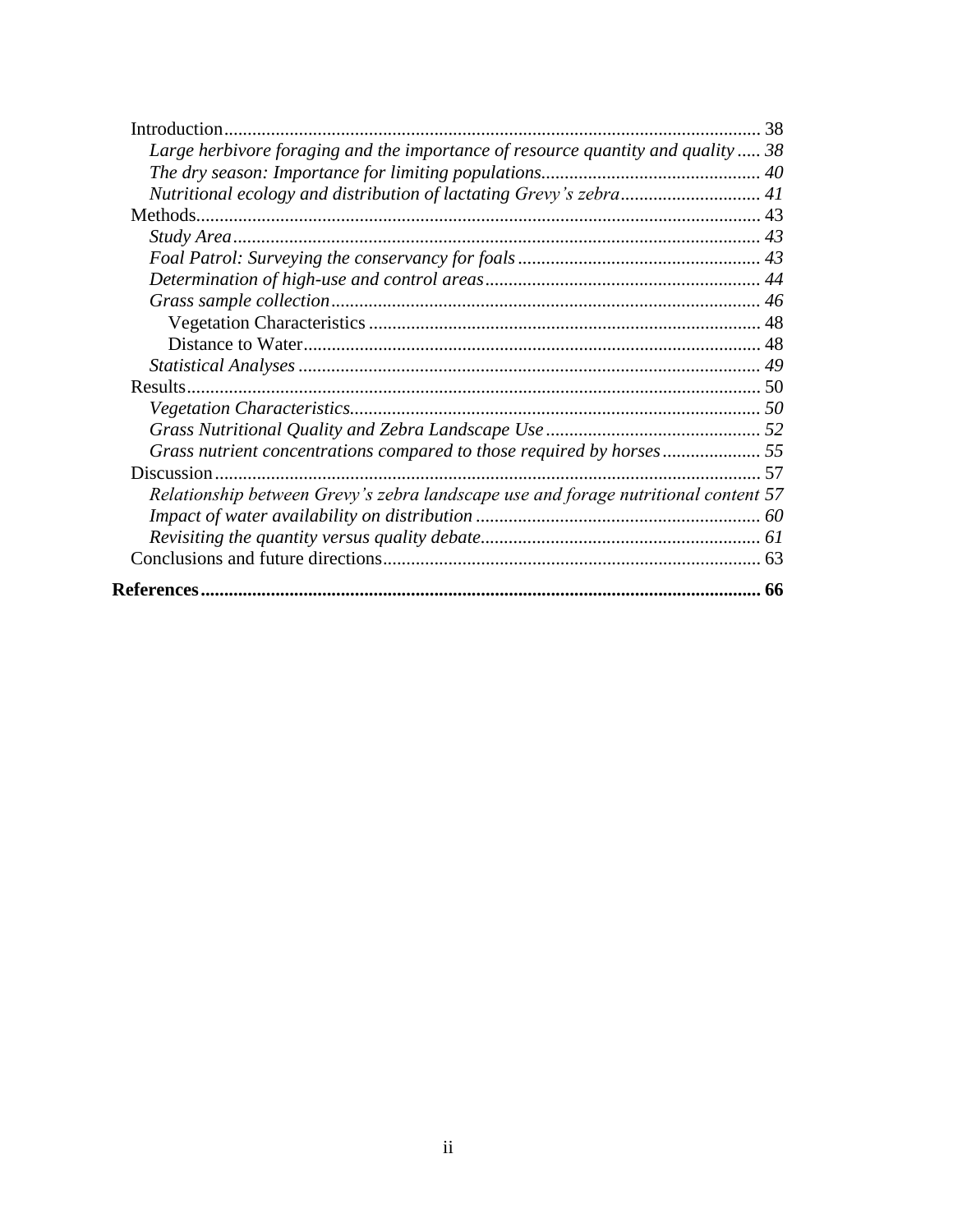# **List of Tables**

- **Table 2.1.** Description of age class structures used in models.
- **Table 2.2.** Examples of model notation with descriptions.
- **Table 2.3.** The top 5 time-since-marking models using  $QAIC_c$  for rank determination.
- **Table 2.4.** The top 5 models from a candidate set that included a general unconstrained time-dependent model and 10 models that were constrained as functions of rainfall or standardized rainfall.
- Table 3.1. Mean nutrient concentrations as a function of grass greenness.

**Table 3.2.** Results of best predictive model determined using the *bestglm* function to evaluate all possible multiple logistic regression models.

- **Table 3.3.** Results of simple logistics regression for each independent variable with use category (high/control) as response variable and nutrient concentrations and height as explanatory variables.
- **Table 3.4.** Mean nutrient content of grasses in high-use and control areas compared to required concentrations in feed for the congeneric domestic horse (*Equus ferus caballus*).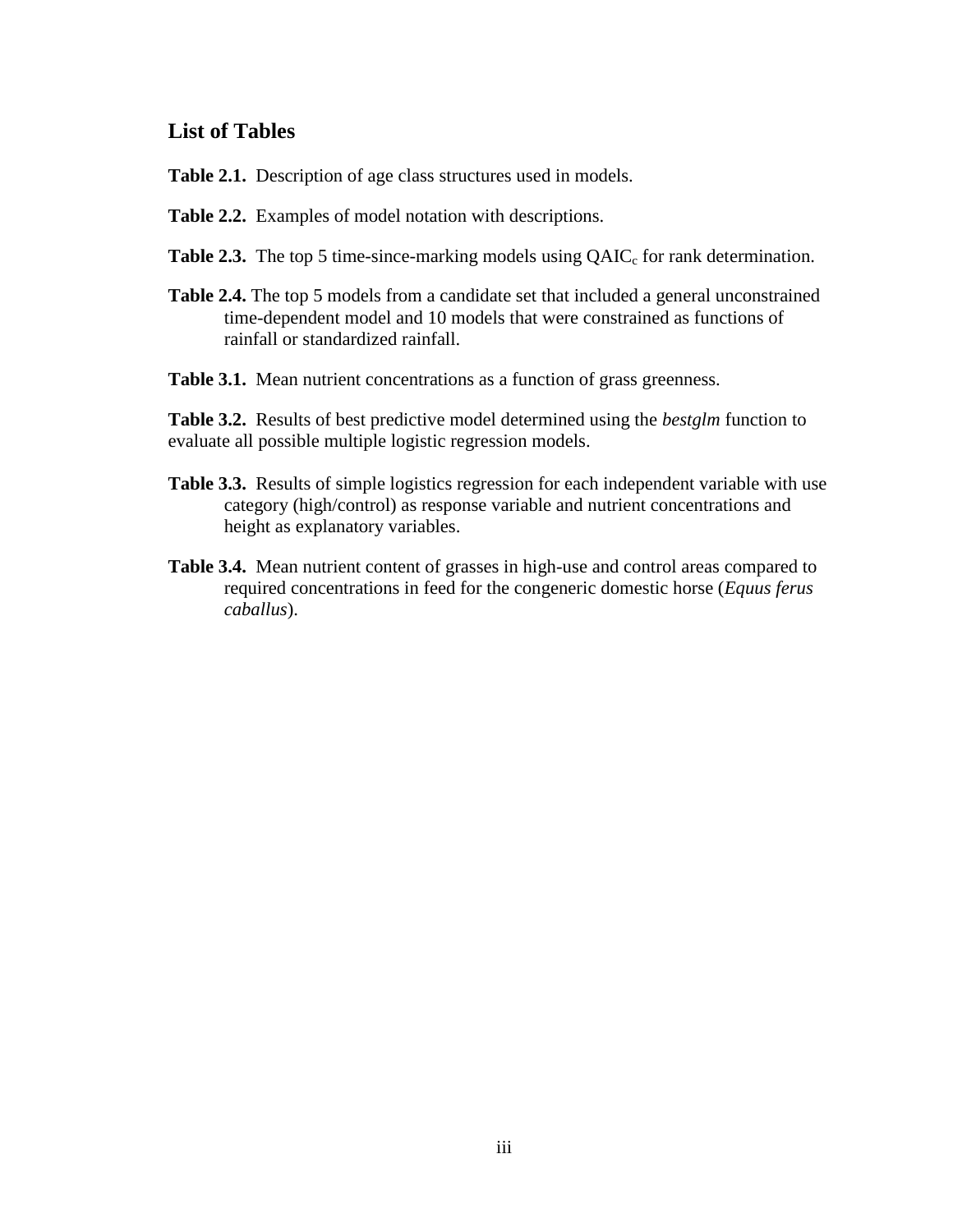# **List of Figures**

- **Figure 1.1.** Map showing the current range of Grevy's zebra (*Equus grevyi*) in East Africa
- **Figure 1.2.** Mean number of Grevy's zebra births per month for the 5-year period between 1/2003 and 12/2007 at the Lewa Wildlife Conservancy
- **Figure 1.3.** Mean monthly rainfall at the Lewa Wildlife Conservancy (2002-2009)
- **Figure 1.4.** Map showing the distribution of drinkable water sources for Grevy's zebra during the dry season, including damns that were revived in 2009
- **Figure 1.5.** Yearly population estimates of Grevy's zebra (*Equus grevyi*) and plains zebra (*Equus quagga*) at the Lewa Wildlife Conservancy
- **Figure 1.6.** Number of individual Grevy's zebra (*Equus grevyi*) and lions (*Panthera leo*) recorded on the Lewa Wildlife Conservancy during annual census counts
- **Figure 2.1.** Coding convention for Grevy's zebra stripe patterns
- **Figure 2.2.** Monthly survival estimates from the top-ranked model with 5 age classes, where error bars represent  $\pm$  1 SE
- **Figure 2.3.** Survival estimates (columns  $\pm$  1 SE) for each three-month interval and average monthly rainfall (line) from Jan 2003 through Aug 2008
- **Figure 2.4.** Number of lions recorded at the Lewa Wildlife Conservancy during annual censuses (columns) and estimated three-month *mortality* rates  $(1-\phi, \text{line})$  from Jan 2003 through Aug 2008
- **Figure 3.1.** Map showing recorded locations of lactating females with foals less than 6 months old, percent volume contours from the utilization distribution created through kernel density estimation, and the locations at which grass samples were collected for nutrient analysis
- **Figure 3.2.** Number of high-use and control samples collected in each grass greenness category.
- **Figure 3.3.** Correlogram of correlations among nutrient concentrations in grass samples.
- **Figure 3.4.** Nutrient or crude protein concentration compared between high-use and control areas, and with the required concentrations in grass fed to lactating horses (dotted lines; data from Cunha 1991 and NRC 2007).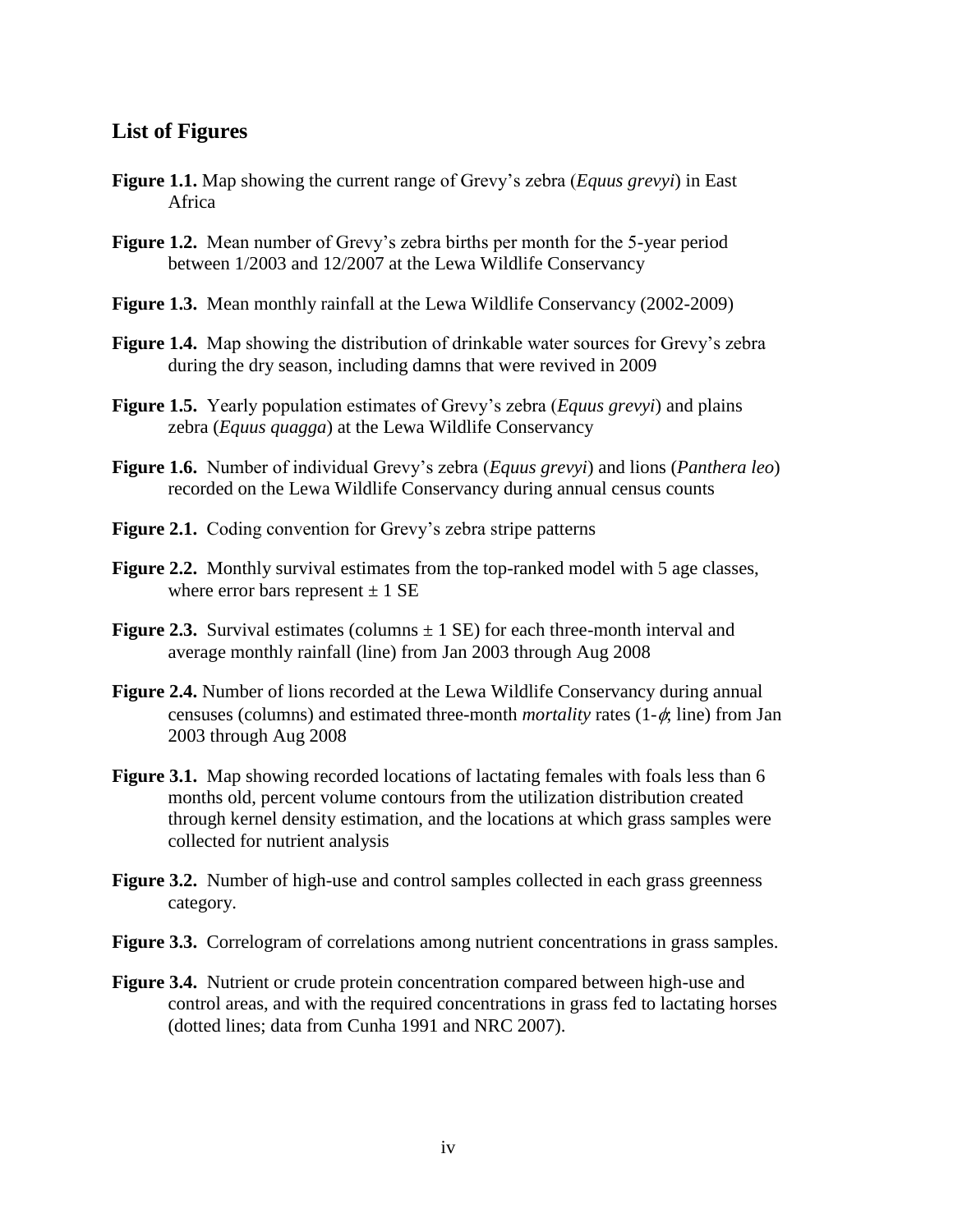# **Acknowledgments**

I would like to thank the members of my committee, Fabio Corsi, Josh Ginsberg and Siva Sundaresan for the amazing guidance, insight, and patience they have provided me throughout my time at Columbia. This thesis would not exist if it hadn't been for Fabio's belief in me as a student and words of encouragement at the start of this project. His assistance working through ideas and technical issues has been tremendously helpful and I can't stress my appreciation enough. I thank Josh for being a true force of life and knowledge who (probably unknowingly) has sparked many revelations about this project. His insight and ability to portray complicated issues so eloquently truly makes him a great teacher. Thank you to Siva for allowing me to work on this project and for encouraging me to develop my own additional project, as well as for providing critical suggestions and guidance throughout all stages of this project.

I owe a million thanks to the members of Lewa Wildlife Conservancy's Research and Monitoring Department - Geoffrey Chege, Edwin Kisio, and Mary Mwololo - for providing the dataset on which this thesis is based. I truly appreciate all of the time they spent familiarizing me with the landscape and ecology on LWC and for their hospitality during my stay at Lewa. I would also like to thank Lewa's Security Department for providing me with two wonderful, knowledgeable field assistants Julius and Mike. Special thanks to Mike, whose inner compass and knowledge of the landscape prevented us from getting lost while I stubbornly insisted that we find exact recorded foal locations with a GPS device. I would also like to acknowledge the Mohamed bin Zayed Species Conservation Fund for providing funding for my trip to Kenya and the grass sample

v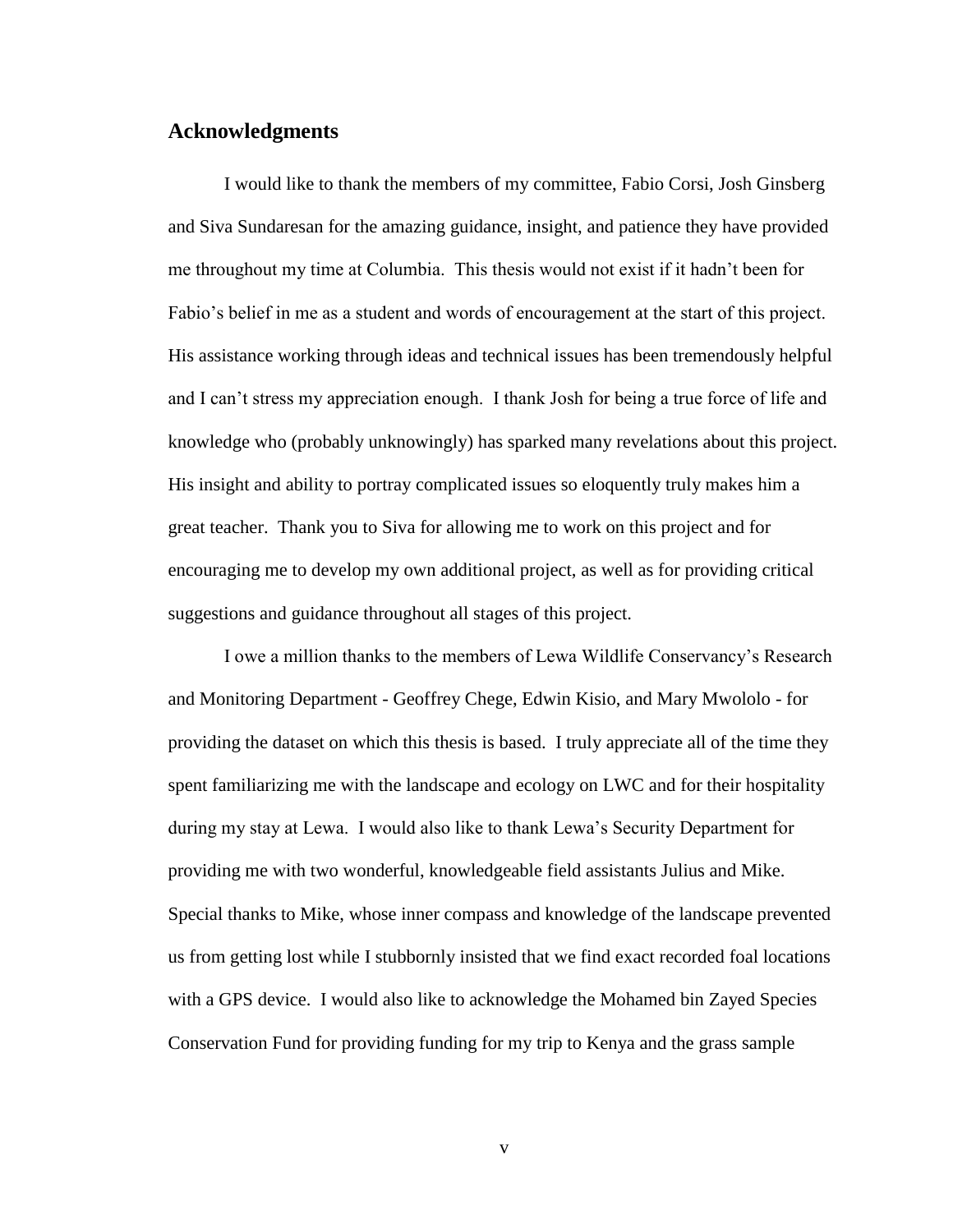analysis. Thank you to David Madigan and the graduate students of the Columbia Statistics Department who helped me with statistical analyses.

Many thanks to all of my fellow E3B students, especially Pete, Nolan, Derek, Lisa and Mia, for all of the support and happiness they've provided me throughout the past two years. Most importantly, I must thank Bo and Fabian for being such wonderful parts of my life and providing me with unending support. I couldn't have done this without them and love them both unconditionally. Lastly, thank you to my mom, Kath, and my grandmother for instilling in me a love for nature and sense of humor about life. My mother really was an amazing woman who I will always appreciate tremendously. I truly wish she could have been here for the completion of this thesis and the trip to Africa she was looking so forward to. I dedicate this work to her.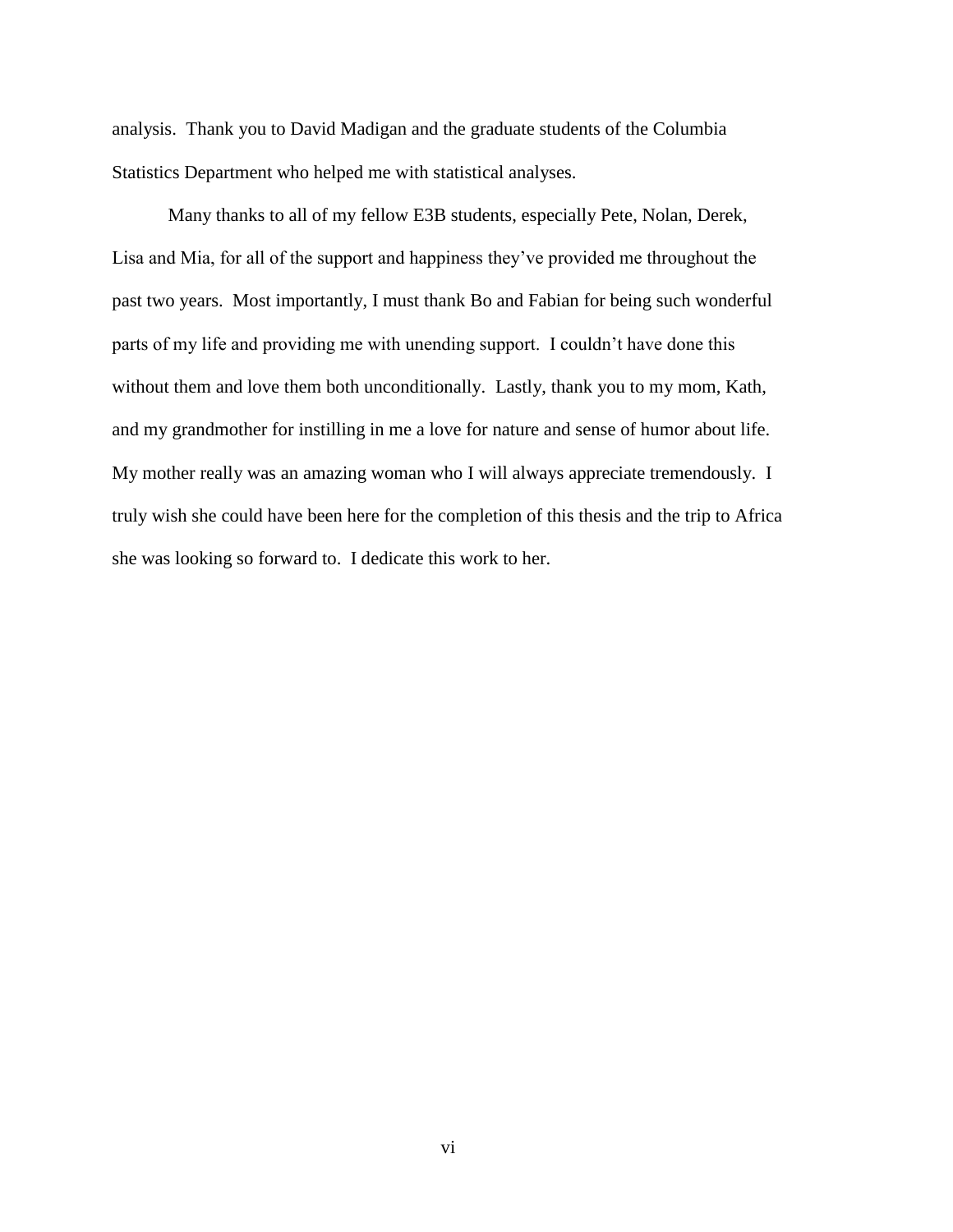# **CHAPTER 1: General introduction to Grevy"s zebra (***Equus grevyi)* **ecology and the Lewa Wildlife Conservancy population**

#### **Introduction**

The endangered Grevy's zebra (*Equus grevyi*) is the largest wild member of the *Equidae* family. Although once found in five East African countries, this species is now restricted to central-northern Kenya and a few small, isolated regions in Ethiopia (Figure 1.1). Grevy's zebra, like many endangered large mammals, are found at relatively low densities over large areas, making accurate population monitoring challenging (Moehlman et al. 2008; Parker et al. 2010). The current global population is estimated to have between 2,000 and 2,500 individuals, following a decline from about 15,000 individuals in the late 1970s (Moehlman et al. 2008). The majority of this population is now concentrated toward the southern end of the species' range in the Samburu and Laikipia Districts of Kenya (Williams 2002).

#### **Grevy"s zebra biology**

Grevy's zebra are typically found in arid and semi-arid grass and shrubland habitats with permanent water sources (Klingel 1974; Williams 2002) and have many physiological and social adaptations to living in arid environments (Rubenstein 1989; Becker and Ginsberg 1990). Like many other ungulates, they exhibit slight sexual size dimorphism, with females weighing about 385 kg and males about 430 kg (Kingdon 1997). Grevy's zebra are hind-gut fermenters and considered bulk grazers, although they have been found to consume browse (up to 30% of their diet) under stressful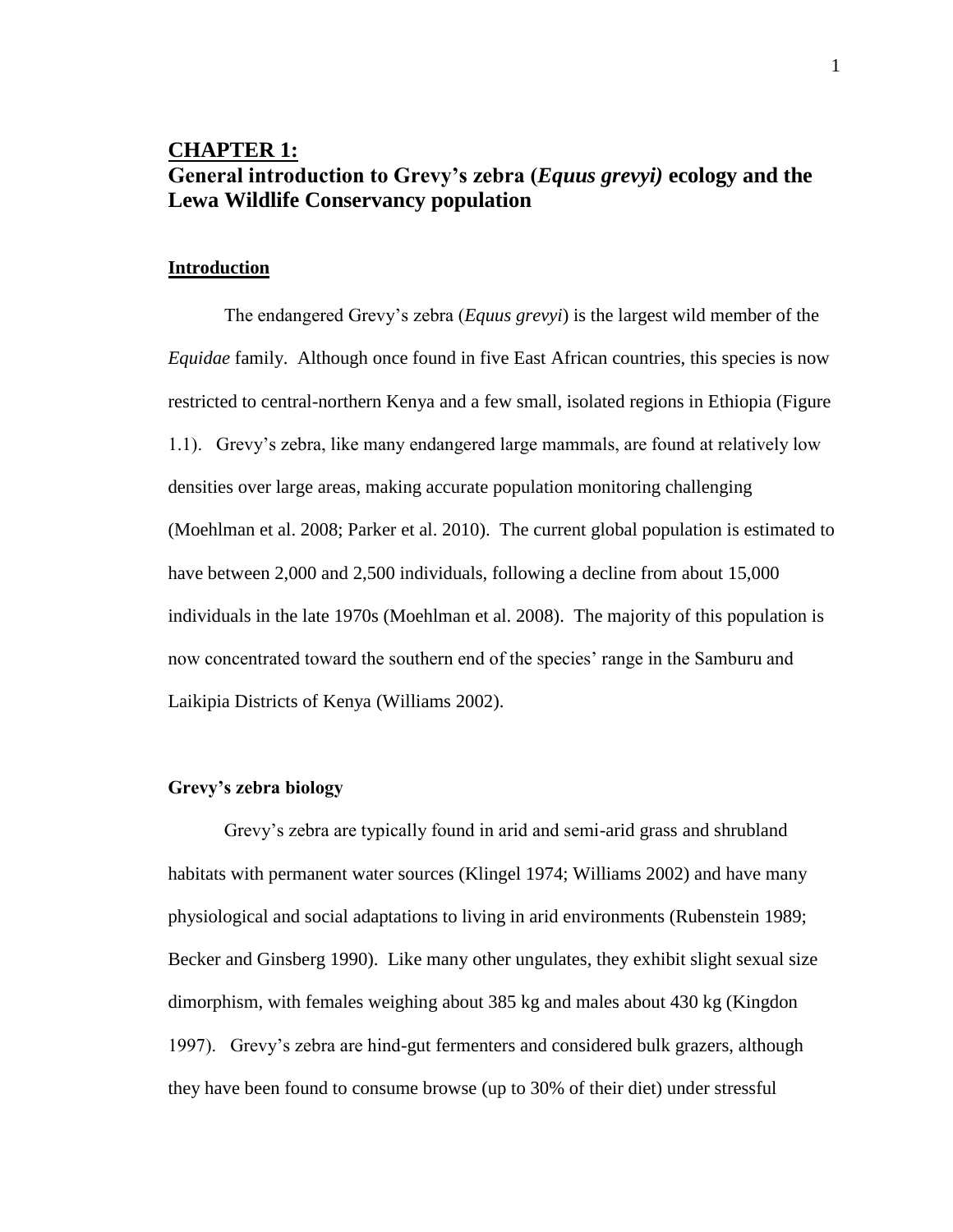environmental conditions such as drought (Ginsberg 1987) and in areas suffering from overgrazing (Moehlman et al. 2008). Adult males and non-lactating females may go two to five days without drinking, but lactating females can only tolerate one to two days without water (Becker and Ginsberg 1990; Rowen 1992).



**Figure 1.1. Map showing the current range of Grevy"s zebra (***Equus grevyi***) in East Africa. Data on range was downloaded from the International Union for Conservation of Nature and Natural Resources (IUCN, www.iucnredlist.org/technical-documents/spatial-data). Data on protected areas in Kenya was downloaded from the World Database on Protected Areas (WDPA, www.wdpa.org)**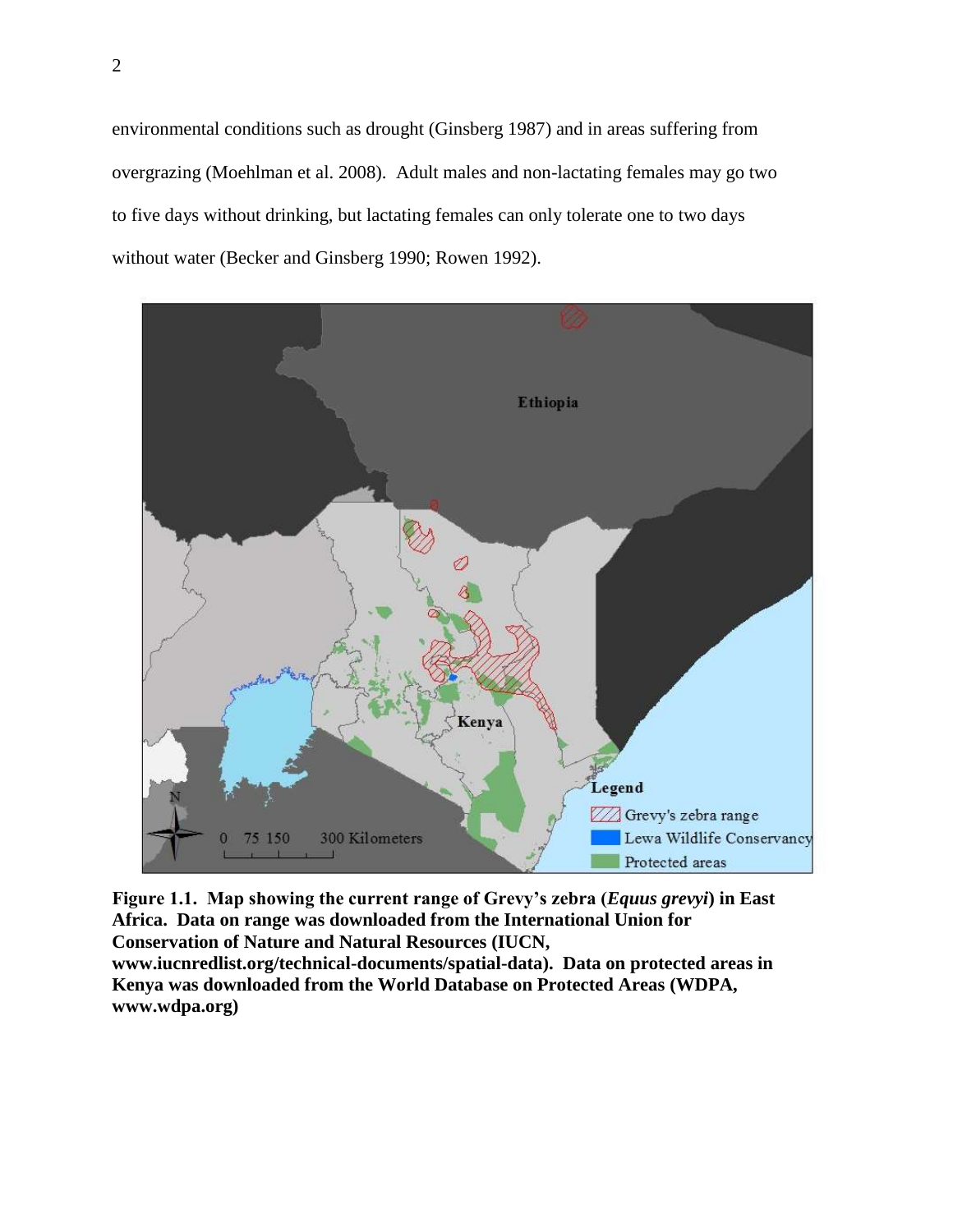Breeding males are solitary and defend territories of 2 to 12  $\text{km}^2$  (Klingel 1974; Ginsberg 1989). These males exhibit resource defense polygyny, attracting females based on the water and food resources found within their territories (Rubenstein 1986; Ginsberg 1989). Lactating females form relatively stable groups, while bachelor males and non-lactating females form less stable groups characterized by temporary associations (Rubenstein 1986; Ginsberg 1989; Sundaresan et al. 2007a). These fissionfusion groups average between 3 and 10 individuals (Nelson and Williams 2003) and generally include individuals of the same reproductive class (Klingel 1974; Rubenstein 1986).

The stable groups formed by lactating females typically consist of three to four pairs of females and their foals (Rubenstein 1986; Ginsberg 1989). Compared to nonlactating females, these groups move less frequently and congregate closer to water sources (Rubenstein 1986; Ginsberg 1989; Sundaresan et al. 2007b). Becker and Ginsberg (1990) report that lactating females with young foals (<3 months old) generally remain on male territories within 2 km of a water source in protected areas, whereas other females will move up to 15 km away in order to find better grazing areas. Outside of protected areas where livestock are often congregated adjacent to water sources, however, lactating females may move up to 13 km from water to find acceptable forage (Nelson and Williams 2003).

Males become reproductively mature around 3 years of age, but do not establish territories until they are 6-7 years old (Rowen and Williams 2000). Females, on the other hand, become reproductively mature around 3.5 years old. Condition-dependent estrus causes breeding to be dependent on rainfall patterns (Williams 1998) and can result in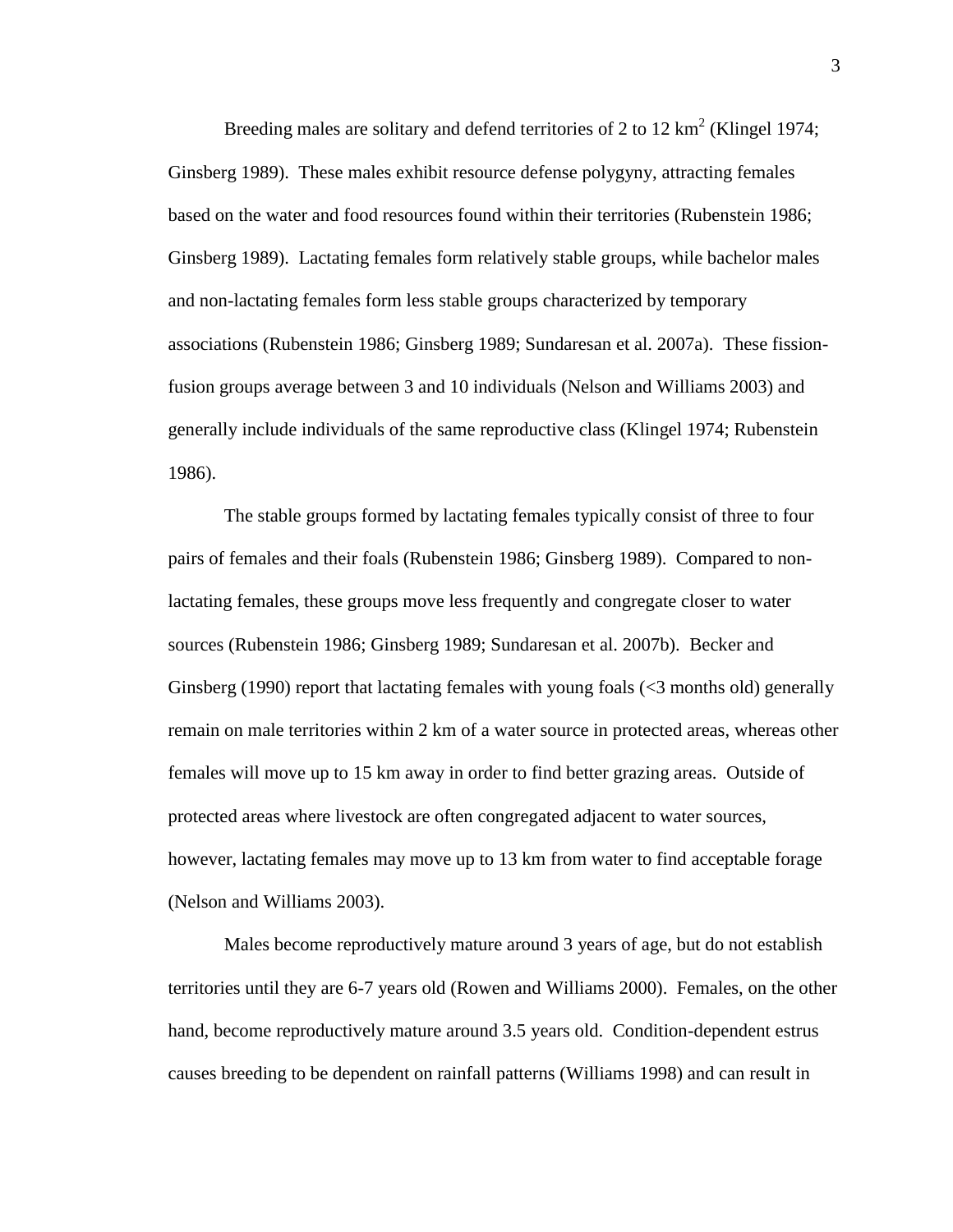anoestrus during periods of low resource availability following drought (Ginsberg 1987). Peak birthing periods in this species have been suggested to follow rainy/dry season cycles (Rowen and Williams 2000), but the highly variable rainfall patterns of their environments causes a lack of specific, consistent birthing season (Figure 1.2). Gestation lasts about 13.5 months (387-428 days), after which females give birth to a single foal (Ginsberg 1989; Iaderosa 1983). The period of peak lactation in females lasts for about 3 months after a foal's birth, and is followed by a mid-lactation period during which foals rely less on milk and begin to drink water (Ginsberg 1989). Foals begin weaning at around 6 months, are completely weaned by 11.5 months, and are considered independent after about 12 months (Ginsberg 1989; Rowen 1992).



Jan Feb Mar Apr May Jun Jul Aug Sep Oct Nov Dec **Figure 1.2. Mean number of Grevy"s zebra births per month for the 5-year period between 1/2003 and 12/2007 at the Lewa Wildlife Conservancy. Bars represent**  $\pm 1$ **standard error. Note that birth months were estimated based on records for each foal identified in monthly surveys (see Chapter 2 for details about survey methodology).**

Other basic biological and demographic characteristics remain unknown for this

species, highlighting the need for continued research. Reliable information on age-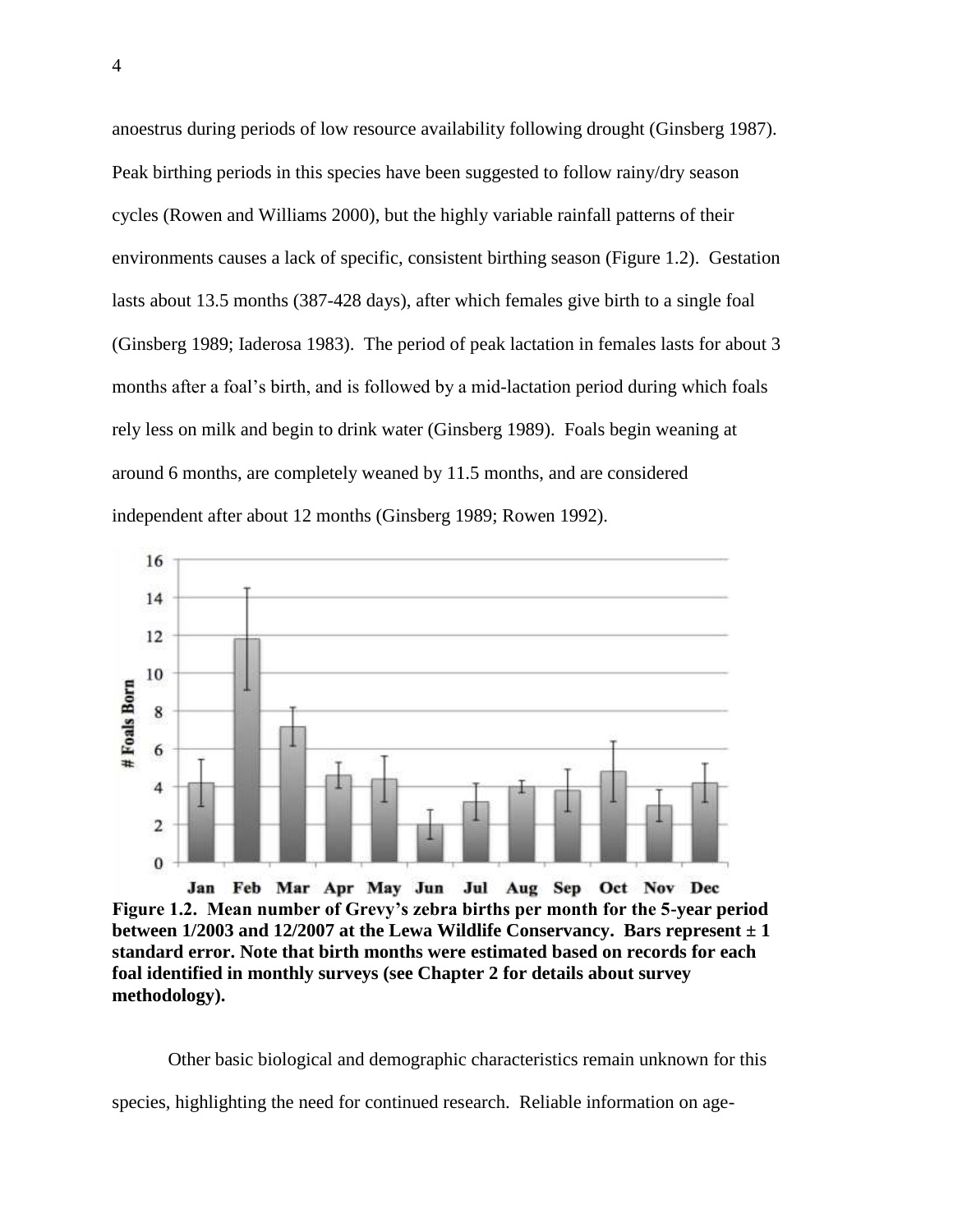specific survival, fecundity, and interbirth intervals is lacking, which makes accurately modeling population dynamics and projecting population growth rates difficult. Grevy's zebra exist throughout areas that are heterogeneous in land cover and use type, and therefore may show important differences in demography and dynamics between populations (Williams 1998, 2002). Adding to the need for additional research, therefore, is the fact that the majority of information presented here was collected from a single well-studied population that has largely dissipated since the most recent study (Nelson and Williams 2003; SR Sundaresan, personal communication).

#### **Threats to Grevy"s zebra**

The Grevy's zebra was first classified as endangered by the IUCN in 1986, a status which has not changed (Moehlman et al. 2008), and has been listed in Appendix I of CITES since 1979. Historically, Grevy's zebra were hunted extensively for their skins (Rowen and Williams 2000). Following a hunting ban imposed by the Kenyan government beginning in 1977 and the CITES listing in 1979, rates of hunting for skin export declined dramatically. Since then, hunting Grevy's zebra for meat and medicinal purposes has become a greater threat (KWS 2008). Grevy's zebra are also facing population fragmentation and isolation, which may increase vulnerability to stochastic events such as drought (Rowen and Williams 2000). Various diseases have been a threat to Grevy's zebra, especially where livestock are abundant and during periods of drought (KWS 2008). Between December 2005 and March 2006, there was an anthrax outbreak in southern Samburu District that killed at least 53 individuals and led to a massive effort to vaccinate nearby populations (Muoria et al 2007).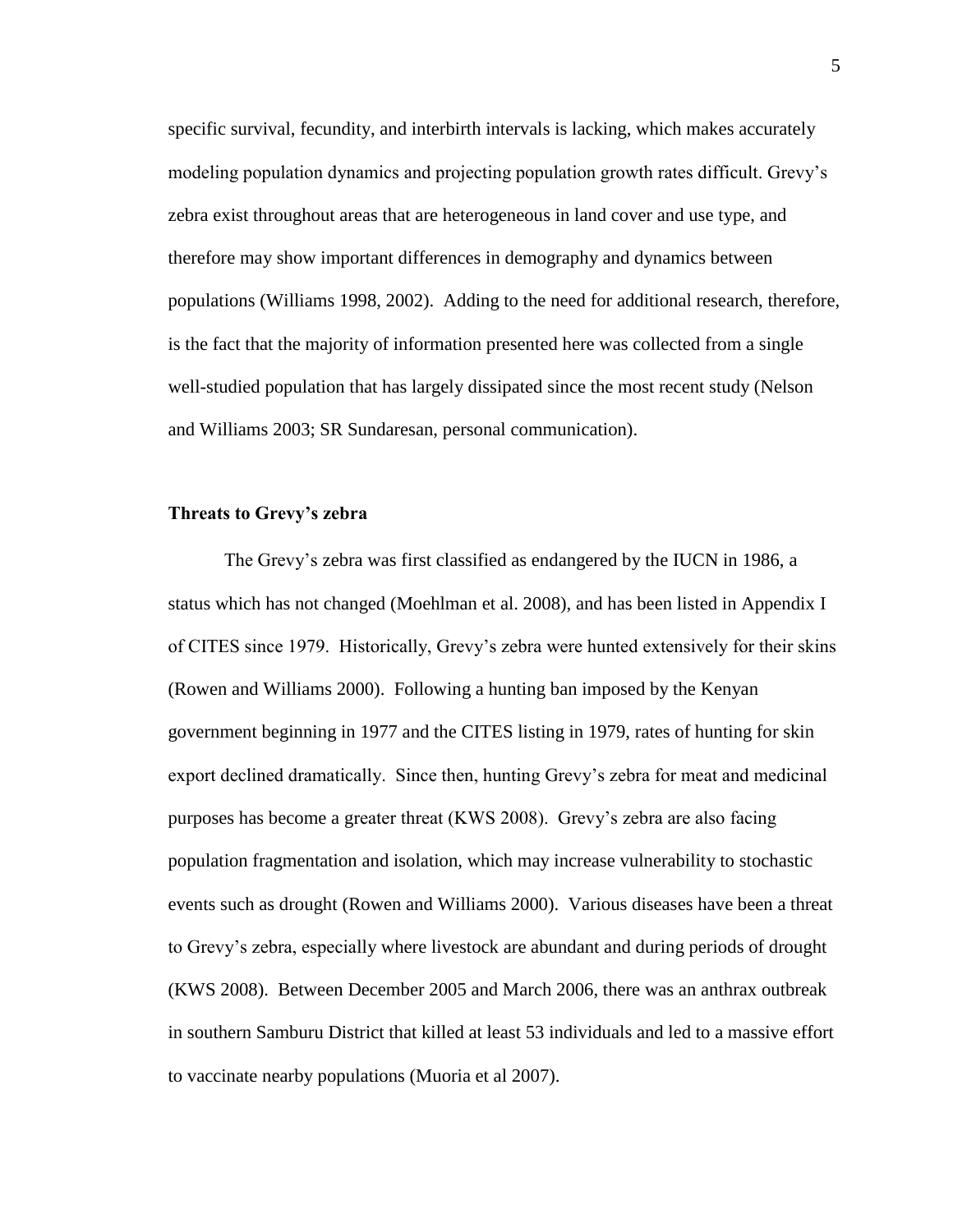Other threats to Grevy's zebra today involve reduced access to water and quality grazing areas. Upstream water extraction for irrigation has led to lower water availability for Grevy's zebra throughout much of their remaining range. This threat is especially dire for the Ewaso Ng'iro River, which supplies water to the core remaining habitat of Grevy's zebra in Kenya, including the Lewa Wildlife Conservancy (KWS 2008). Additionally, Grevy's zebra coexist with pastoralists and livestock throughout the majority of their current range, resulting in increased competition for resources (Williams 1998, 2002; KWS 2008). This competition has caused changes in Grevy's zebra behavior and poses significant threats, especially during the dry season when resources are scarce. For instance, Williams (1998) found that Grevy's zebra drank at night rather than during the day in non-reserve areas where livestock grazing occurred, leaving adults and their foals at greater risk of predation.

### **Conservation Initiatives**

There have been numerous conservation efforts initiated throughout Ethiopia and Kenya that focus on the Grevy's zebra. Organizations such as the Grevy's Zebra Trust and Northern Rangelands Trust focus on community involvement in conservation and several private conservancies and ranches contribute to research and protection of the species. Together, with members of the African Wildlife Foundation and Kenya Wildlife Service, members of these institutions formed the Grevy's Zebra Task Force in 2004 with the goal of coordinating conservation efforts. This task force compiled a "Conservation and Management Strategy" for the species that includes nine strategic objectives focused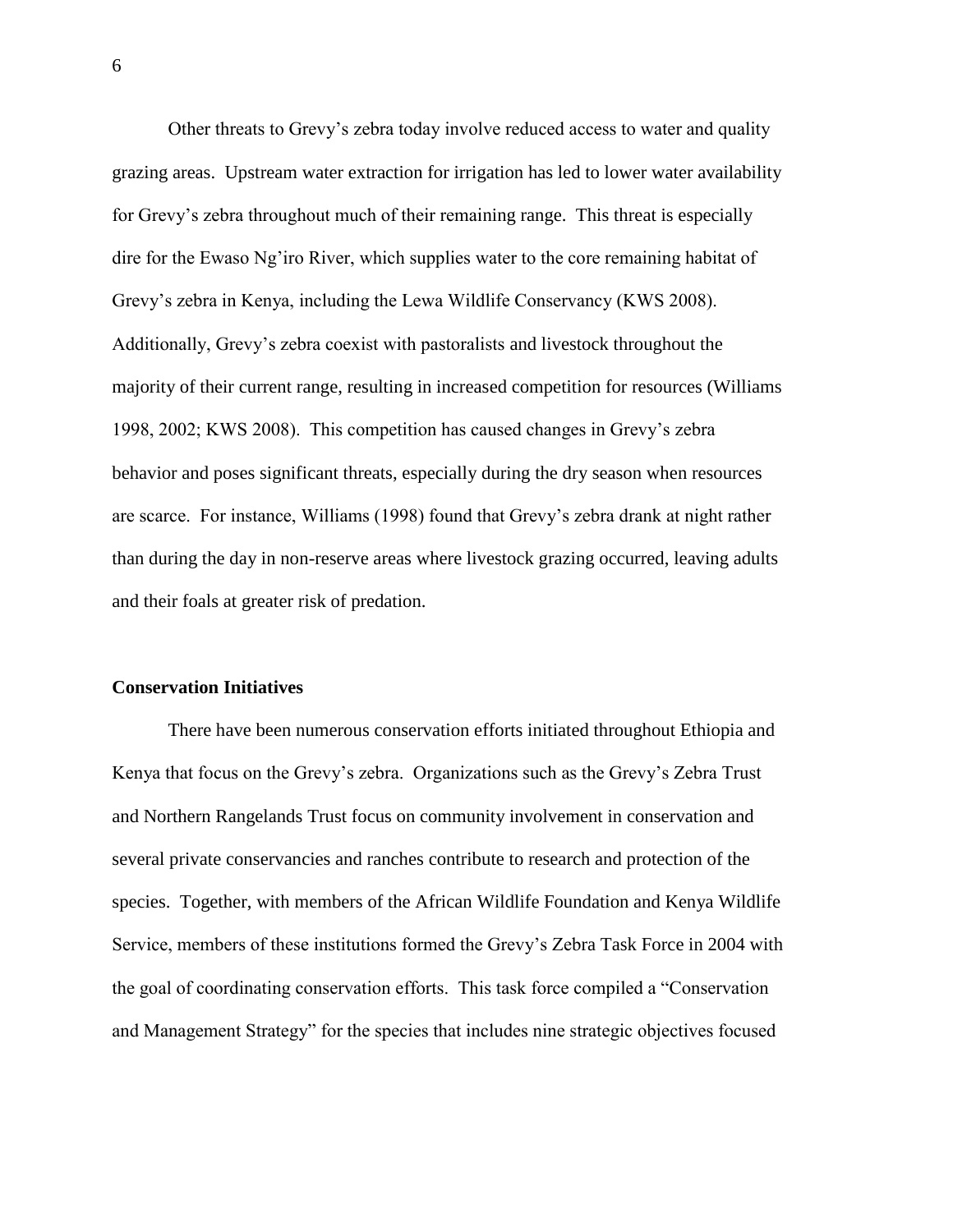on mitigating threats to Grevy's zebra and engaging with communities to ensure sustainable conservation strategies.

#### **The Lewa Wildlife Conservancy"s Grevy"s zebra population**

Despite undergoing a substantial range reduction, the Grevy's zebra has extended its range southward in Kenya and now inhabits the Laikipia Plateau and nearby Lewa Wildlife Conservancy (Williams 2002, Figure 1.1). The Lewa Wildlife Conservancy (LWC) is a 209 km<sup>2</sup> private reserve in central Kenya (center point:  $0^{\circ}06'N$ ,  $37^{\circ}21'E$ ) that consists primarily of open grassland, bushed grassland with *Acacia*-dominated woody vegetation, and riverine woodland. The conservancy sits at the southern edge of the current Grevy's zebra range in central Kenya (see Figure 1.1). The Grevy's zebra is one of LWC's two flagship conservation species, the other being the black rhino (*Diceros bicornis*), and managers hope to be able to help re-stock parts of the zebra's former range with individuals from the conservancy's population.

As in all semi-arid savannas, ecology at LWC is heavily influenced by rainfall patterns. Average annual rainfall on LWC was about 500 mm between 2002 and 2009 (Figure 1.3), although this ranged substantially from 286 mm in 2005 to 769 mm 2006. Rain falls primarily during two periods (Mar-Apr, Oct-Dec) which are separated by a long dry season lasting about 4.5 months. Actual rainfall is often irregular in time and distribution with low predictability. It is not uncommon for the conservancy to receive no rain at all during the months of the long dry season (mid May-Sep). When it does rain during this period, rainfall is often light and locally distributed in just a small area of the conservancy.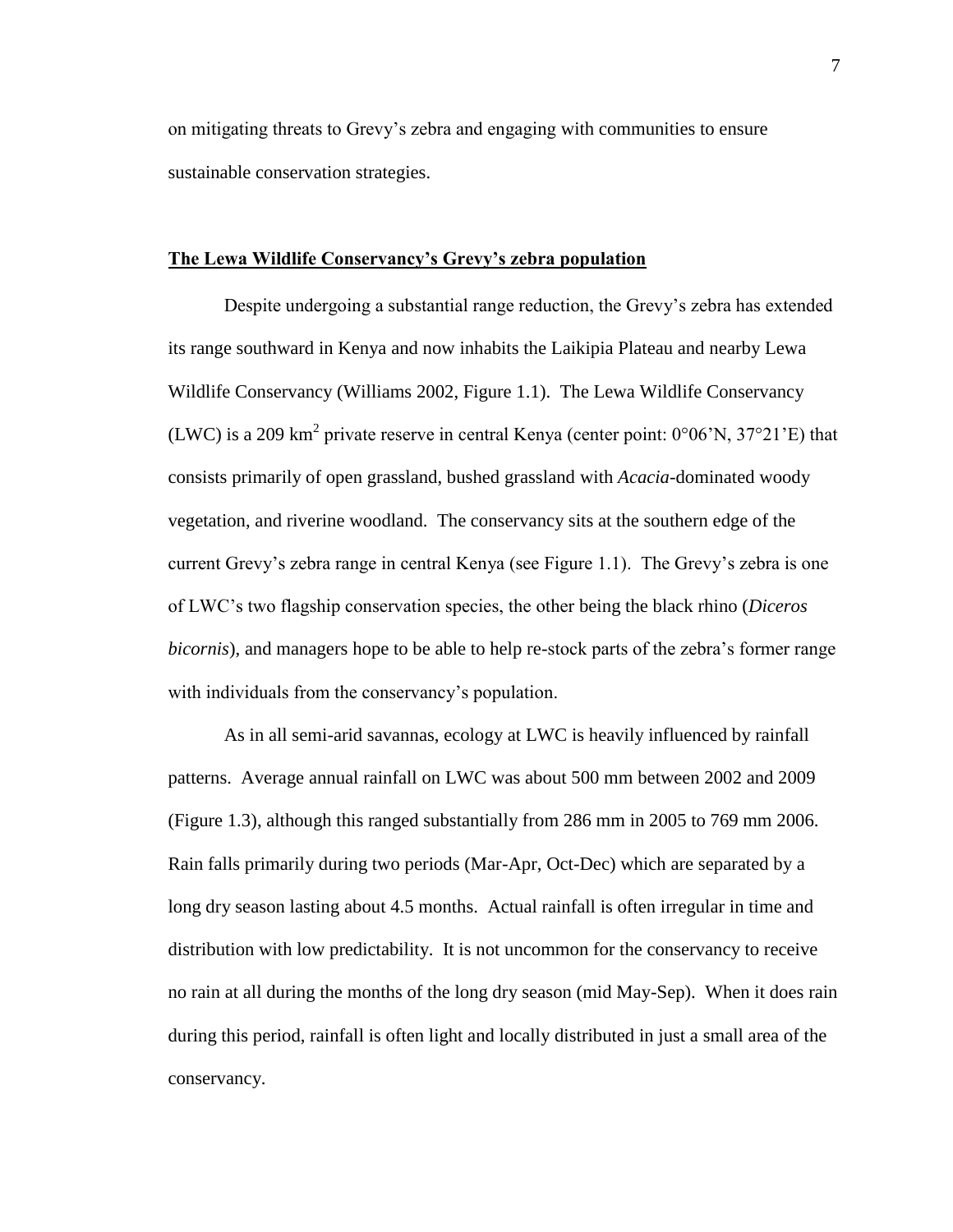

**Figure 1.3. Mean monthly rainfall at the Lewa Wildlife Conservancy (2002-2009). Bars indicate the minimum and maximum monthly rainfall during this period. Average annual rainfall for this period was 499 mm, ranging from 286 mm in 2005 to 769 mm in 2006.**

Historically a marginal area for Grevy's zebra, there are currently about 350 individual Grevy's zebra inhabiting LWC, comprising about 15-20% of the global population. LWC is considered a critical conservation area for this species for several reasons (Williams 2002). First, LWC allows almost no domestic grazing within its borders, so competition with livestock is practically nonexistent. Second, the conservancy has reliable water sources, even during the long dry season (Figure 1.4). Third, the Grevy's zebra is a top conservation priority for LWC, and its staff and donors are devoted to studying and protecting the population. The Lewa Wildlife Conservancy therefore provides critical breeding habitat and represents a core conservation region that is crucial for the long-term survival of the species (Nelson and Williams 2003; KWS 2008).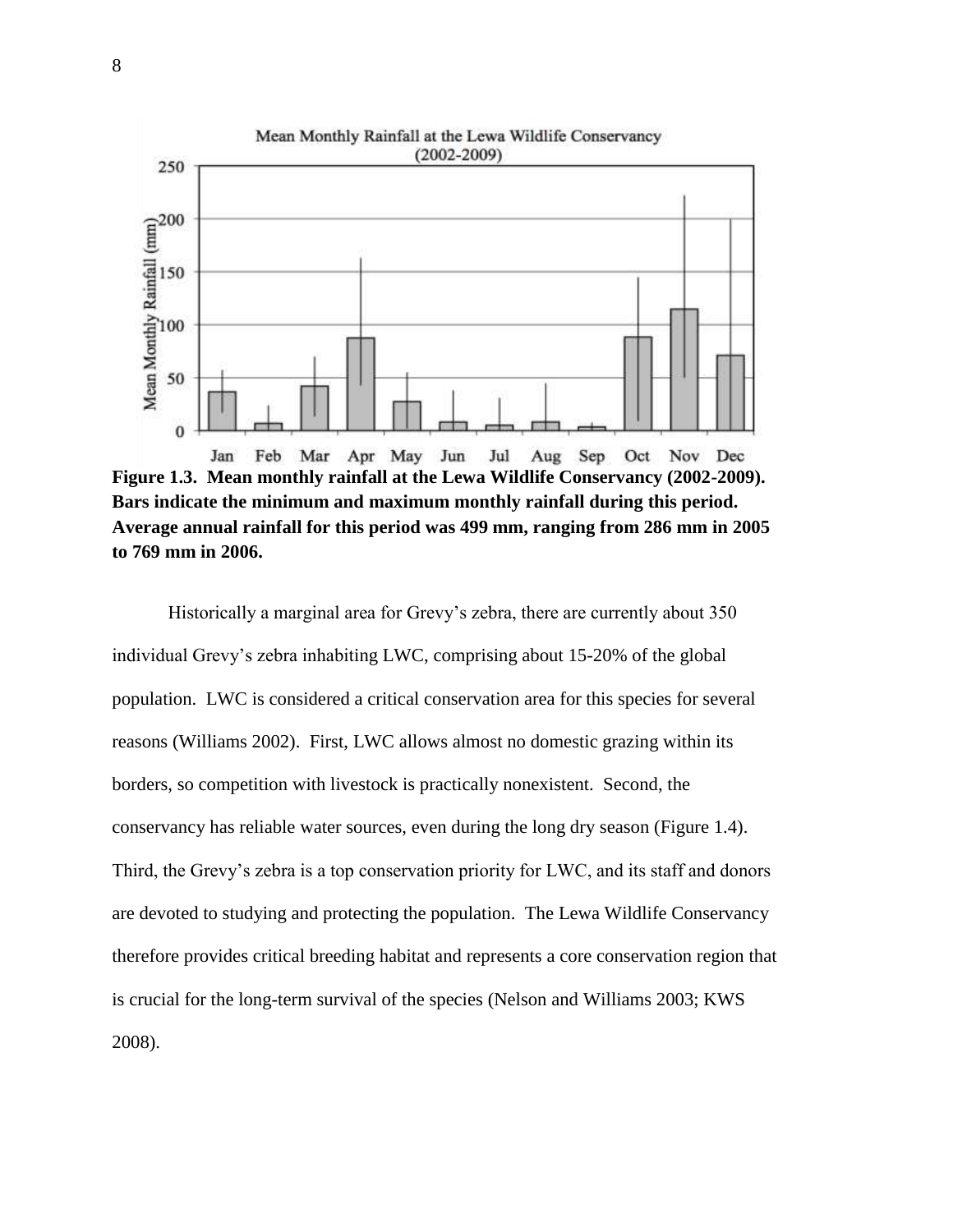

**Figure 1.4. Map showing the distribution of drinkable water sources for Grevy"s zebra during the dry season, including three dams that were revived in 2009. See methods section of Chapter 3 for definition and identification of drinkable water sources.**

Although the Lewa Wildlife Conservancy remains an important region for Grevy's zebra and currently supports one of the largest subpopulations, its Grevy's zebra numbers have decreased substantially in the past ten years. Since 2001, when the number of Grevy's zebra peaked at 556 individuals, the population has undergone a reduction in size of almost 40% (Figure 1.5). Although its causes are uncertain, several hypotheses have been proposed to explain this population decline. First, plains zebra (*Equus quagga,*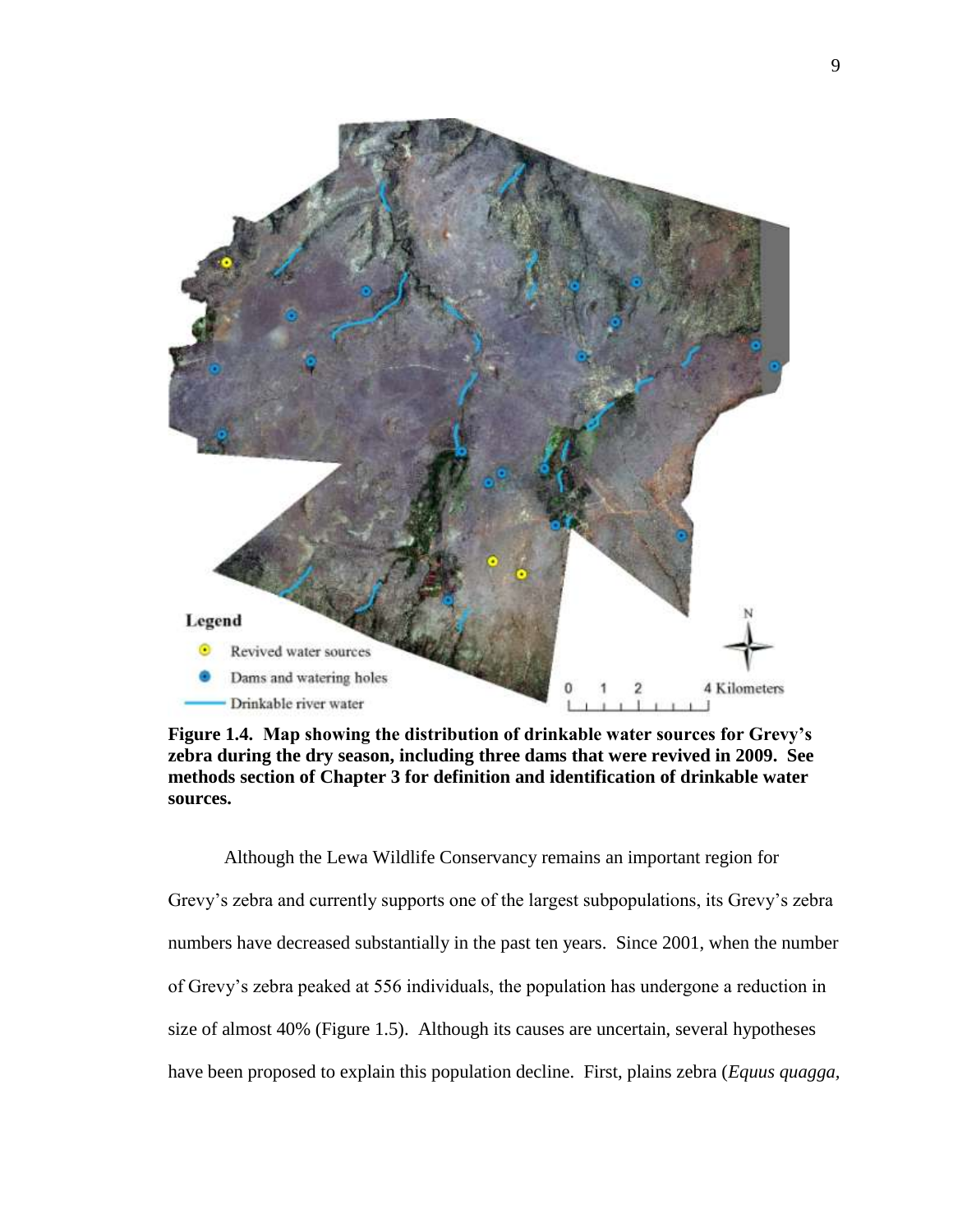formerly *Equus burchelli*) occur in high numbers on the conservancy. With similar diets and body size, they are likely an important source of interspecific competition for Grevy's zebra and have been shown to be competitively dominant over Grevy's zebra (Rubenstein 2010). As an arid-adapted species, the Grevy's zebra is less restricted by water needs than most other resident grazing species. Perhaps paradoxically, the abundance and recent addition of permanent water sources at LWC in 2009 may benefit plains zebra and other species at the expense of Grevy's zebra by further increasing interspecific competition. The conservancy's plains zebra population has grown relatively rapidly in the past few years, while the Grevy's zebra population has declined, and interspecific competition may be a substantial impediment to increasing or even maintaining Grevy's zebra numbers in the region (Rubenstein 2010; see Figure 1.5).



**Figure 1.5. Yearly population estimates of Grevy"s zebra (***Equus grevyi***) and plains zebra (***Equus quagga***) at the Lewa Wildlife Conservancy. Estimates were derived from ground and aerial counts conducted at the beginning of each year (Jan-Mar).**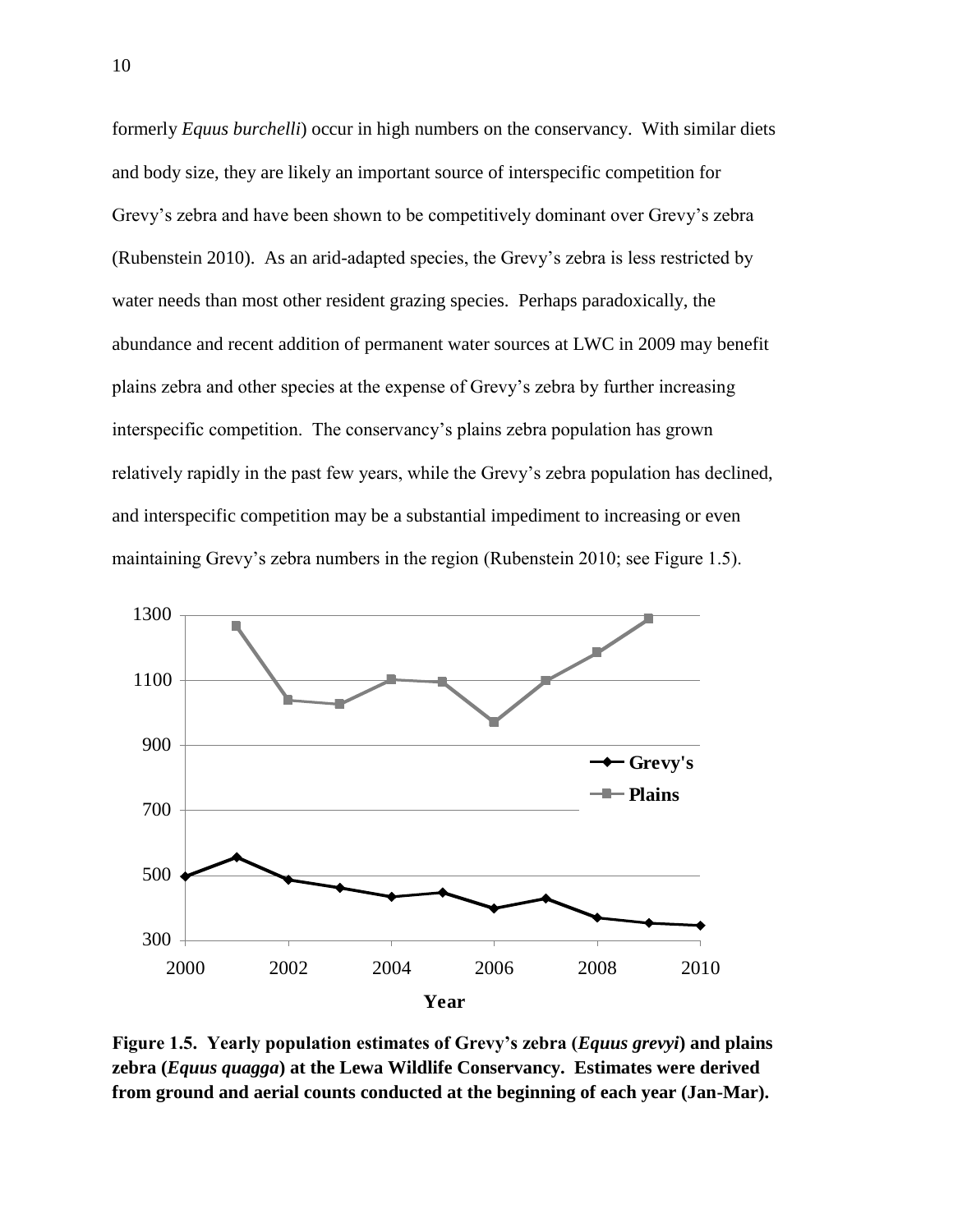Another possible factor contributing to the decline of LWC's Grevy's zebra population is predation. There are currently 20 lions (*Panthera leo*) on Lewa (10 per 100  $km<sup>2</sup>$ ), although the number of lions has varied substantially since they first appeared in the region in 1999 (Figure 1.6). Grevy's zebra are the preferred prey of lions on Lewa (Rubenstein 2010), and predation is typically considered the major threat to Grevy's zebra on the conservancy (KWS 2008). Evidence suggests that adding artificial water sources may attract lions by increasing overall prey biomass, leading to devastating impacts on preferred prey species (Harrington et al. 1999). Thus, the installation of new water sources on Lewa may potentially increase predation risk for Grevy's zebra in addition to potentially increasing interspecific competition.



**Figure 1.6. Number of individual Grevy"s zebra (***Equus grevyi***) and lions** *(Panthera leo***) recorded on the Lewa Wildlife conservancy durring annual census counts.**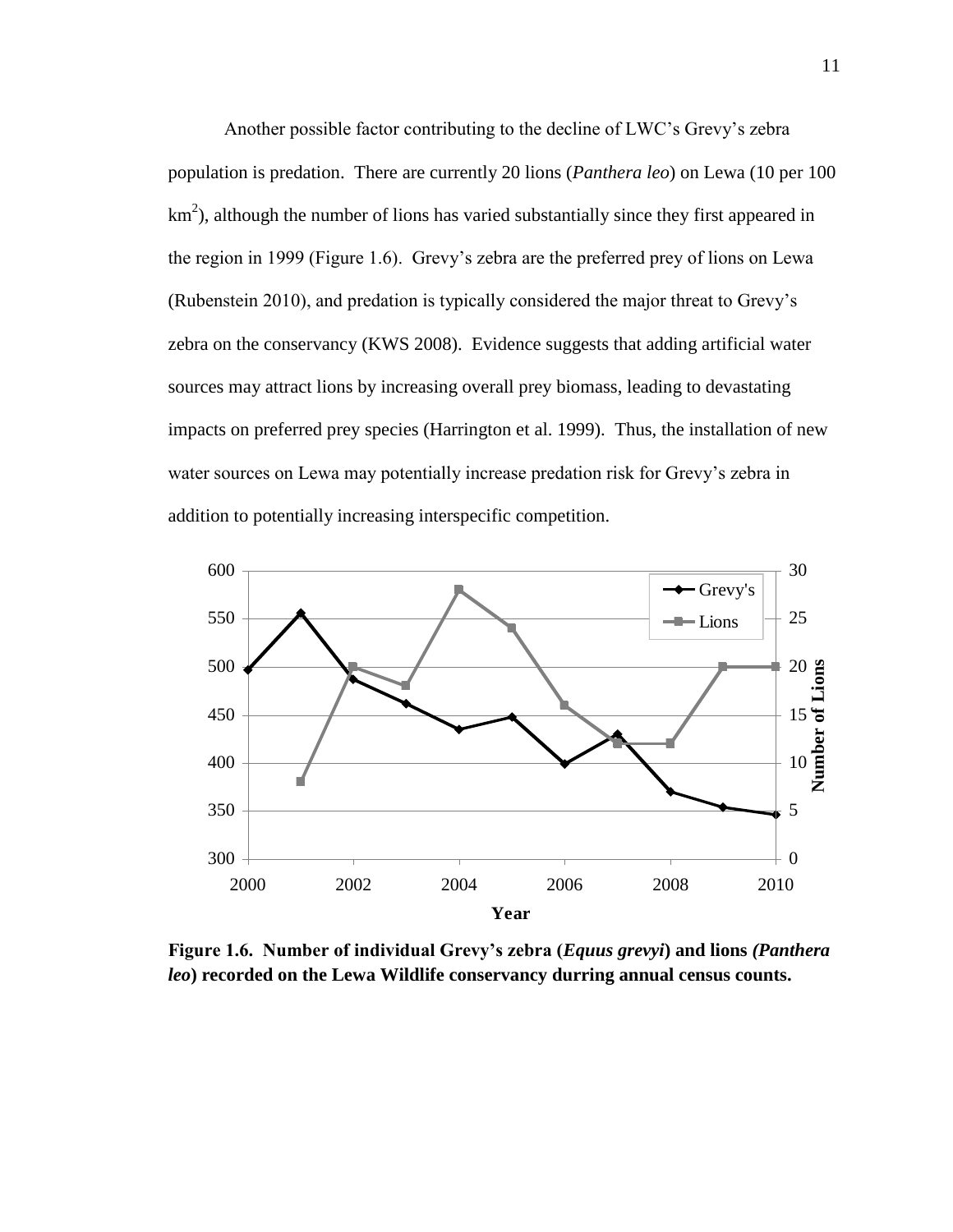# **Thesis overview**

In this thesis project, I first investigate factors affecting Grevy's zebra foal survival, a demographic parameter that has been implicated as a major factor driving population declines in this species. Specifically, I examine rates of foal survival in relation to foal age and resource availability and explore the potential role of predation in driving survival patterns. I then investigate the landscape use of lactating females and their foals as it pertains to resource availability during the dry season. Throughout these chapters, potential conservation implications are discussed, and recommendations made where appropriate.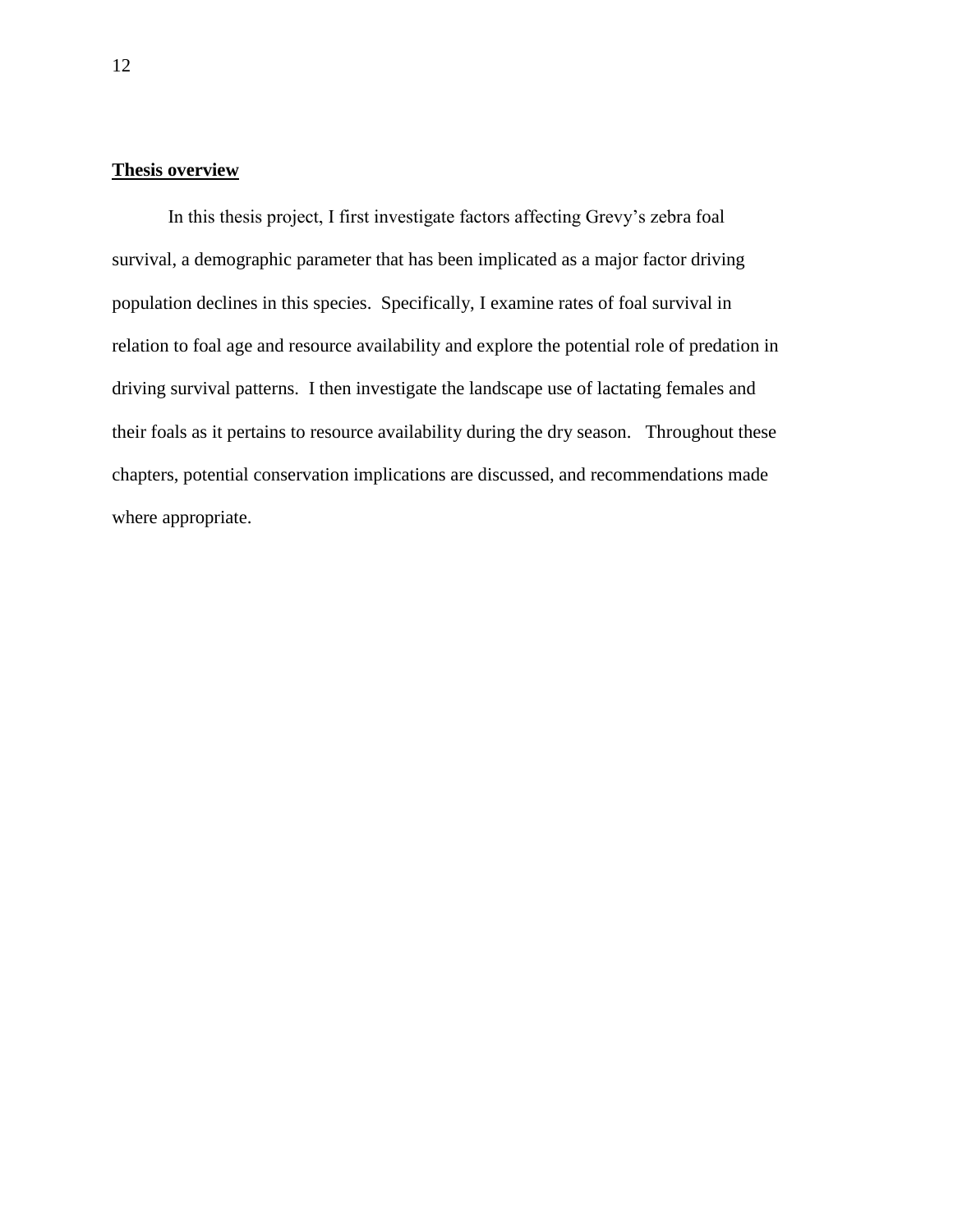# **CHAPTER 2: Factors influencing Grevy"s zebra (***Equus grevyi***) foal survival at the Lewa Wildlife Conservancy, Kenya**

#### **Abstract**

Monitoring population vital rates of endangered species is essential for understanding population dynamics and designing appropriate conservation strategies that target the factors responsible for declines. Obtaining reliable estimates of these parameters may be difficult for large-bodied, wide-ranging species, and determining the influence of bottomup and top-down processes on vital rates is particularly challenging. For the endangered Grevy's zebra (*Equus grevyi*), low foal survival has been implicated as a primary factor responsible for declining populations, yet there are no current efforts underway to monitor population vital rates. This study employed cheap, non-invasive sight-resight methodology to regularly survey foals at a wildlife conservancy in central Kenya. Using Program MARK, I then created models to investigate how survival changes as foals age, as well as how it is impacted by rainfall and resource availability. Foal survival to 1 year is less than 30%, with lowest survival rates within the first three months after birth and also around weaning. Even in this arid-adapted equid, rainfall influences foal survival through its relationship with resource availability. Although predator data were too sparse to include in the MARK models, general trends suggest that predation is less important than resource availability in driving patterns of foal survival. As estimates of foal survival were lower than those reported in any previous study on equid populations, it is likely a key factor contributing to population declines. However, its impact relative to other demographic parameters such as subadult and adult survival, as well as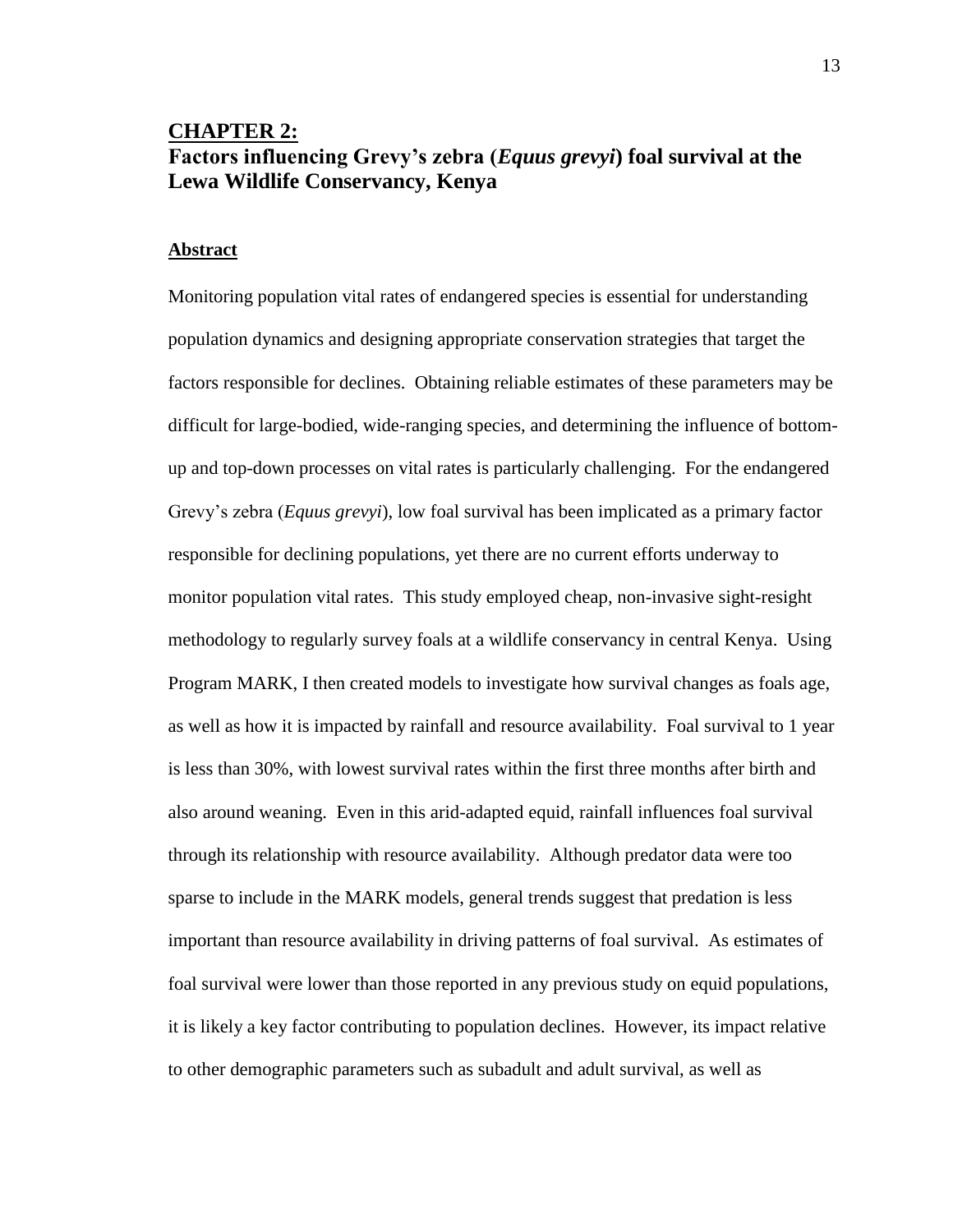fecundity, is unknown. Although this study serves as an important first step in understanding the population dynamics of this endangered species, future research should focus on determining other population vital rates to allow for more reliable population.

#### **Introduction**

#### **Patterns of survival in large ungulates**

Understanding the factors that influence the population dynamics of endangered species is essential for developing successful conservation strategies. Determining population vital rates, including survival and reproduction parameters, is particularly important as it allows us to target factors responsible for population declines (Morris and Doak 2002; Johnson et al. 2010). Large ungulates typically have consistently high adult survival rates (>0.90 until senescence) and lower, fluctuating juvenile survival rates (Linnell et al. 1995; Gaillard et al. 1998, 2000; Owen-Smith 1990, 2005). Although some authors argue that changes in adult survival rates will lead to proportionally greater changes in population sizes (Gaillard 1998, 2000; Eberhardt 2002), others argue that adult survival rates are usually so stable in ungulate populations that changes in juvenile survival rates are more likely the cause of population fluctuations (Owen-Smith and Mason 2005).

The dynamics of tropical ungulate populations are generally less well understood than those of temperate populations (Owen-Smith and Mason 2005), in part because tropical ecosystems have a higher number of predator and prey species and are consequently more complex (Mills and Shenk 1992; Owen-Smith 2005). In arid and semi-arid African savannas, general population trends suggest that large ungulate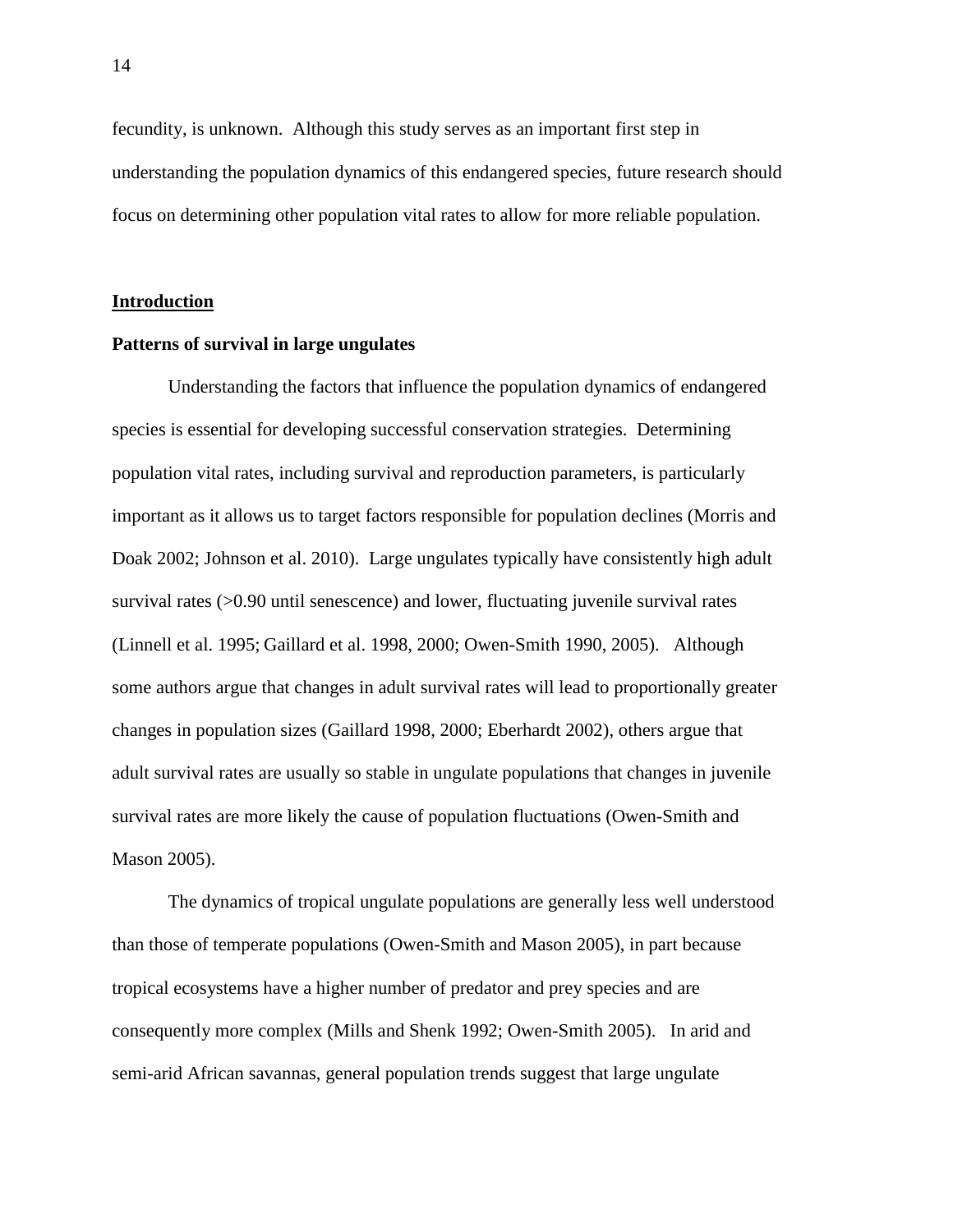populations are regulated by bottom-up processes related to resource availability (Bell 1982; East 1984; Sinclair 1974; Sinclair et al. 1985; Owen-Smith 1990; Mills et al. 1995; Mduma et al. 1999; Illius and O'Connor 2000; Georgiadis et al. 2003; but see Sinclair 1979; Gasaway et al. 1996). Much of the variation in survival rates among young ungulates is attributed to climatic variation, which controls resource availability and impacts survival via direct and indirect pathways (Owen-Smith 1990; Pascual and Hilborn 1995; Mduma et al. 1999). For instance, mortality may increase directly though starvation or indirectly through the effects of poor maternal health on juvenile survival (Sinclair 1975; Fritz and Loison 2002; Owen-Smith 2005).

On the other hand, top-down processes such as predation and disease may also be important drivers of mortality. Predation pressure is often greater for young ungulates than adults (Linnell et al 1995; Fritz and Loison 2006; but see Mills and Shenk 1992; Grange et al. 2004), and may increase during periods of resource scarcity when poor health causes individuals to become more vulnerable (Mech 2007). However, in African savannas, predation may also increase during the resource-abundant wet season due to increases in vegetation that provide cover for stalking predators such as lions (Smuts 1978; van Orsdol 1984, Mills et al. 1995, Funston et al. 2001).

Considered together, the effects of bottom-up and top-down forces on survival and overall population dynamics are difficult to tease apart (Owen-Smith et al. 2005), and may vary substantially between species and populations. For instance, nonmigratory plains zebra (*Equus quagga,* formerly *E. burchelli*) in the Serengeti appear to be limited by predation (Sinclair 1979), whereas Laikipia zebra populations appear to be limited by resource availability (Georgiadis et al. 2003). The effects of these processes may also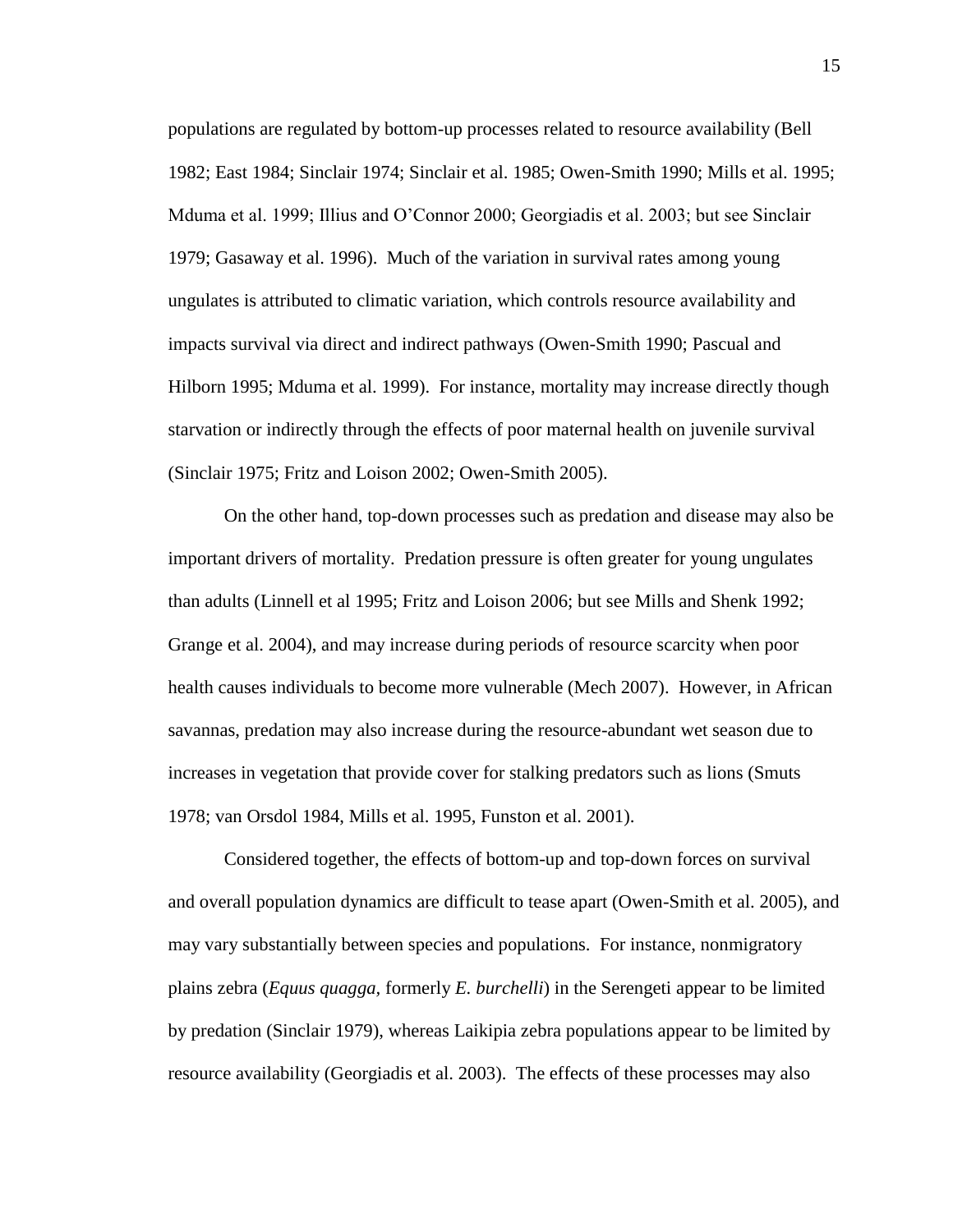vary temporally in seasonal environments, in which both resource availability (McNaughton and Georgiadis 1986) and species-specific predation pressure (Owen-Smith 2008) have been shown to change significantly. Although complex, understanding how bottom-up and top-down processes act independently and interact to affect vital rates and population trajectories is important as it will ultimately allow us to devise more effective conservation strategies.

#### **Determining vital rates in an endangered equid population**

The population sizes of large endangered herbivores are often difficult to monitor (Parker et al. 2010), and accurately measuring demographic parameters within these populations can be even more challenging (Johnson et al. 2010). Because of this, past studies investigating the effects of environmental variables on African ungulate demographic parameters have used general census counts or count ratios (e.g. young:female) and typically consider only annual impacts over large time scales (Owen-Smith 2000; Durnham et al. 2003, 2004; Ogutu and Owen-Smith 2005; Ogutu et al. 2006, 2008, 2011). However, mark-recapture studies that repeatedly sample individually identifiable animals yield more reliable survival estimates than analyses of count ratios or age structures (Caughley 1974; Bonenfant et al. 2005) and are recommended for assessing the influence of environmental variables on populations (Lebreton et al. 1993; Grosbois et al. 2008). These mark-recapture studies typically involve capturing, marking, releasing, and then recapturing animals periodically through sampling events after the initial release (Jolly 1965; Seber 1965). Originally used to estimate population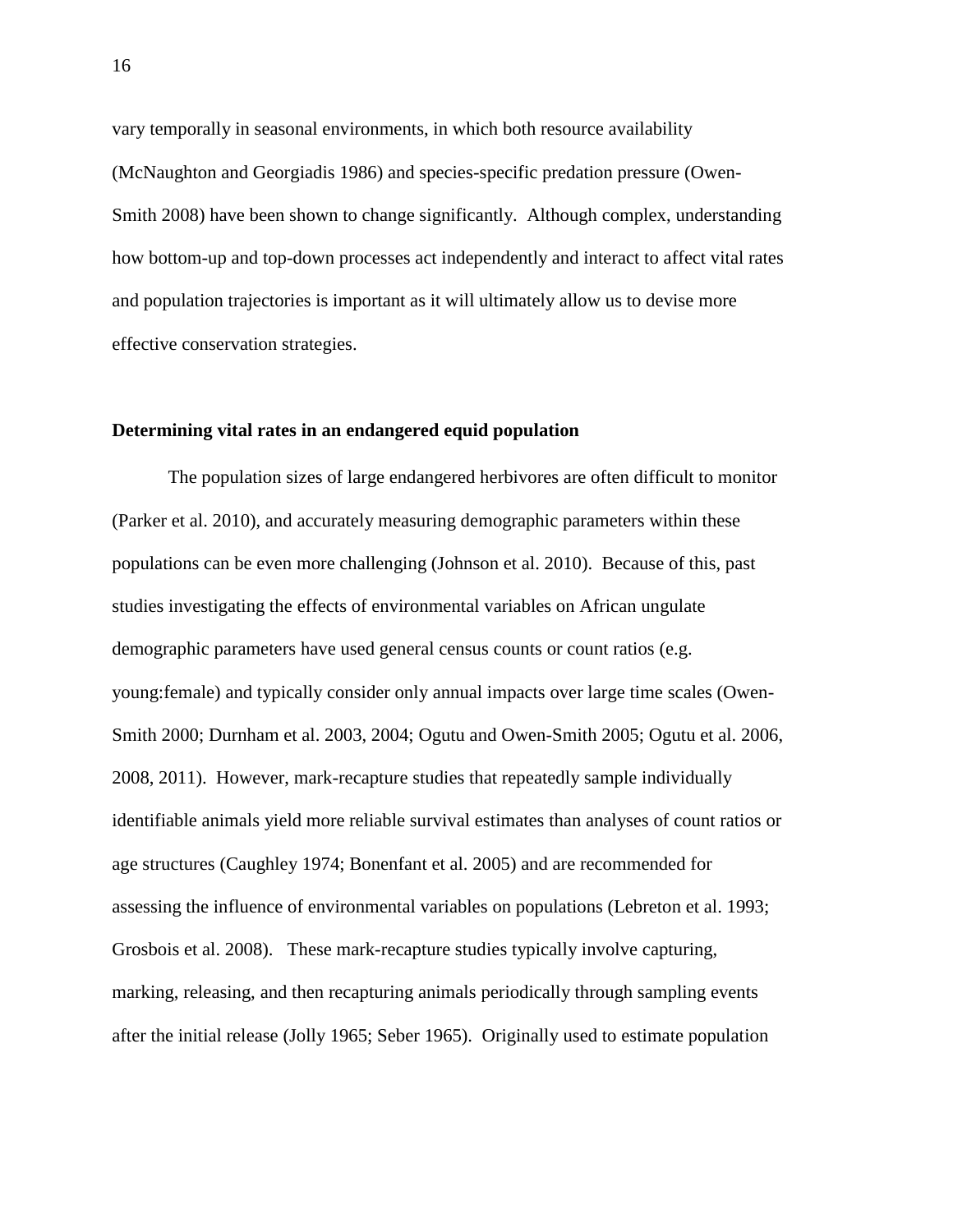size, these methods have now been applied to measure a range of population parameters, including survival and recruitment (Cormack 1964; Pradel 1996)

To date, most work on equid population dynamics has focused on the abundant plains zebra, while little is known about population vital rates and dynamics of the endangered Grevy's zebra, a species which is undergoing population declines throughout much of its range (Moehlman et al. 2008). The information that is available comes from several studies (Klingel 1974; Rubenstein 1986; Ginsberg 1987, 1989; Rowen 1992; Williams 1998) focusing on a single population that has largely dissipated since the last detailed study took place over a decade ago (SR Sundaresan, personal communication). Critical information such as longevity, inter-birth intervals, and age-specific fecundity and survival is still unknown, even for this heavily studied population (Williams 2002), making it difficult to evaluate population health and accurately project population growth.

Low foal survival and subsequent recruitment rates have been hypothesized as a major factor perpetuating population declines in Grevy's zebra populations (Williams 2002), and targeting foal survivorship is one of the key strategies suggested for increasing Grevy's zebra numbers by the Grevy's Zebra Task Force (KWS 2008), a group formed in 2004 to coordinate conservation efforts for the species. Despite widespread action aimed at conserving Grevy's zebra across Kenya, however, there are no efforts currently underway that attempt to monitor their population vital rates. Most work involves building community support for Grevy's zebra conservation or monitoring the movements of collared individuals.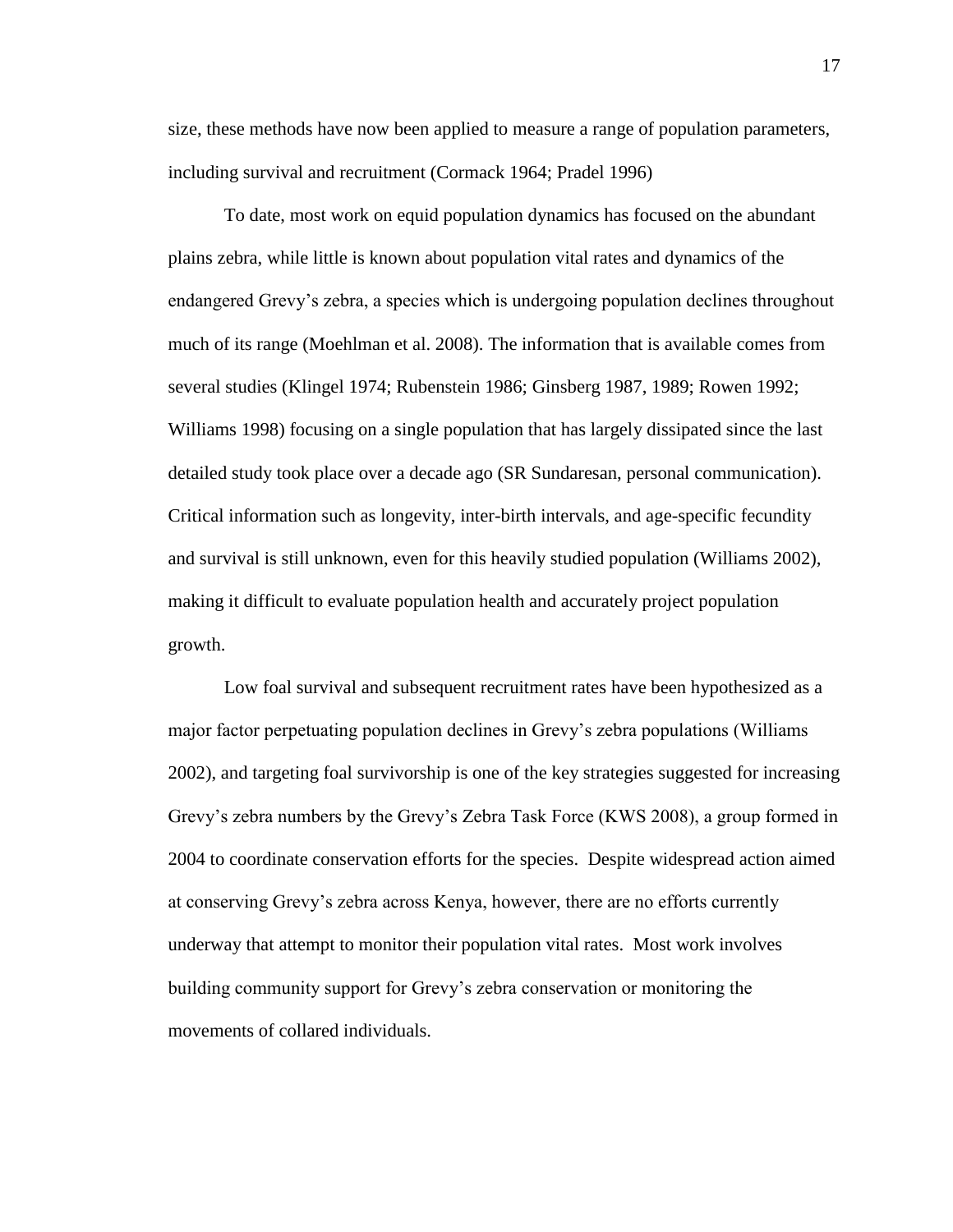In this paper, I use repeated surveys of Grevy's zebra foals together with data on rainfall and lion abundance to estimate how bottom-up and top-down processes impact foal survival. This is the only project to my knowledge that attempts a rigorous survival estimation and then goes further to attempt to understand the mechanisms driving the observed patterns. This information can then be used to help guide conservation decisions aimed at increasing recruitment and maintaining population sizes (Cordingley et al. 2009; KWS 2008).

#### **Methods**

#### **Study area**

The Lewa Wildlife Conservancy (LWC) is a 209  $km^2$  private reserve in central Kenya (center point: 0°06'N, 37°21'E; Figure 1.1). It is completely fenced except for several gaps intended to allow for elephant movement. The landscape consists primarily of open grassland, bushed grassland with *Acacia*-dominated woody vegetation, and riverine woodland. Mean annual rainfall was about 500 mm between 2002 and 2009, ranging from 286 mm in 2005 to 769 mm in 2006 (see Figure 1.3).

#### **Sight-resight foal surveys**

This study uses a variation of mark-resight methodology (Cormack 1964; Arnason et al. 1991) to determine survival rates among foals. Mark-resight designs have the same advantages of traditional mark-recapture studies but are usually less fieldintensive, less disruptive, and cheaper because individuals do not need to be physically captured for sampling (Minta and Mangel 1989; McClintock and White 2009). These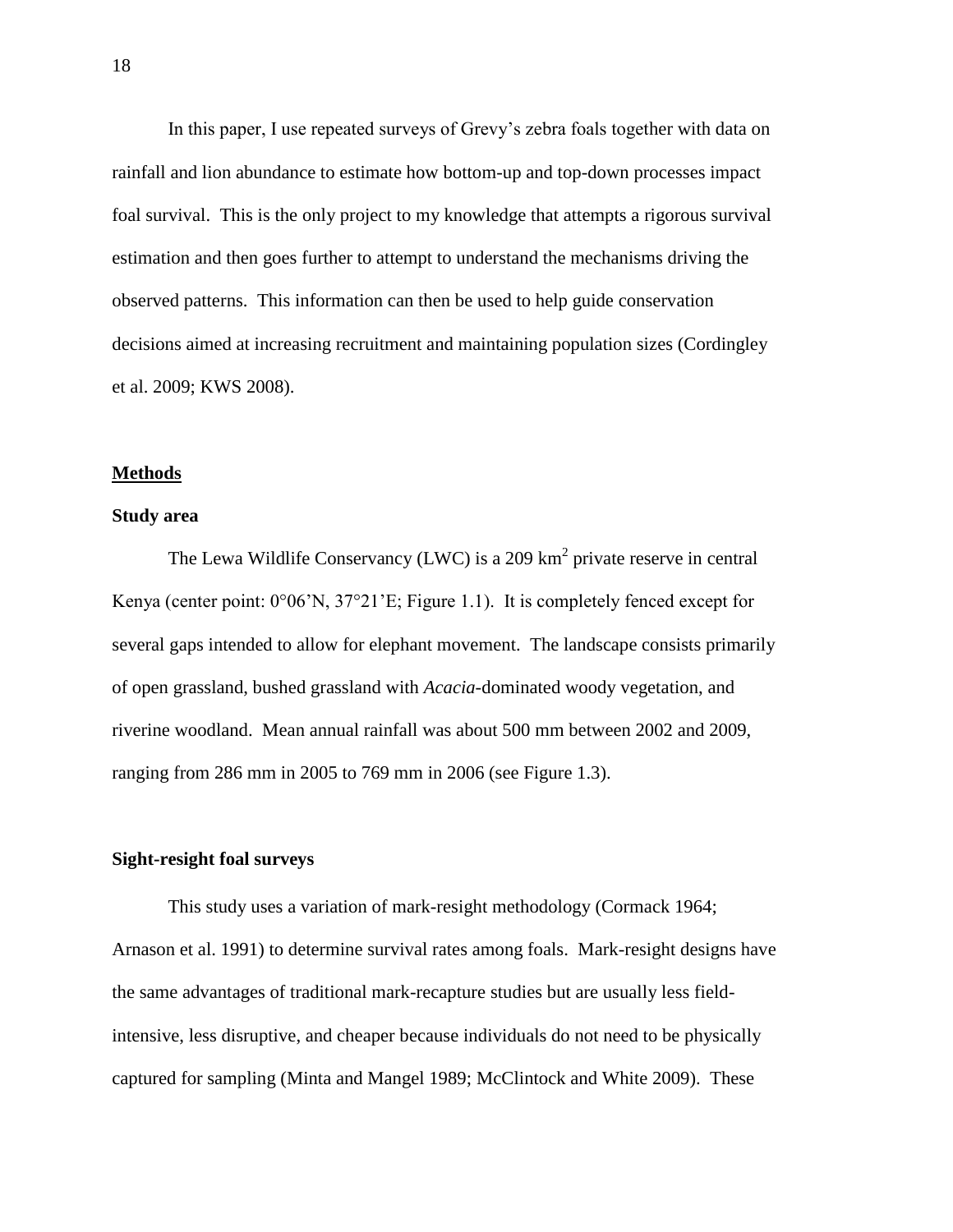advantages were greater in this case as initial marking was unnecessary because natural stripe patterns permit easy identification of individual animals.

Since February 2003, members of the LWC Research and Monitoring Department have conducted monthly "foal patrols" in which they drive a set route around the entire conservancy to survey for Grevy's zebra foals. Because foals are not always easily visible from the road, the survey team also uses sighting information from LWC's Security Department to increase the likelihood that a foal will be recorded on a given survey date. Each day, there are 24 security guards patrolling 12 blocks (each a few square kilometers) of the conservancy who are able to provide the survey team with additional information about foal locations. If the survey team does not see a foal from the road in a location where one was spotted by security, the team will drive off of the set path in order to locate and record the foal.

Once a foal is sighted, its location is recorded using a GPS device, and its age, sex, and total group size are noted. Age is estimated as 0-3 months, 3-6 months, 6-12 months, or >1 year (yearling) based on the individual's body size and brown/black stripe pattern (following Rowen 1992). A photograph of each foal and its mother is then taken for later identification, which is achieved using the unique stripe pattern on the mother's right rear thigh. This pattern is coded, yielding an identification label for each female (Figure 2.1). Foals were later assigned their own unique identification numbers based on survey histories in order to differentiate foals of the same female. This identification method has an accuracy rate of about 98% (Ginsberg 1987) and has been used successfully in many studies (e.g. Ginsberg 1989; Becker and Ginsberg 1990; Rowen 1992; Wisbey 1995; Williams 1998; Nelson and Williams 2003).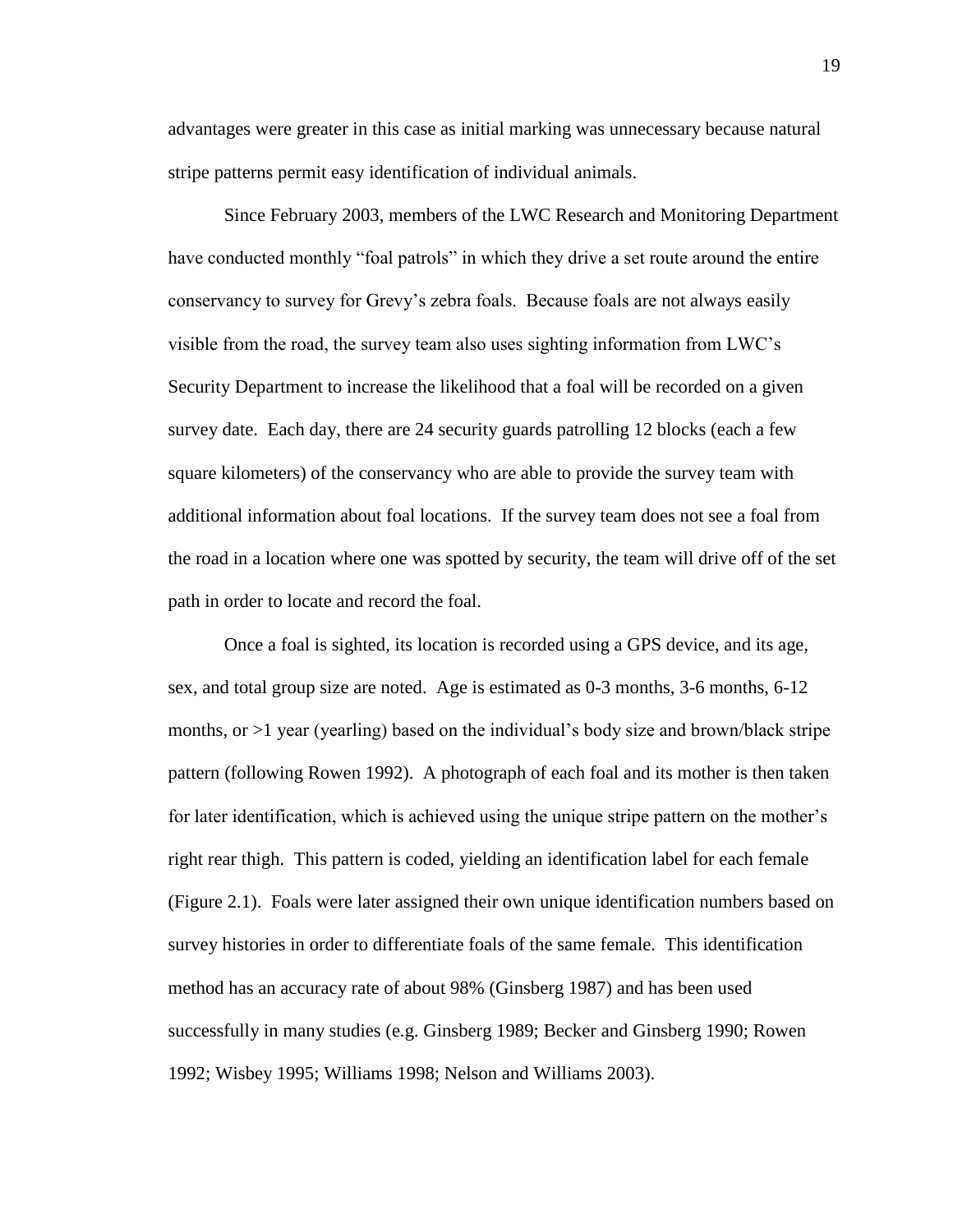# **Rainfall**

Between January 2002 and December 2004, rainfall data were collected at a single central location on the conservancy. In January 2005, 13 rain gauges were set up throughout the conservancy, and all future rainfall values are monthly averages from all gauges combined.



**Figure 2.1. Coding convention for Grevy"s zebra stripe patterns. Stripes are classified as one of six shapes: Y, Bar, Vee, Chromosome, Eye, and Dash. The zebra pictured here would have the code "vvedcvdybbybdeyybvyyb." From Nelson and Williams (2003).**

### **Lion census data**

Lions are the major predator of Grevy's zebra at LWC, responsible for >90% of predation-related deaths (Geoffrey Chege, unpublished data). To investigate the role of predation on foal survival, I also examined general trends in lion numbers in relation to foal survival estimates. Lion numbers were determined from annual census counts, which are carried out by the LWC Research and Monitoring Department using a combination of ground and aerial census methods. The low temporal resolution of this data prohibited its inclusion in the modeling process described below.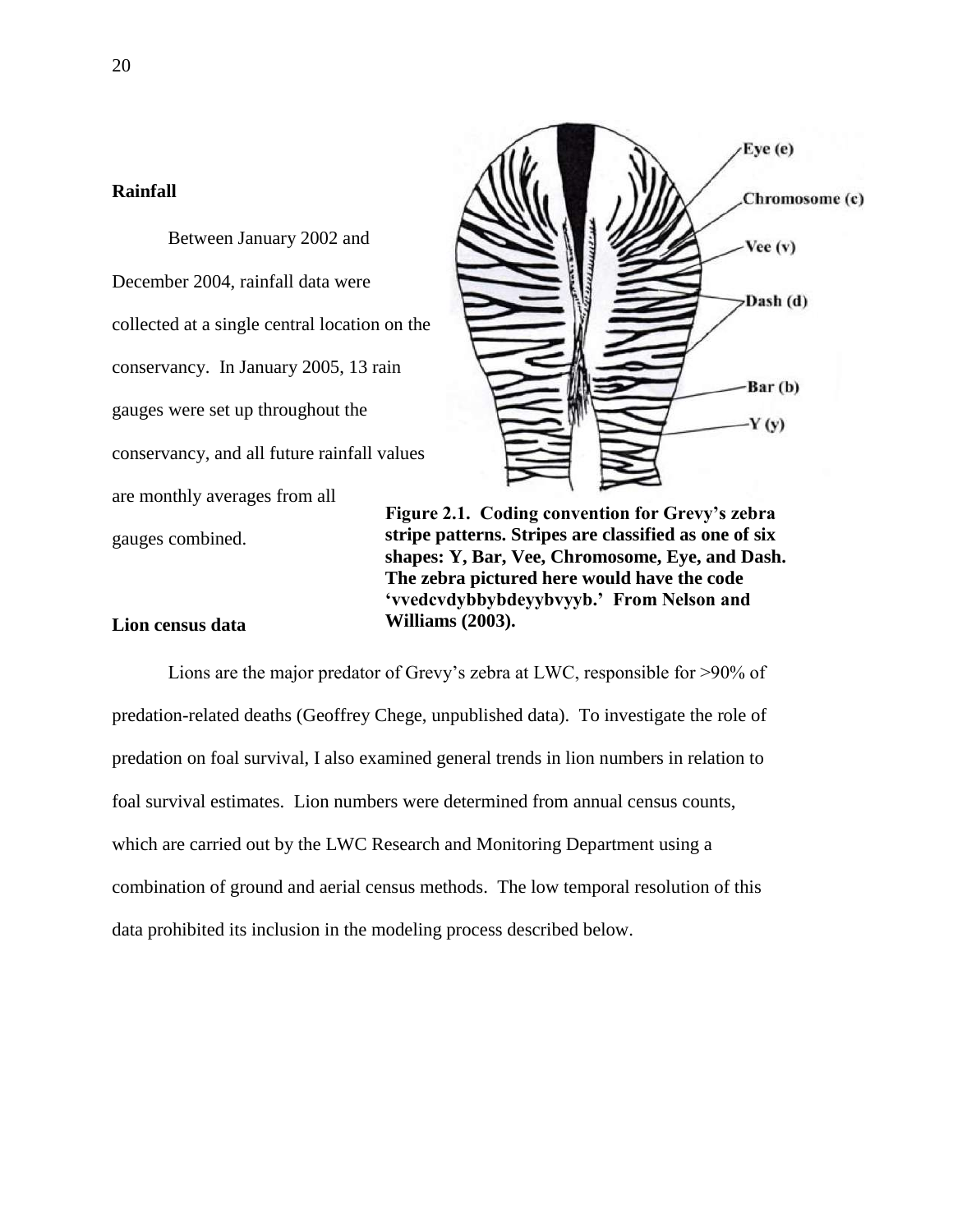#### **Survival analyses**

#### *Program MARK*

Using the survey data described above, I estimated survival of foals by age class and as a function of rainfall using the software Program MARK 6.0 (White and Burnham 1999). Program MARK uses maximum likelihood estimation to determine survival and recapture probabilities based on encounter histories from mark-recapture datasets. Apparent survival  $(\phi)$  represents the probability of survival between one interval and the next and recapture probability (*p*) represents the probability that an individual alive in the population will be encountered on a given sampling occasion. Because data were too sparse to build a model that included both rainfall as a covariate and age structure, I estimated the effects of age and resource availability in two separate modeling designs that contained encounter histories with different combinations of the observation data.

### *Assumptions*

The basic Cormack-Jolly-Seber (CJS) model requires that a number of assumptions are met, specifically:

- (1) All individuals have the same probability of recapture
- (2) All individuals have the same probability of surviving from one sampling occasion to the next
- (3) Marks are not lost or overlooked
- (4) All sampling events are instantaneous and animals are released immediately

I assume that assumption 3 was met as zebras cannot lose their marks and photographing them ensures that marks are not missed or overlooked. Because the sampling design does not involve capturing or handling animals, assumption 4 was also met. Assumptions 1 and 2, on the other hand, are typically more problematic and often violated due to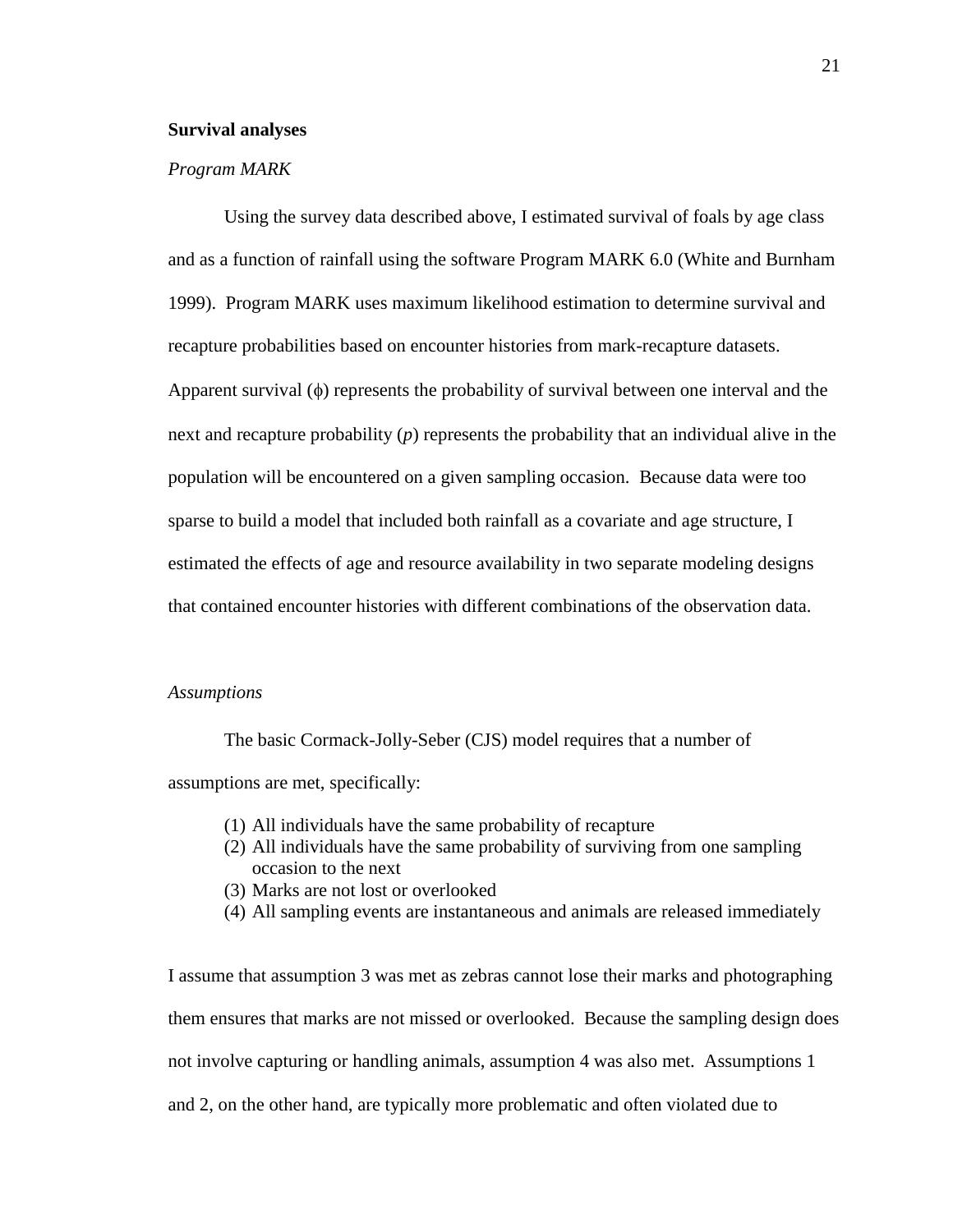emigration and differences in age and sex. In order to evaluate lack of model fit caused by violating these first two assumptions, I used goodness of fit (GOF) testing to determine the variance inflation factor  $(\hat{c})$ , a measure that quantifies the amount of overdispersion and then allows for model correction. This was done by using Program MARK's built-in median *ĉ* GOF test.

#### *Model selection*

After adjusting the fit using the estimated  $\hat{c}$  value calculated in MARK, model selection was based on the quasi Akaike's Information Criterion  $(QAIC<sub>c</sub>)$ . This criterion incorporates both model fit and number of parameters, reflecting the reduced precision of both highly parameterized and overly simplistic models (Pryde et al. 2005). Models with  $QAIC<sub>c</sub>$  values less than 2.0 are considered to be strongly supported (Burnham and Anderson 2002), and increasing differences in  $QAIC<sub>c</sub>$  between the best model and alternative models represent decreasing support. Models with ∆QAIC<sub>c</sub> values greater than 10 are considered completely unsupported by the data.

#### *Model 1: Survival by age class*

For the age class survival analysis, I constructed encounter histories according to single sampling occasions, resulting in a total of 1117 sightings of 323 foals collected during 59 occasions over the course of 6 years (2003-2008). When a survey of the conservancy was not completed in a single day, I pooled data from multiple days and treated them as a single occasion. Because the interval between sampling occasions was not equal, I calculated the intervals as a fraction of 1 month. To then investigate how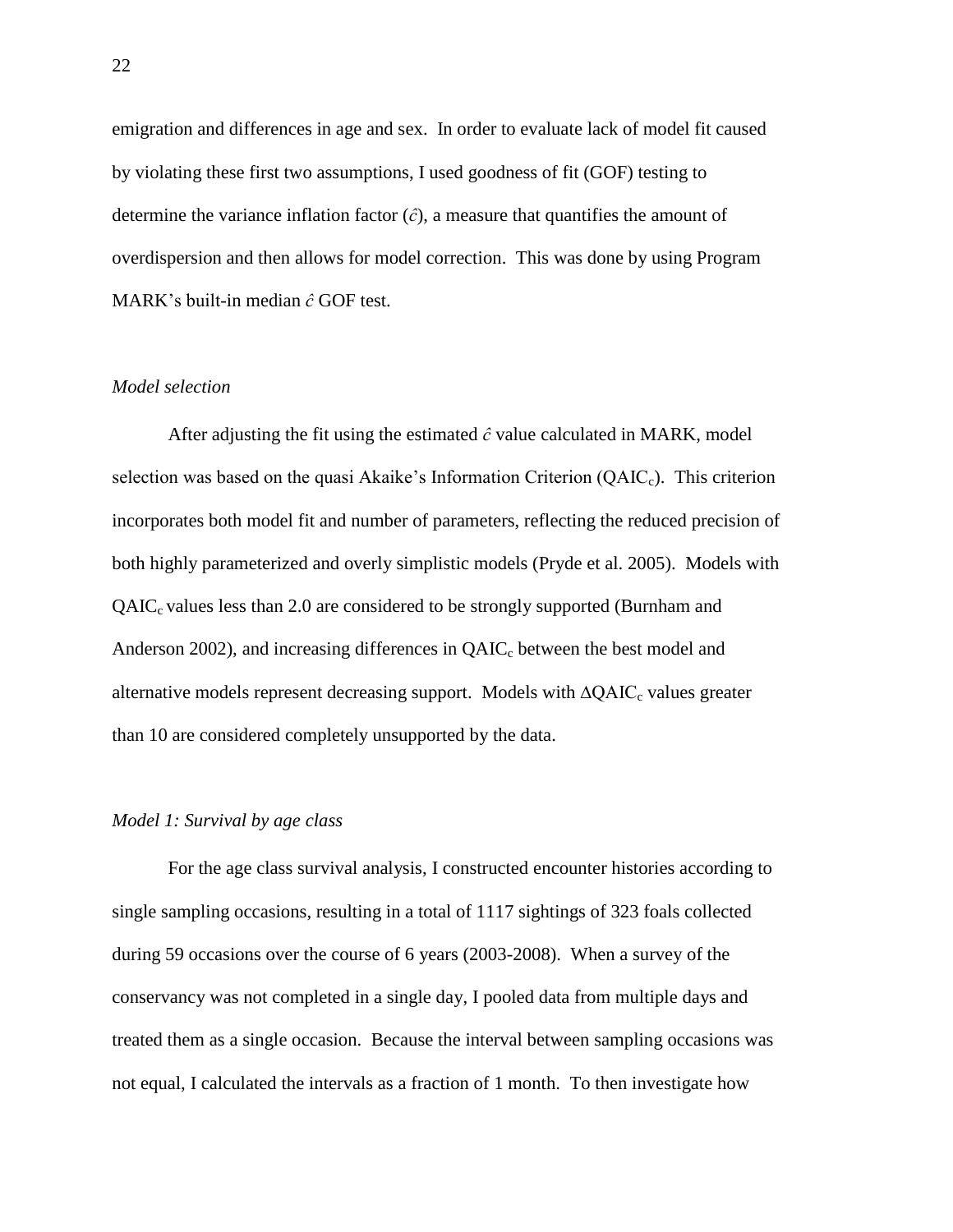survival varies with age, I constructed a time-since-marking (TSM) model. This type of model is a variation of the standard Cormack-Jolly-Seber (CJS) model that takes into account variation in survival probabilities relative to when individuals are first marked.

I split the foals into two groups based on the age at which they were first encountered: 0-3 months ( $N=265$ ) and 3-6 months ( $N=58$ ). Individuals that were first encountered and recorded in age classes 6-12 months  $(N=10)$  or yearling  $(N=4)$  were excluded from the analyses due to the greater degree of uncertainty associated with their initial age estimates. Because the exact age of each foal when first marked was not specifically known, I grouped all individuals into the beginning of the age class they were first recorded in to build the TSM model. For instance, all animals first recorded in the 0- 3 month old age class were essentially treated as if they were first encountered when they were <1 month old.

Individual zebras often have a series of zeros in their encounter histories after they reach about a year old, regardless of whether they are alive or not, because they are simply no longer recorded during surveys. Because there is no way for Program MARK to differentiate between mortality and non-recording, a yearling (12+ months) class was included in every model to absorb the effect of foals "aging out" of the survey records. This class was always assigned its own parameters, but these survival and recapture estimates for yearlings were unreliable and therefore discarded. However, including this class in the models avoids underestimation of foal survival and ensures the accuracy of the <1 year estimates.

I created a set of candidate models that considered variation in survival and recapture probabilities with age. These survival and recapture estimates can either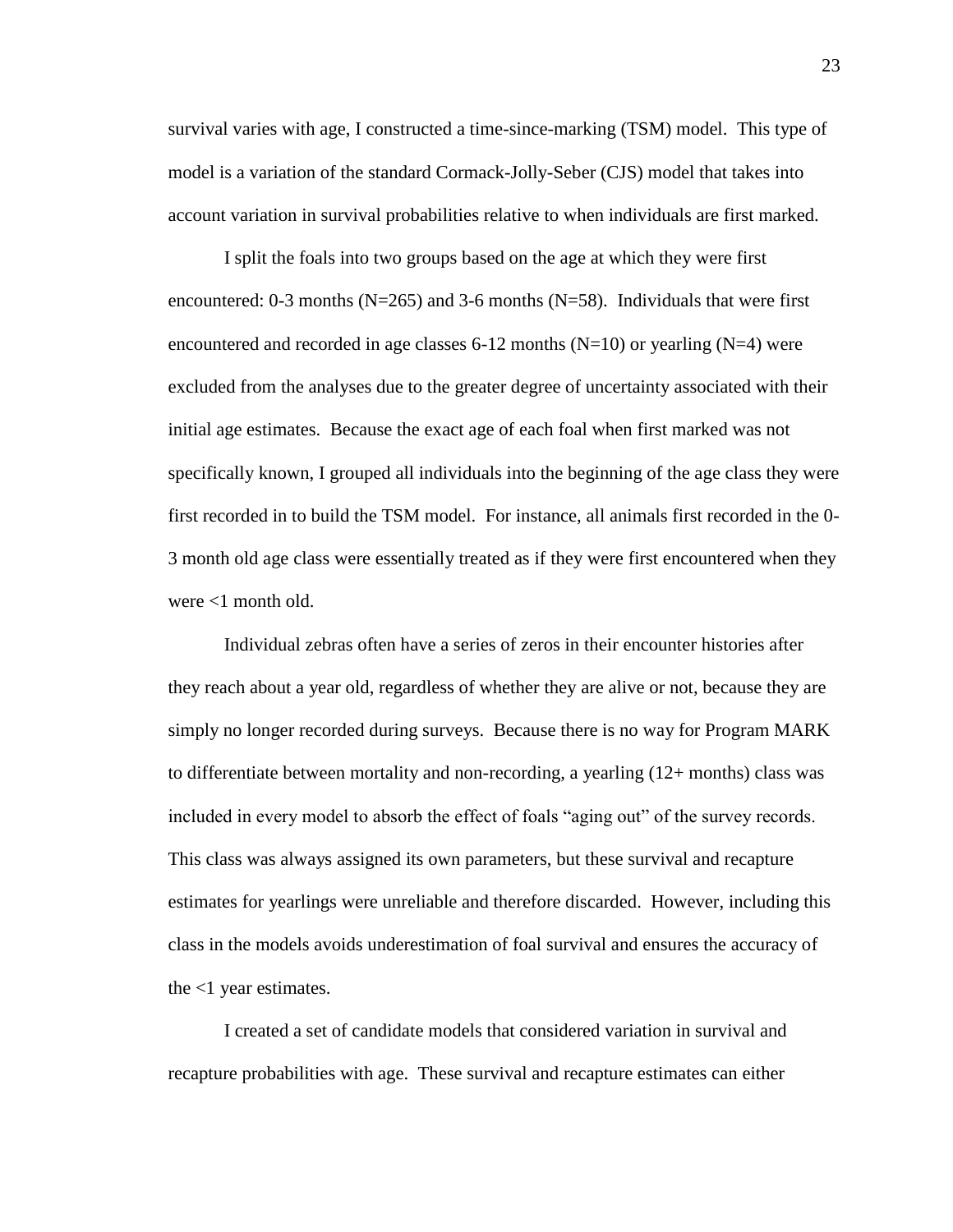change or remain constant over time, the latter of which requires fewer overall parameters (Jolly 1982). Notation follows that suggested by Lebreton et al. (1992) and used in Cooch and White (2009). The subscript "*t*" represents time-dependent estimates, whereas the subscript "." represents estimates that are constant through time. TSM models are noted by showing the number of age classes (i.e.  $a3 = 3$  age classes), followed by the model structure for each age class separated by a backslash (see Table 2.1 for descriptions of age classes and table 2.2 for model notation examples). Because  $\phi$  and  $p$ do not necessarily follow the same pattern of variation with age, I included models in which age class structures differed between these parameters.

| <b>Notation</b> | Age class structure                                |
|-----------------|----------------------------------------------------|
| a2              | $\leq$ 1 year, 12+ months                          |
| a3              | $0-5$ , 6-11, 12+ months                           |
| a <sub>4</sub>  | $0-2$ , 3-5, 6-11, 12+ months                      |
| a <sub>5</sub>  | $0-2$ , $3-5$ , $6-8$ , $9-11$ , $12+$ months      |
| a7              | $0-1$ , 2-3, 4-5, 6-7, 8-9, 10-11, 12+ months      |
| a13             | $0, 1, 2, 3, 4, 5, 6, 7, 8, 9, 10, 11, 12+$ months |

**Table 2.1. Description of age class structures used in models. All estimates given for 12+ month (yearling) classes were excluded from subsequent analyses.**

| <b>Model</b>                       | <b>Description</b>                                                                                                                                                                             |
|------------------------------------|------------------------------------------------------------------------------------------------------------------------------------------------------------------------------------------------|
| $\phi$ (a2-./.) $p$ (a2-./.)       | 2 age classes for both $\phi$ and p; constant survival and<br>recapture probabilities in each class.                                                                                           |
| $\phi$ (a2-t/.) $p$ (a2-./.)       | 2 age classes for both $\phi$ and p; time-dependent survival for<br>first age class, constant survival for second class, constant<br>capture probabilities for each class.                     |
| $\phi$ (a5-././././.) $p$ (a2-./.) | 5 age classes for $\phi$ and 2 for p estimates; all estimates<br>constant for each class. Assumes age-structured survival rates<br>but constant recapture probabilities for foals <1 year old. |

**Table 2.2. Examples of model notation with descriptions.**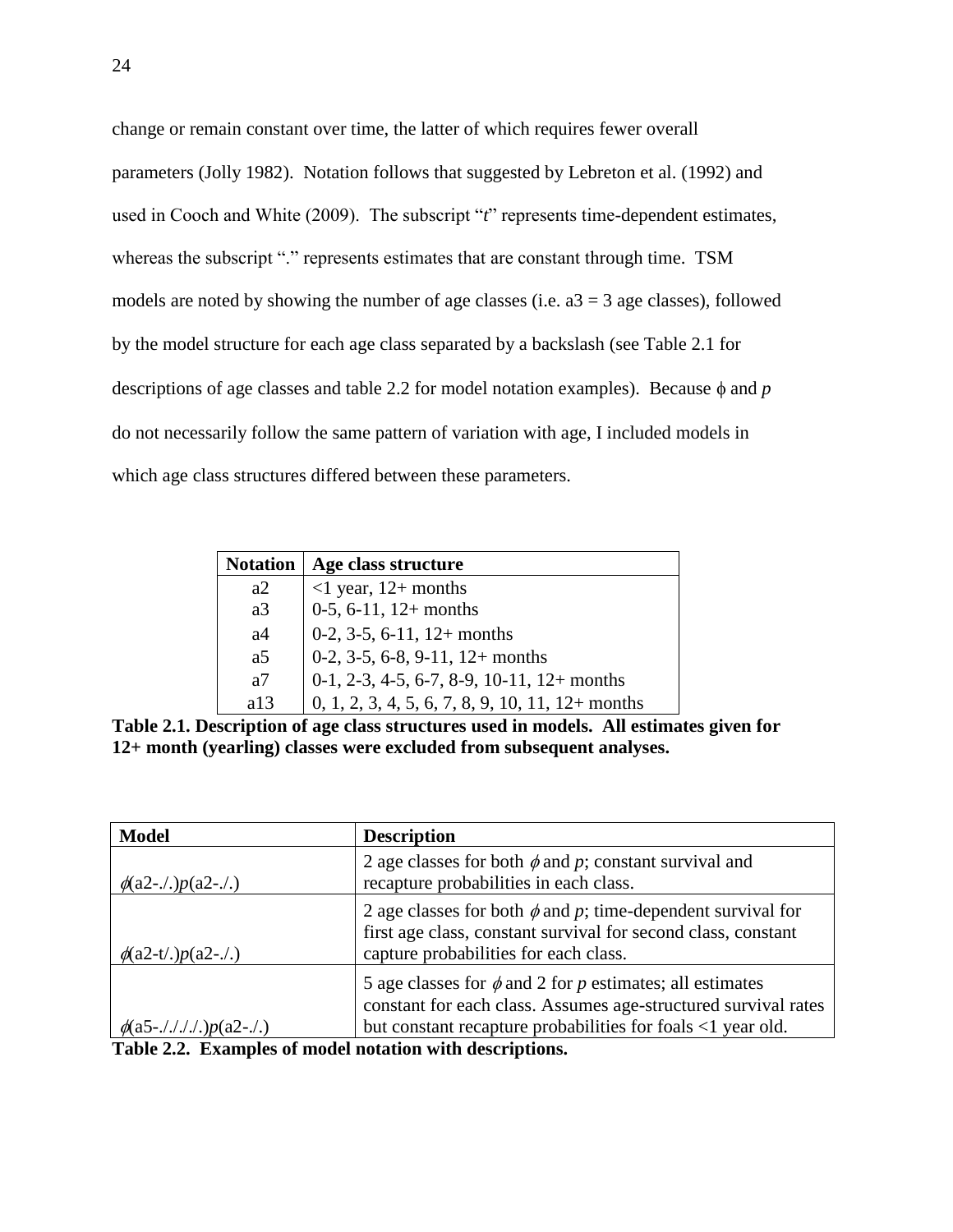Attempts to run both bootstrap and median-*ĉ* GOF tests failed for the most basic time-dependent model without an age structure for foals <1 year old. This suggests inadequate fit and indicates that the data are too sparse to use a time-dependent model as the general model (Cooch and White 2009). This is not surprising, as the number of foals on the conservancy at any one point in time is relatively low. Due to this lack of fit, I subsequently removed the remaining time-dependent models from the candidate set and used the next most parameterized model that adequately fit the data  $\lceil \phi(a) \rceil$ 3-././././././././././././.)*p*(a7-././././././.)] as the general model. The median *ĉ* test for this model yielded a value of 1.0154, suggesting slight overdispersion. This value was used for adjustments.

#### *Model 2: Incorporating rainfall as a covariate*

To investigate whether foal survival is related to resource availability, I built several models that constrained survival estimates to be a linear function of rainfall and compared these to unconstrained models. Before constraints can be added, it is important that the underlying general model adequately fits the data. Because the underlying model in this case must be time-dependent and time-dependent models using monthly intervals did not provide adequate fit, I chose to pool data into three-month intervals and create a new time-dependent model. If an individual was recorded at least once during any survey within the three-month period it was considered seen ("captured") for that occasion. This resulted in a total of 817 foal observations of 323 foals over 24 sampling occasions in 6 years. Pooling data prevented the inclusion of age structure in the model because it increased the uncertainty associated with age estimates. A "throwaway" age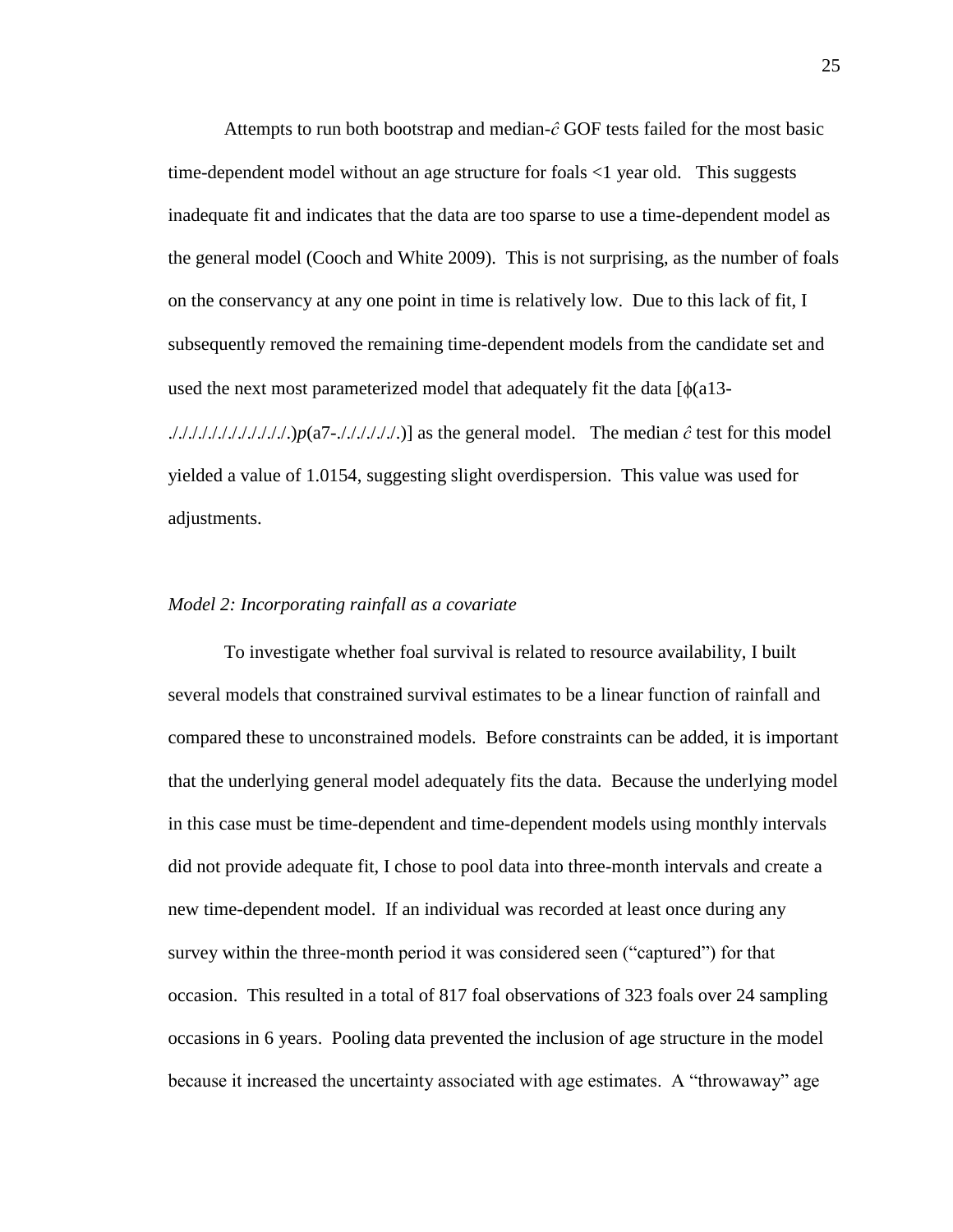class was still included in all models as in the age-structured model described above, and transition into this class was calculated conservatively based on the earliest possible time a given individual could move into that class. This ensured that survival estimates were not underestimated due to non-recording. The median *ĉ* value of the general model  $\lceil \phi(a2-t) \cdot \phi(a2-t) \rceil$  that was used for adjustments was 1.0272.

The candidate model set for this analysis uses the same notation as the last, but models constrained by rainfall data are noted as such. Because the effects of rainfall on abundance have been shown to lag in time for plains zebra and other ungulates (Ogutu et al. 2008; Owen-Smith et al. 2005), I also included models that incorporated moving three-month averages of past rainfall. These models are noted as "rainlag" plus the time in months in which the three-month rainfall window is moved back in time. Following Owen-Smith et al. (2005), a standardized version of rainfall was included in case proportional variation in rainfall was more important than absolute differences in rainfall. Standardization was performed by dividing the average monthly rainfall of the threemonth interval by total average monthly rainfall and then  $log_e$  transforming the result. Models that include standardized rainfall values are noted by "st."

#### **Results**

#### **Age class analysis**

The best model was that which included 5 age classes  $(0-2, 3-5, 6-8, 9-11, 12+$ months) for both survival and recapture estimates. The model that contained no age structure during the first year of a foal's life  $[\phi(a2-..)]p(a2-..)]$  essentially received no support ( $\triangle OAIC_{c}=40.63$ ), which strongly suggests that foal survival is not constant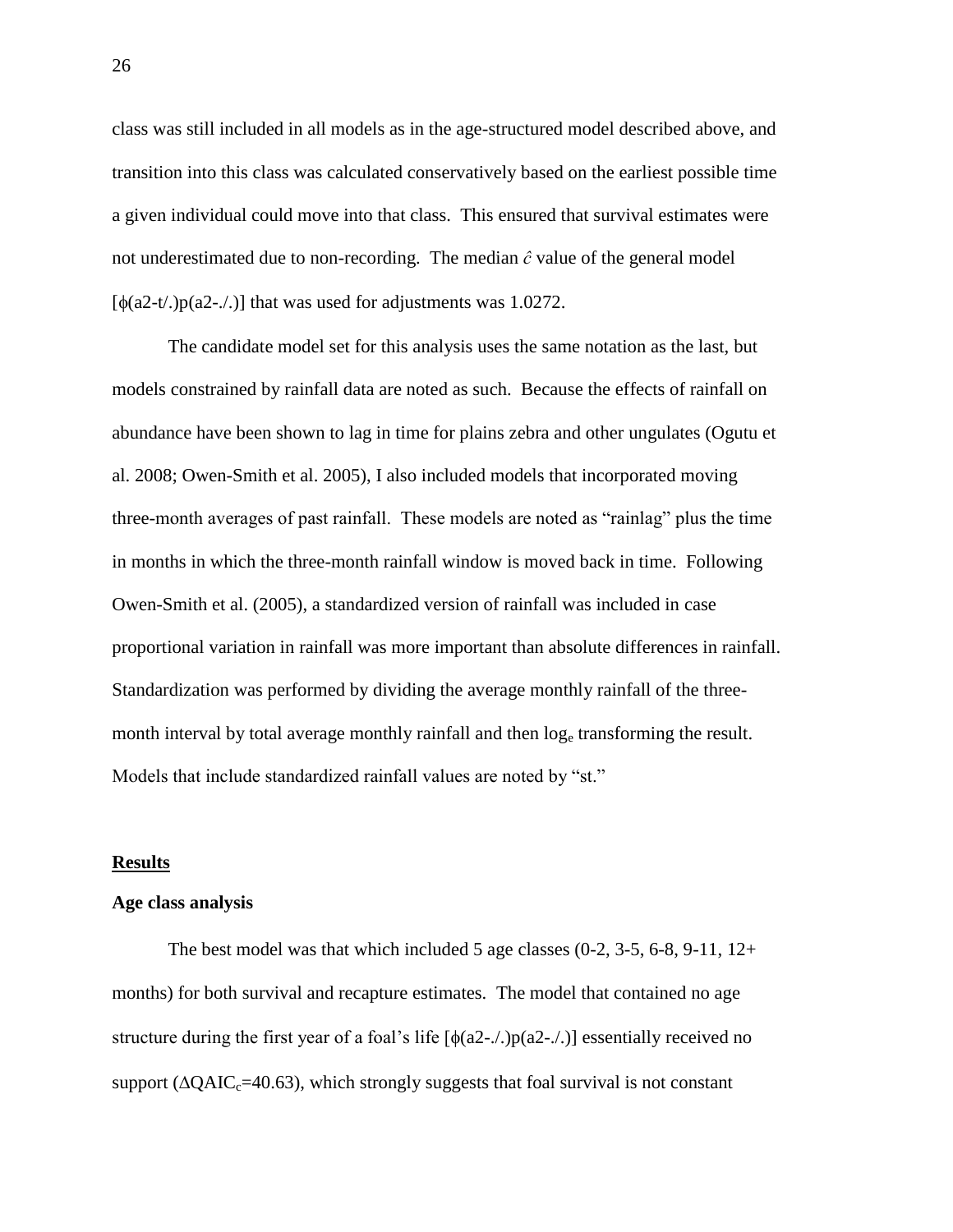throughout the first year after birth. The top-ranking model yielded monthly survival rates that were lowest in the first 3 months after birth at 86%, with a total survival in this age class (i.e. to about age 4 months) of 64%. Monthly survival then increases slightly to 92% during the following 3 months before decreasing to 88% when foals are 6 to 8 months old. The fourth age class had the highest monthly survival with 96%. Using these estimates from the top-ranked model, the total estimate of Grevy's zebra foal survival to one year is 30%.

|                                                 |         |       |              | Model     |         |
|-------------------------------------------------|---------|-------|--------------|-----------|---------|
|                                                 |         | Delta | <b>QAICc</b> | Likelihoo |         |
| Model                                           | QAICc   | QAICc | Weights      | d         | Odev    |
| $\phi$ (a5-./././.) $p$ (a5-././././.)          | 3291.17 | 0.00  | 0.34         | 1.00      | 2446.40 |
| $\phi$ (a5-./././.) $p$ (a4-./././.)            | 3291.32 | 0.15  | 0.32         | 0.93      | 2448.59 |
| $\phi$ (a7-./././././.) $p$ (a5-./././.)        | 3292.75 | 1.58  | 0.15         | 0.45      | 2443.90 |
| $\phi$ (a3-././.) $p$ (a3-././.)                | 3295.11 | 3.94  | 0.05         | 0.14      | 2458.47 |
| $\phi(a7$ -././././././.) $p(a7$ -././././././. | 3295.85 | 4.68  | 0.03         | 0.10      | 2442.90 |

**Table 2.3. The top five ranking time-since-marking models using QAIC<sup>c</sup> for rank determination. All models have constant survival and recapture probabilities per age class, but not between age classes. Time-dependence in survival and recapture probabilities is not included in any of the models, with only the structure of age classes differing between models.**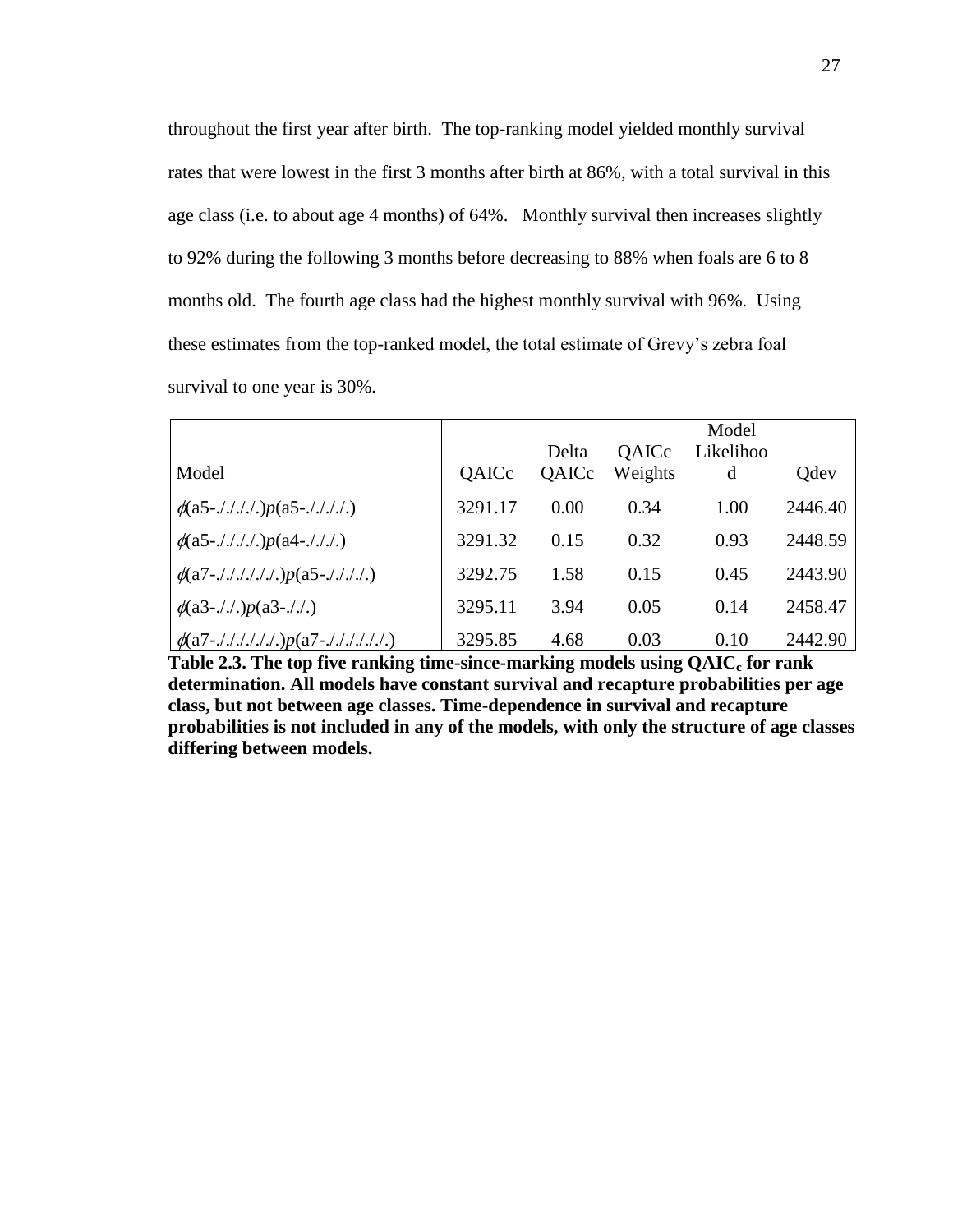

**Figure 2.2. Monthly survival estimates from the top ranked model with 5 age**  classes, where error bars represent  $\pm 1$  SE. The fifth class is excluded from this **figure as it was only used to absorb the influence of foals "aging out" of the dataset. Monthly survival estimates for each class are: 0-2 months = 0.86, 3-5 months = 0.92, 6-8 months = 0.88, 9-11 months= 0.96. Survival to one year is calculated as follows:**   $0.86^3 \times 0.92^3 \times 0.88^3 \times 0.96^3 = 0.300.$ 

# **Rainfall analysis**

The top-ranked model was one that included a standardized average rainfall lagged by two months. This means, for instance, that survival estimates from Apr-May corresponded to rainfall averaged from Feb-Apr. The unconstrained model that only considered time-dependent survival with no effect of rainfall received little support  $(\Delta QAIC_c=4.50)$ . In general, the models including standardized rainfall values performed better than those with absolute rainfall values, accounting for 3 of the top 5 models and suggesting that proportional differences in rainfall may account for variation in survival better than absolute differences.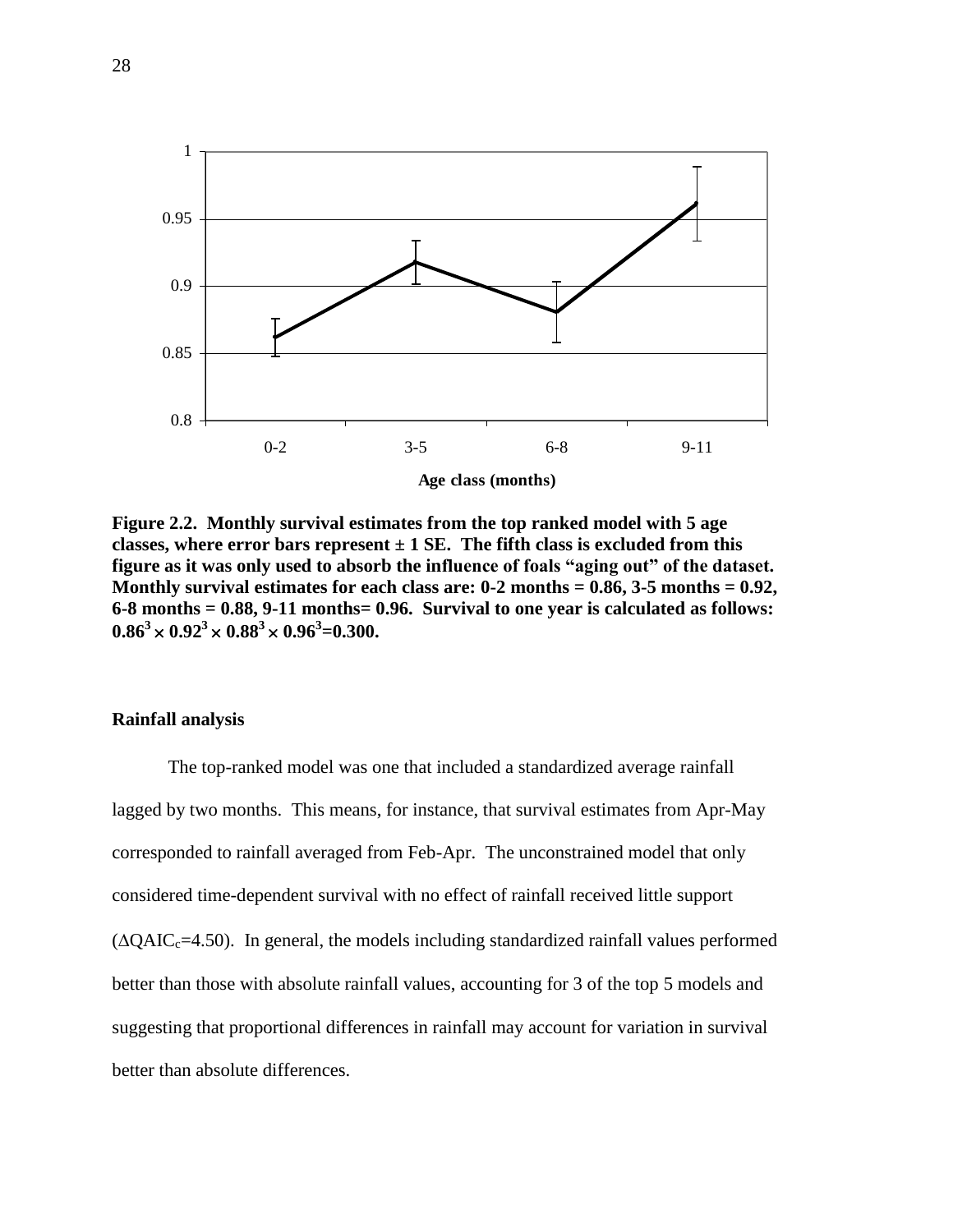| <b>Model</b>                           | <b>OAICc</b> | $\triangle$ OAICc | <b>QAICc</b><br><b>Weights</b> | <b>Model</b><br>Likelihood | <b>ODeviance</b> |
|----------------------------------------|--------------|-------------------|--------------------------------|----------------------------|------------------|
| $\phi$ (a2-rainlag2_st/.) $p$ (a2-./.) | 1500.50      | 0.00              | 0.40                           | 1.00                       | 664.56           |
| $\phi$ (a2-rainlag3_st/.) $p$ (a2-./.) | 1502.41      | 1.91              | 0.15                           | 0.39                       | 666.46           |
| $\phi$ (a2-rainlag3.) $p$ (a2-./.)     | 1503.49      | 2.99              | 0.09                           | 0.22                       | 667.54           |
| $\phi$ (a2-rainlag4_st/.) $p$ (a2-./.) | 1503.90      | 3.40              | 0.07                           | 0.18                       | 667.96           |
| $\phi$ (a2-rainlag2/.) $p$ (a2-./.)    | 1504.00      | 3.50              | 0.07                           | 0.17                       | 668.06           |

**Table 2.4. The top 5 models from a candidate set that included a general, unconstrained model and 10 models that were constrained as functions of rainfall or standardized rainfall (see Methods section).**

Survival and mortality  $(1-\phi)$  estimates show a clear seasonal trend (Figures 2.3,

2.4), with mortality each year peaking around the end of the dry season (August-September) and reaching relative minima around February-March following the usual heavy rains of November-January. Yearly survival estimates for this model were lower than in the age class model as a result of the conservative estimation of transition into the yearling age class, resulting in possible exclusion of older foals with higher survival rates (see previous section). These estimates are therefore more likely representative of patterns of survival to weaning (10 months) rather than 1 year.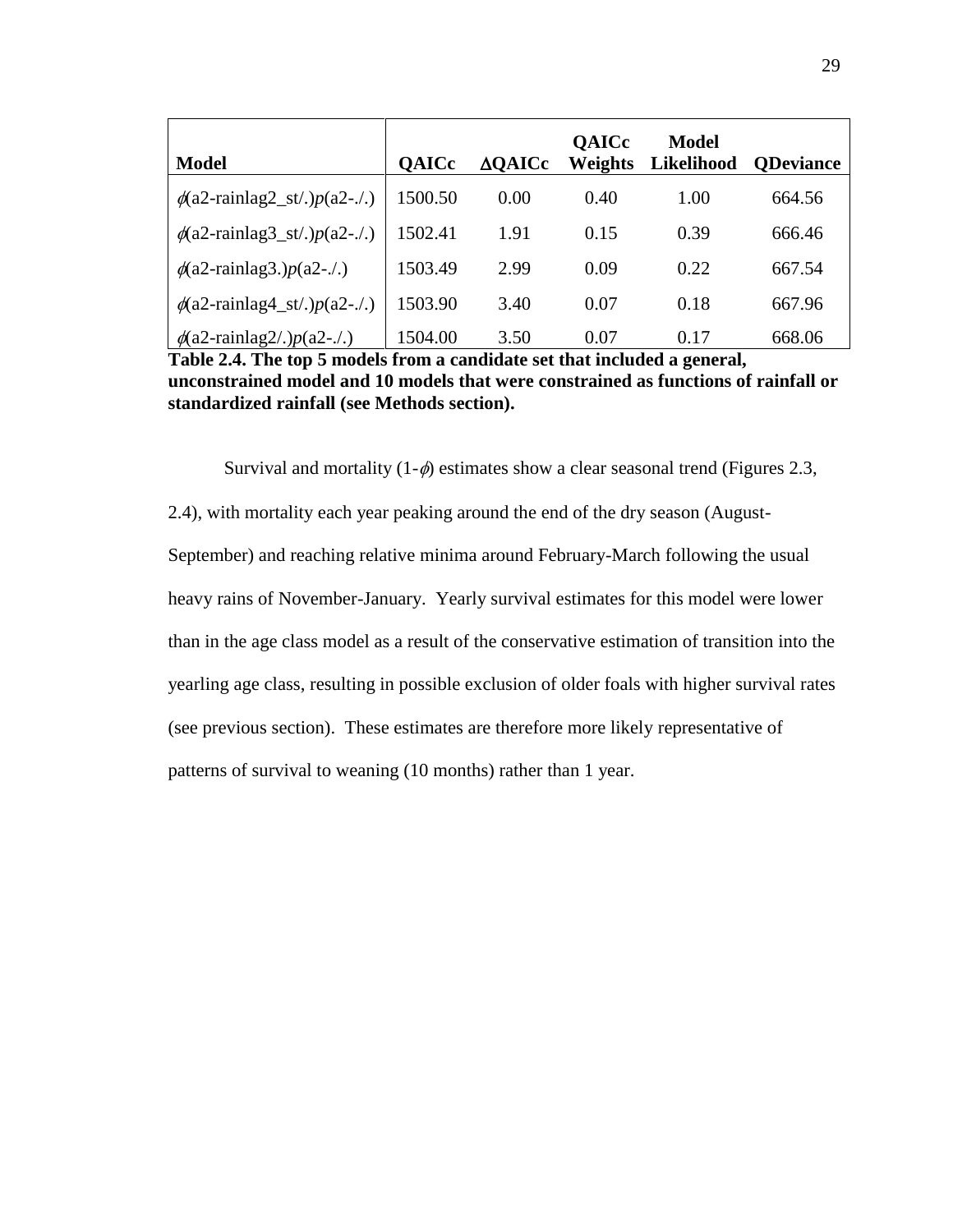

**Figure 2.3. Survival estimates (columns ± 1 SE) for each three-month interval and average monthly rainfall (line) from Jan 2003 through Aug 2008.**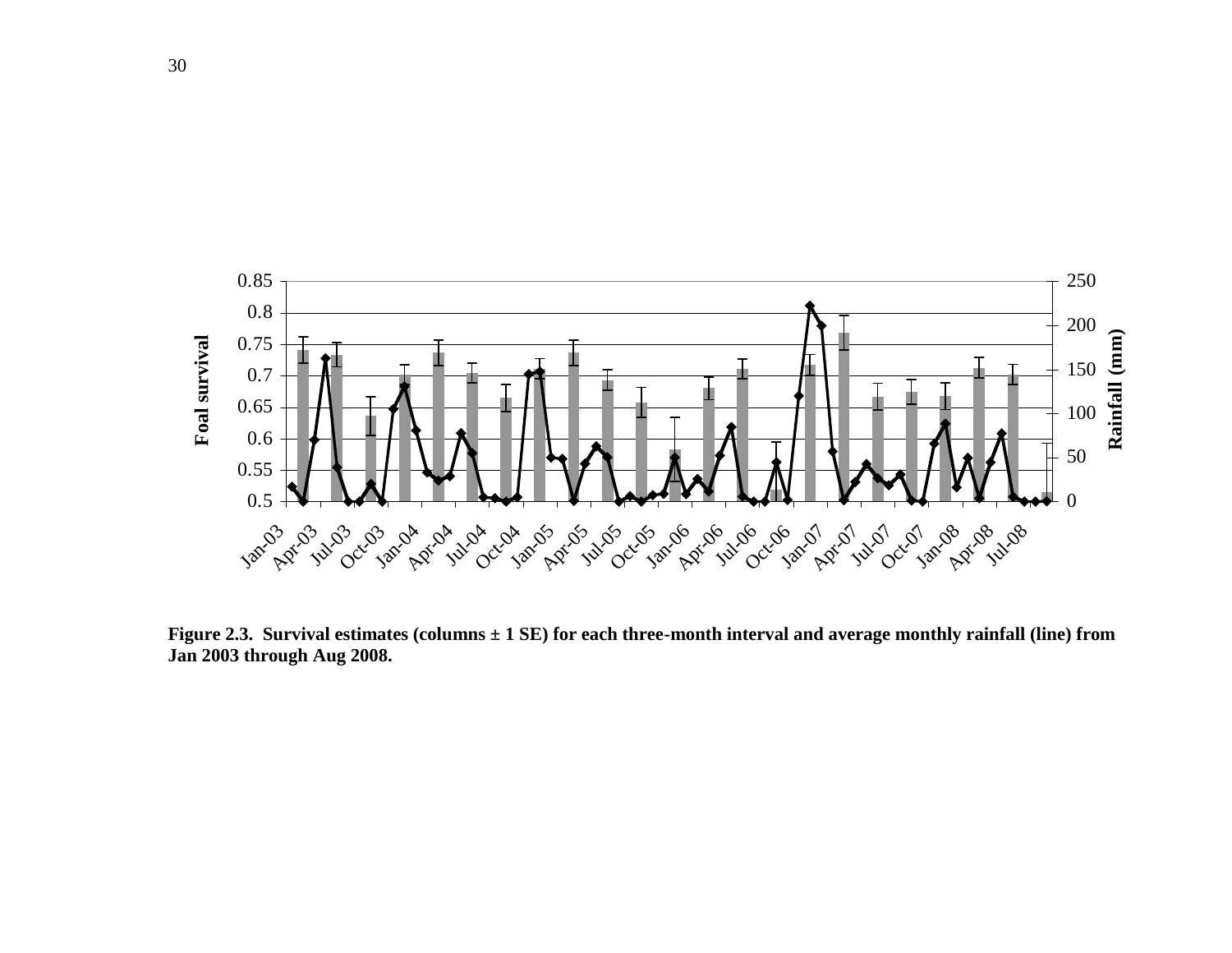# **Predator abundance**

The number of lions at the conservancy grew from 18 to 28 between February 2003 and March 2004, and then fell to 12 by March 2007 (Figure 2.4). This represents a range of lion density between 0.057 and 0.134 lions/ $km<sup>2</sup>$  during the study period. Despite the number of lions decreasing by more than half, foal mortality rates did not show a clear pattern of decline.



**Figure 2.4. Number of lions recorded at the Lewa Wildlife Conservancy during annual censuses (columns) and estimated three-month** *mortality* **rates (1-; line) from Jan 2003 through Aug 2008. Mortality was calculated based on survival estimates from the top-ranked rainfall model**  $\left[\phi(a2\text{-rainlag2_st/})p(a2\text{-}J)\right]$ **.** 

# **Discussion**

# **Overall and age-specific foal survival in Grevy"s zebra at the Lewa Wildlife Conservancy**

The estimated survival rate of 30% to 1 year in this population is lower than that recorded in any previous study of Grevy's zebra or plains zebra (*Equus quagga*, formerly *E. burchelli*). This figure likely represents an overestimate as foal surveys were carried out monthly and individuals dying within the first month after birth may have never been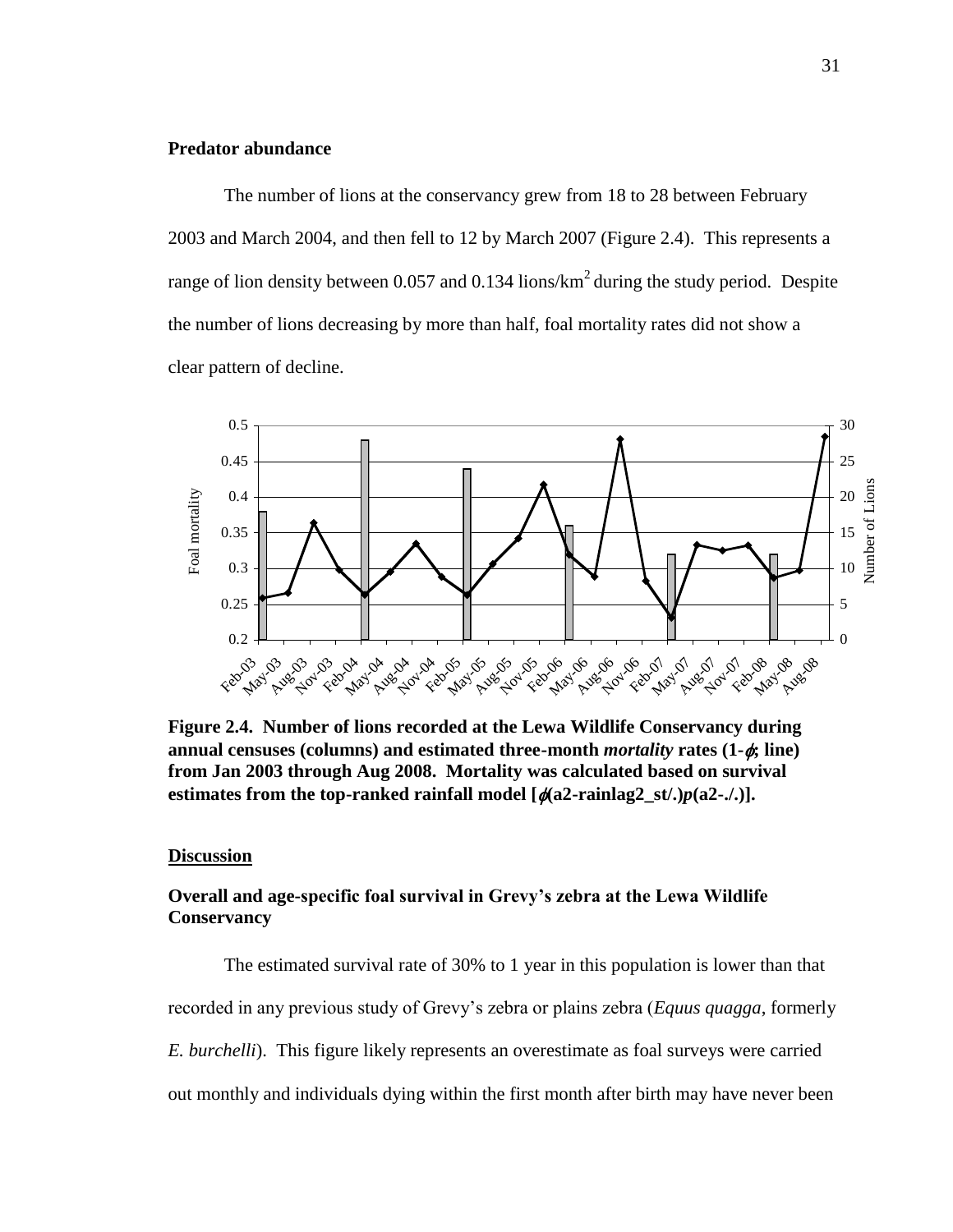initially recorded. A study of naturalized horses (*Equus caballus*) found that "virtually all" foals died within the first few days after birth (Monard et al. 1997). If this pattern holds true for Grevy's zebra, the survival estimate produced in this study could substantially overestimate survival.

Survival is not constant during the first year of a foal's life, but is lowest during the first three months after birth and at the start of weaning when foals are 6-8 months old. These results are consistent with those of a previous study on Grevy's zebra (Rowen 1992) and suggest that weaning is a particularly stressful period of foal development. Although the effect of weaning on survival in other ungulates is unknown, weaning may be more stressful for Grevy's zebra foals than foals of other equids because it occurs earlier (Becker and Ginsberg 1990).

Compared to other equid populations, foal survival in Lewa Wildlife Conservancy's Grevy's zebra population is low. The survival estimates of 30% to 1 year and 33% to weaning are substantially lower than those found in two previous studies of a nearby Grevy's zebra population, in which estimates ranged from 61% (Williams 1998) to 90% (Rowen 1992) survival to weaning for resident zebra foals. Grange et al. (2004) compared vital rates of a relatively stable plains zebra population to those of rapidly growing wildebeest (*Connochaetes taurinus*) and buffalo (*Syncerus caffer*) populations in the Serengeti. Estimating foal survival from population structure data, they performed a series of modeling exercises and concluded that the low first-year zebra survival rate of 0.389 was the only major difference between populations and was the key parameter responsible for limiting the zebra population. Lewa's foal survival rate is even lower than that recorded for this Serengeti zebra population, and therefore likely plays a key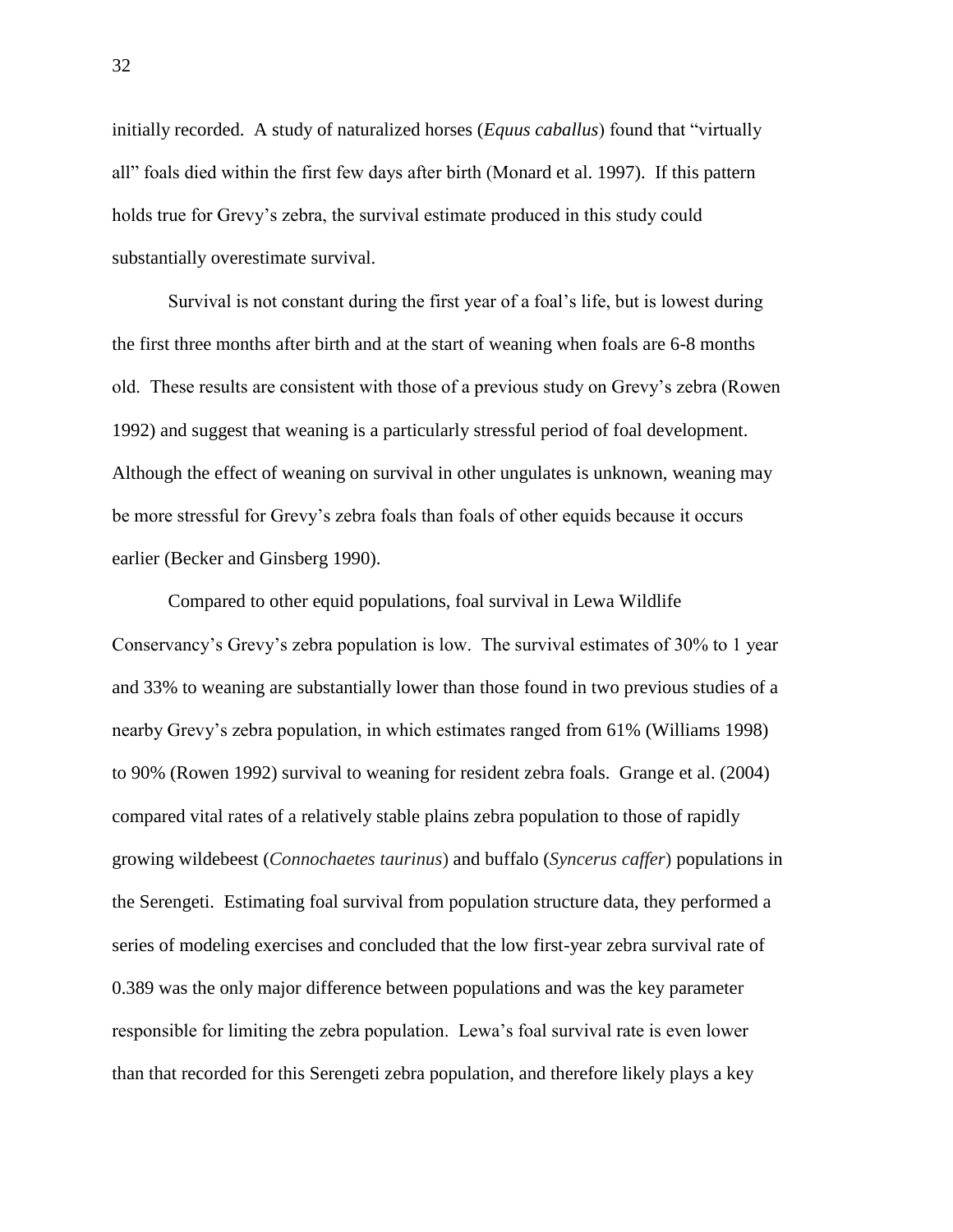role in the continuing decline of this population. However, lack of additional data prohibits us from comparing the impact of this parameter on population trends relative to other demographic parameters such as adult survival and fecundity.

# **Investigating the effects of resource availability and predation on foal survival** *Rainfall and resource availability*

The results of this study demonstrate that rainfall strongly influences foal survival through its relationship with forage quantity and quality. Survival showed a clear seasonal trend, in which it was lowest at the end of the long dry season and highest at the end of the rainiest three months. The best model included a short time lag between rainfall and its effects on survival estimates, a pattern that is consistent with previous studies on plains zebra foal abundance (Ogutu et al. 2008) and which may represent the delayed impact of rainfall on vegetation, the lagged impact of changes in forage quality on foal health, or a combination of both. Animals typically build up fat reserves during the growing season to sustain themselves throughout the dry season; they therefore typically have the best body conditions at the end of the rains and worst body condition at the end of the long dry season (Sinclair 1975; Ginsberg 1987). Foals store proportionally less body fat that adults and are thus more susceptible to changes in resource availability (Owen-Smith 1990; Pascual and Hilborn 1995; Mduma et al. 1999).This study suggests that a similar lagged pattern appears following the end of the long dry season as foals remain in poor bodily condition until they can rebuild sufficient fat reserves after undergoing the stress caused by the decreased quantity and quality of forage during the dry season (Sinclair 1975, 1977; McNaughton and Georgiadis 1986; Mduma et al. 1999).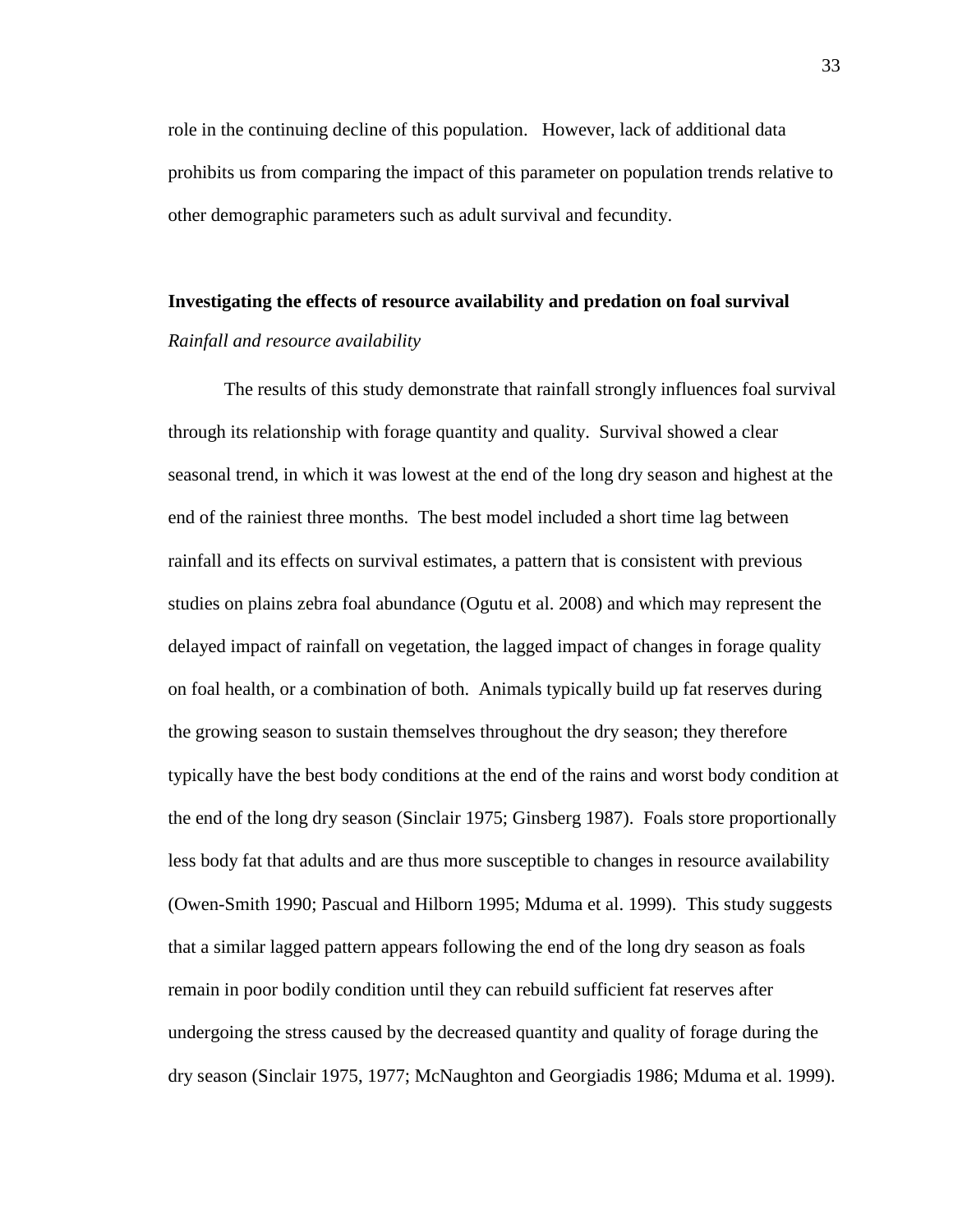Despite the importance of wet season rainfall in building fat reserves, previous studies considering annual survival rates have suggested that dry season rainfall may be more important than wet season or overall rainfall in driving patterns of adult and juvenile survival in ungulates (Pascual and Hilborn 1995; Pascual et al. 1997; Mduma et al. 1999; Durnham et al. 2003; Ogutu and Owen-Smith 2003; Owen-Smith et al. 2005). Although our data did not span enough time to analyze this directly, several factors suggest this may also be the case for Grevy's zebra. First, the dry season peak in mortality is depressed in August-September 2007 (Figure 2.4), which could be attributed to the fact that rainfall during the typically dry months of June and July was about five times higher than average that year. The opposite effect was seen in 2005, when the heavy October rains that typically end the dry season failed, causing a later, heightened peak in foal mortality (Figure 2.4). Second, a previous study of Grevy's zebra that yielded survival rates of almost 90% (Rowen 1992) was carried out in an area that received overall less annual rainfall (361 mm compared to 500 mm at LWC, this study), but had more than twice as much dry season rainfall on average compared to this study (~50 mm compared to 24 mm, respectively).

# *Predation*

Grange and Duncan (2006) suggest that equids such as zebra are more sensitive to top-down processes than bovids because they are less sensitive to changes in forage quality. In this study, it was not possible to quantify the effect of predation or a possible interactive effect of predation and rainfall on foal survival because the lion abundance data were too sparse to include in any models. That said, the general trend of decreasing lion numbers between Feb 2004 and Aug 2008 (dropping from 28 to 12 individuals) was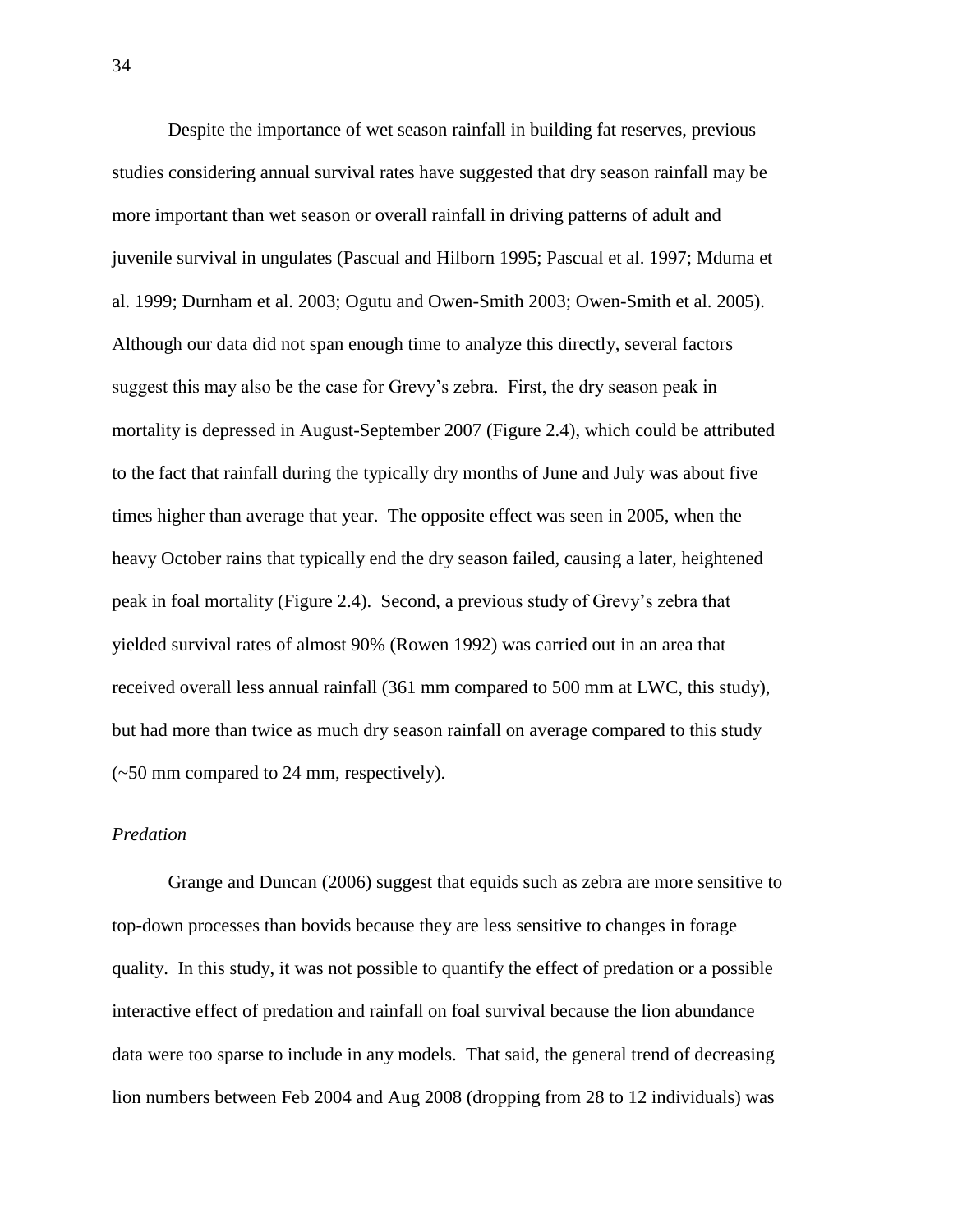not met by an overall decreasing trend in mortality estimates (Figure 2.4), a pattern which would have been present if predation were directly suppressing survival or having an additive effect with rainfall. This ultimately suggests that predation pressure may not be as important in driving foal mortality as resource availability.

A comparison with Rowen's (1992) study of Grevy's zebra foal survival further supports this inference. She estimated that there were about 25 lions in her main study area of 293 km<sup>2</sup> (0.085 lions/km<sup>2</sup>). The 209 km<sup>2</sup> Lewa Wildlife Conservancy averaged 18.3 lions over the course of the current study period, resulting in a comparable mean lion density (0.088 lions/ $km^2$ ). With a greater density of Grevy's zebra at LWC, we might expect greater lion depredation there, but this is unlikely to account for the 63% lower survival rates in the LWC population. Overall, although a lack of detailed data on predator numbers limits my conclusions, these general trends suggest that resource availability plays a larger role in influencing foal survival than predation.

# **Conservation and Management implications**

The Lewa Wildlife Conservancy is typically considered an important breeding and foaling area for Grevy's zebra (Nelson and Williams 2003; KWS 2008), and the low foal survival rates demonstrated in this study therefore raise serious conservation concerns for this endangered species. Although this low foal survival is undoubtedly contributing to the roughly 40% decline in the LWC Grevy's zebra population during the past decade (2001-2011, see chapter 1), it is not clear from this analysis if it is the key demographic parameter driving this pattern. Other studies on vertebrate populations have suggested that changes in adult survival tend to be more important in driving population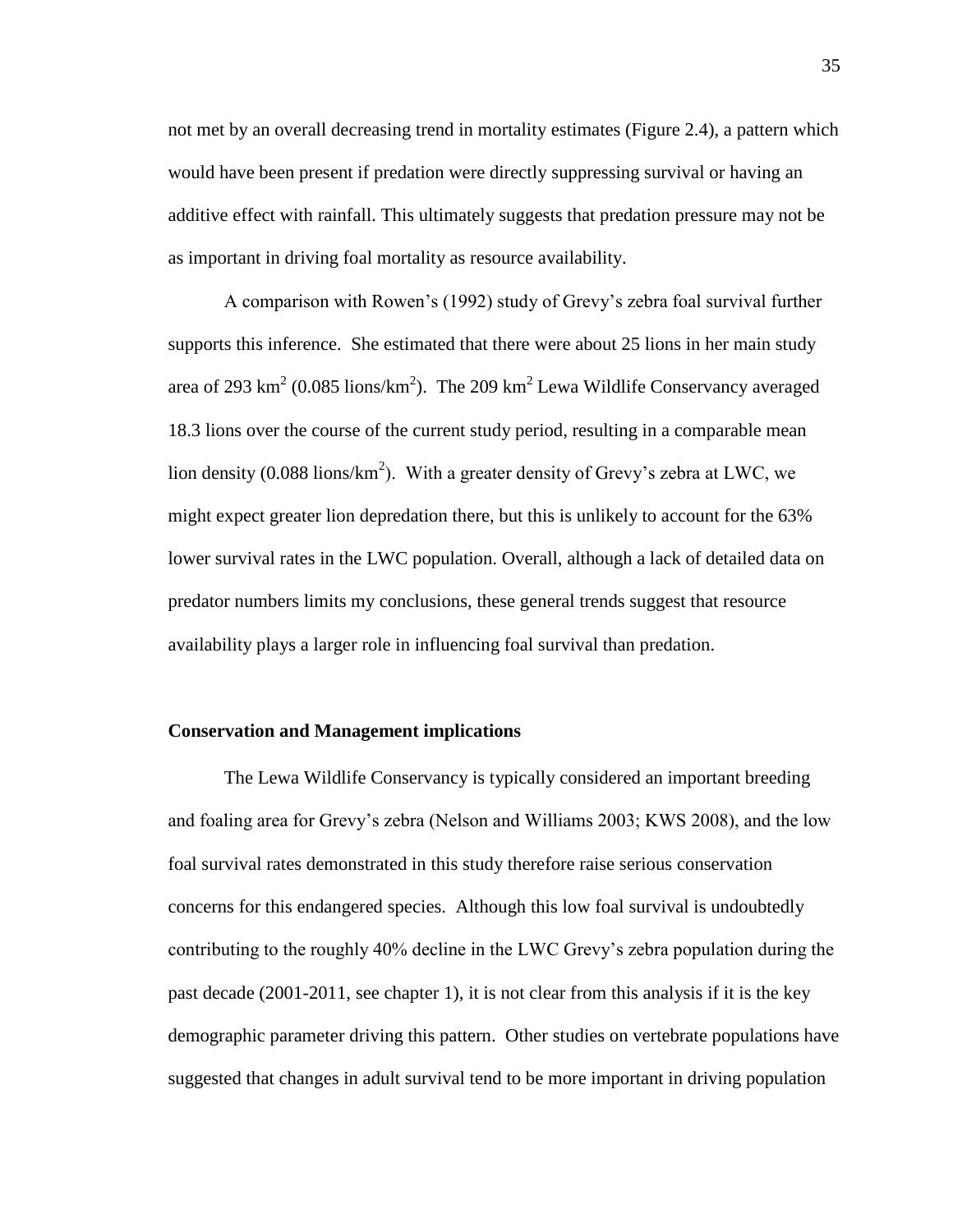declines than changes in juvenile rates (Gaillard 1998, 2000; Eberhardt 2002) and we will not understand the relative influence of foal survival until we have adequate measures of other parameters. Future research should therefore focus on determining subadult and adult survival rates and the factors that most strongly influence them. Because zebra of different reproductive states have different nutritional demands and may face different levels of predation (Owen-Smith 2008), it would be ideal to also investigate sex-based differences in survival. Finally, in order to reliably model population dynamics and subsequently perform a sensitivity analysis, we will also need to collect data on agespecific fecundity and interbirth intervals.

Because both bottom-up and top-down processes determine vital rates, we must understand their impact in order to target the factors driving population trends. The results of this study suggest that, at least for foals, bottom-up processes may be a more critical management concern than top-down ones. Measuring the effects of predation on vital rates is difficult, and will require the collection of finer-grain data on predator abundance as well as age-specific predation patterns. Because so little is still known about Grevy's zebra population vital rates, this study can only be seen as a first step in gathering accurate information that will allow us to better understand the population dynamics of this species.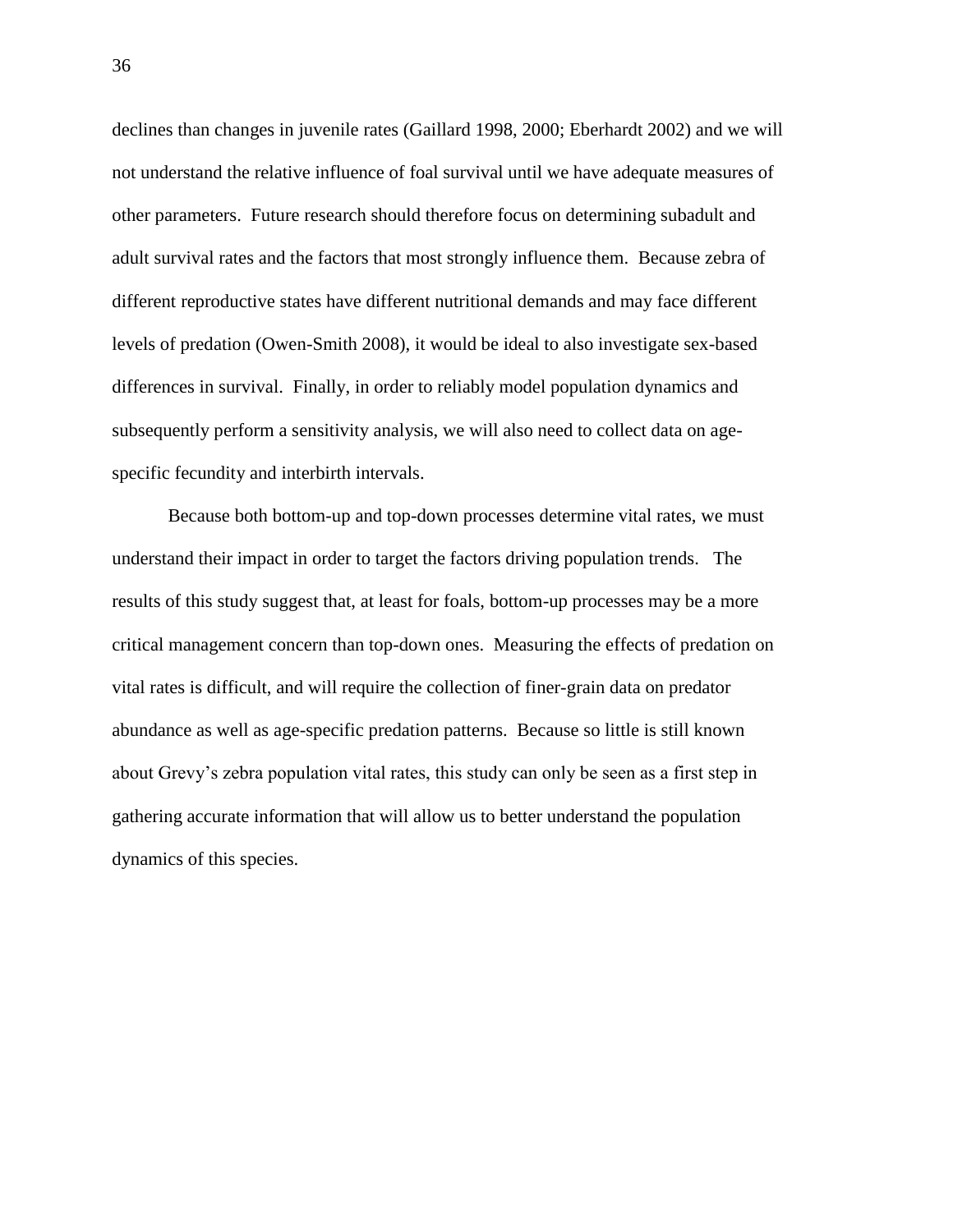# **CHAPTER 3: Landscape use patterns of lactating female Grevy"s zebra (***Equus grevyi***) and their foals in relation to grass mineral content**

# **Abstract**

The dry season is a critical period for African ungulate survival in semi-arid savanna ecosystems because resources decrease substantially in quantity and quality. Females who are pregnant or nursing withstand additional stress during this period due to their increased demands for water, energy, and nutrients. For non-ruminant, hindgut fermenters such as zebra, forage biomass is typically considered more important than quality in determining foraging decisions and resulting spatial patterns of grazing. However, existing evidence suggests that this assumption may be invalid and some studies show that lactating female zebra fail to meet their energetic and nutritional requirements during the dry season. As forage quality may therefore be more important to zebra of this reproductive state, this study investigated whether differences in forage quality influence the spatial distribution of lactating Grevys zebra (*Equus grevyi*) and their foals during the dry season on a reserve in central Kenya. I used monthly survey data to identify areas frequently used by lactating female Grevy's zebra and their foals during multiple dry seasons. I then collected grass in these and control areas to determine if landscape use patterns are driven by spatial differences in grass nutrient content. The results of this study support the hypothesis that lactating Grevy's zebra selectively forage in areas of high grass quality during the dry season. Levels of potassium (K), sodium (Na), phosphorus (P), and crude protein (related to percent nitrogen), as well as the ratio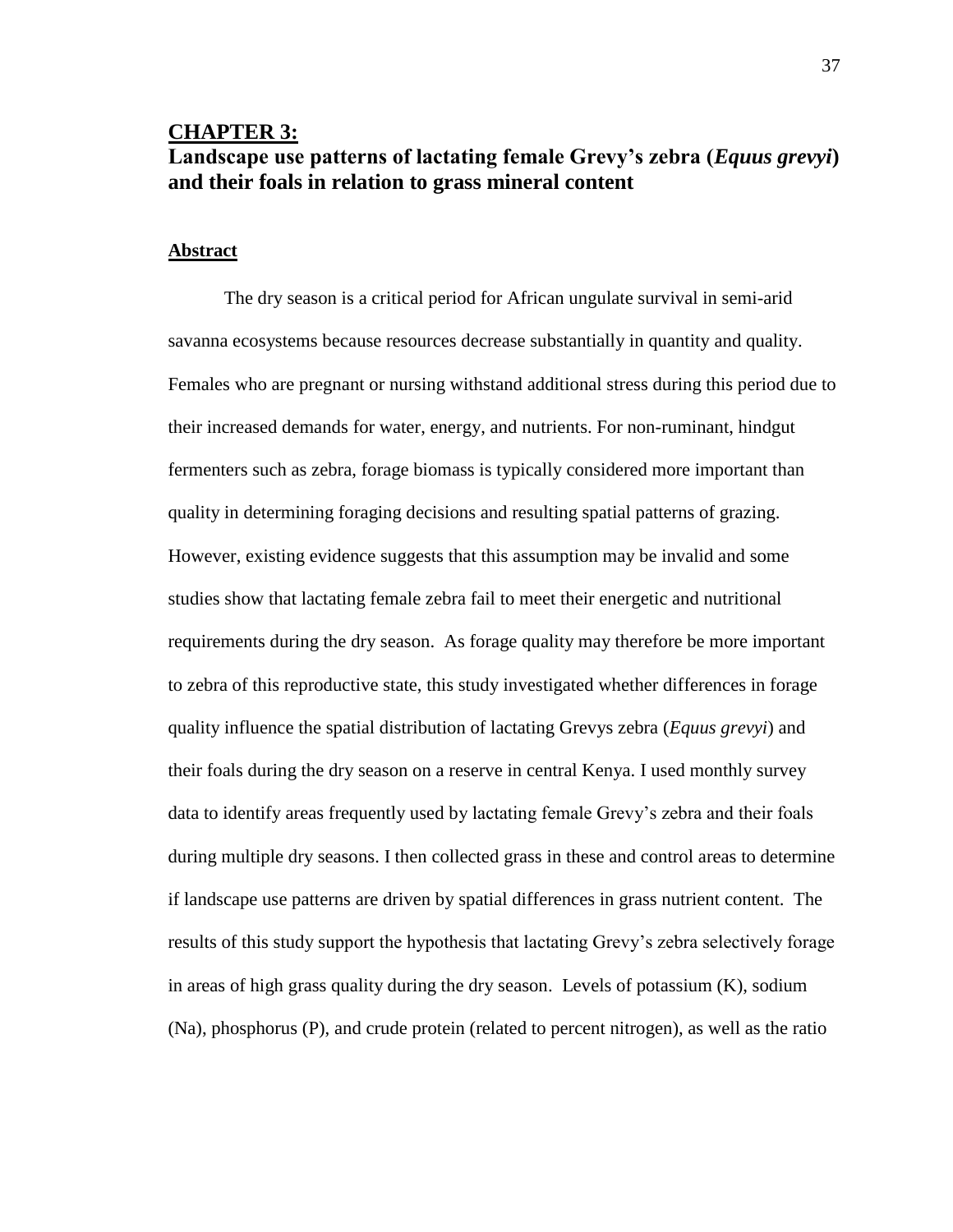of calcium to phosphorus (Ca:P) appear to be particularly important in influencing landscape use patterns of lactating zebras during the dry season.

# **Introduction**

# **Large herbivore foraging and the importance of resource quantity and quality**

The relationship between animals and their food resources is the foundation for optimal foraging theory, which is broadly concerned with how animals can maximize energy gain in a heterogeneous environment where resources are patchily distributed (MacArthur and Pianka 1966; Stephens and Krebs 1986). As a modification to this theory, it is now widely recognized that animals must also balance nutritional requirements in addition to obtaining enough energy for maintenance (Seagle and McNaughton 1992). Foraging decisions change seasonally, as well as according to various constraints such as predation risk, water availability, and an individual's physical state, social surroundings, and knowledge of alternative foraging options (Ydenberg et al. 2007). For large herbivores, the distribution of forage resources plays a key role in determining spatial patterns of landscape use (McNaughton 1988). In general, these patterns are the result of differences in abiotic and biotic factors of the environment, as well as complex foraging behaviors that differ among species and individuals (Bailey and Provenza 2008).

The ability of herbivores to extract nutrients from their food also plays a role in their foraging decisions and ability to satisfy nutritional demands. Herbivores have adapted well to consuming nutrient-poor food sources by evolving efficient digestive systems and excellent abilities to perceive and regulate nutrients in their diets (Janis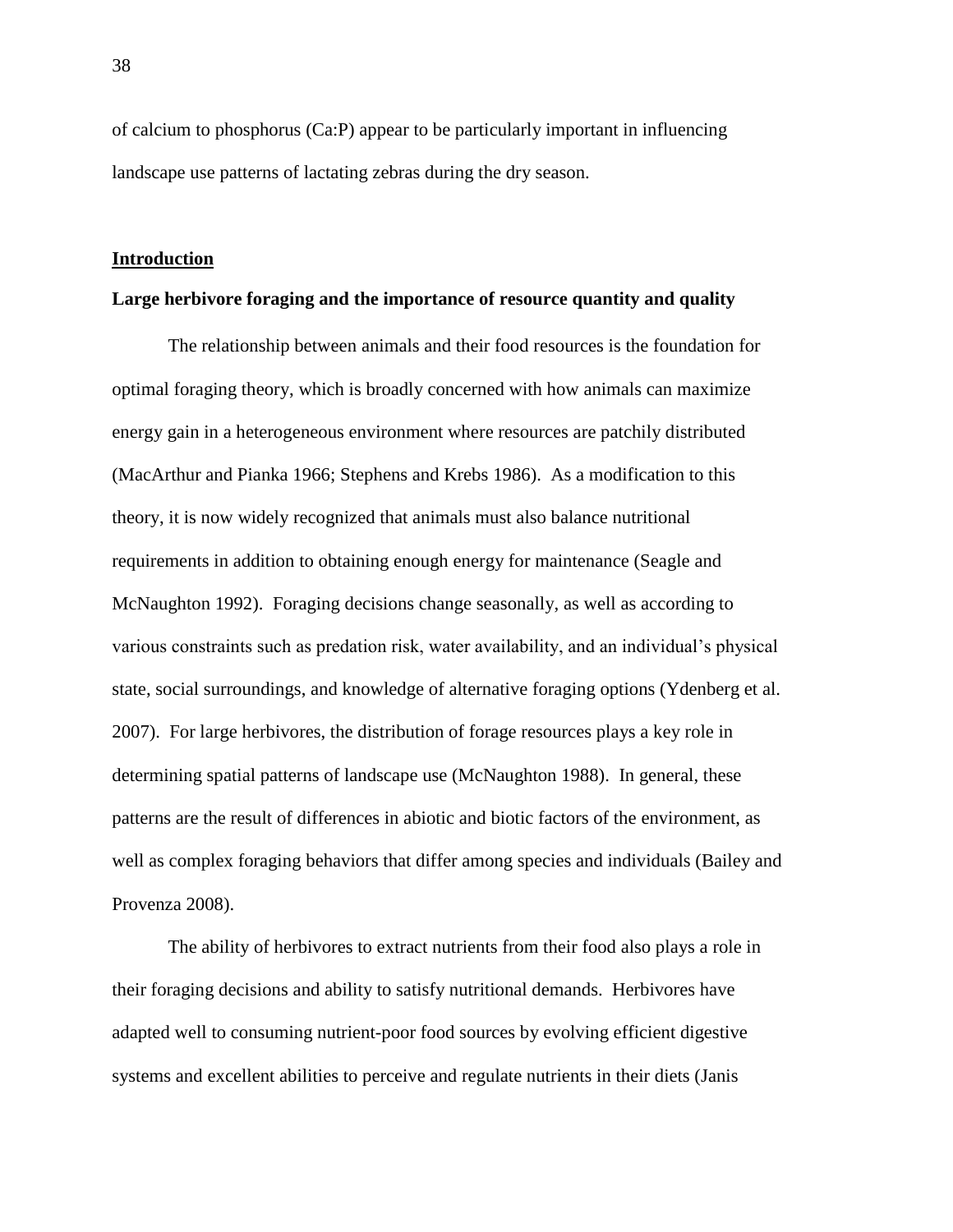1976)*.* Despite suggestions that they are in direct competition with each other, mediumsized grazers with different gut morphologies (i.e. ruminants and hindgut fermenters) persist alongside each other in many habitats. To explain this, it has been hypothesized that ruminants exploit medium-quality forage resources while hindgut fermenters persist on low-quality food sources, thereby avoiding direct competition with each other. (Alexander 1952; Bell 1971; Janis 1976; Foose 1982; but see Duncan et al. 1990). While ruminants face intake rate restrictions due to their digestive anatomy, hindgut fermenters are capable of higher passage rates (Foose 1982) and are therefore thought to consume greater quantities of food when its quality is low (Duncan et al. 1990). However, Shrader et al. (2006) provide evidence against this assumption by demonstrating that the nonruminant white rhinoceros (*Ceratotherium simum)* does not increase consumption rates to make up for the decrease in forage quality during the dry season.

Studies on African grazers in general (most of which are ruminants) or ruminants specifically have shown that spatial patterns of grazing and ungulate density are primarily controlled by differences in forage nutritional quality rather than abundance (McNaughton 1988, Scoones 1995; Ellis and Swift 1988; Grant and Scholes 2006; Wilmshurst et al. 2000; Shrader et al. 2006). However, because forage quality is typically considered less important than quantity for hindgut fermenters such as equids, studies on these species have stressed the importance of forage biomass (Janis 1976; Rubenstein 1986*;* Berger 1986; Bell 1971*;* Ginsberg 1987; Williams 1998). Teasing apart the relative influence of forage quantity and quality on non-ruminant distributions has been difficult and evidence so far has been mixed, probably in part due to the number of different metrics that have been used as a proxy for forage quality. Studies that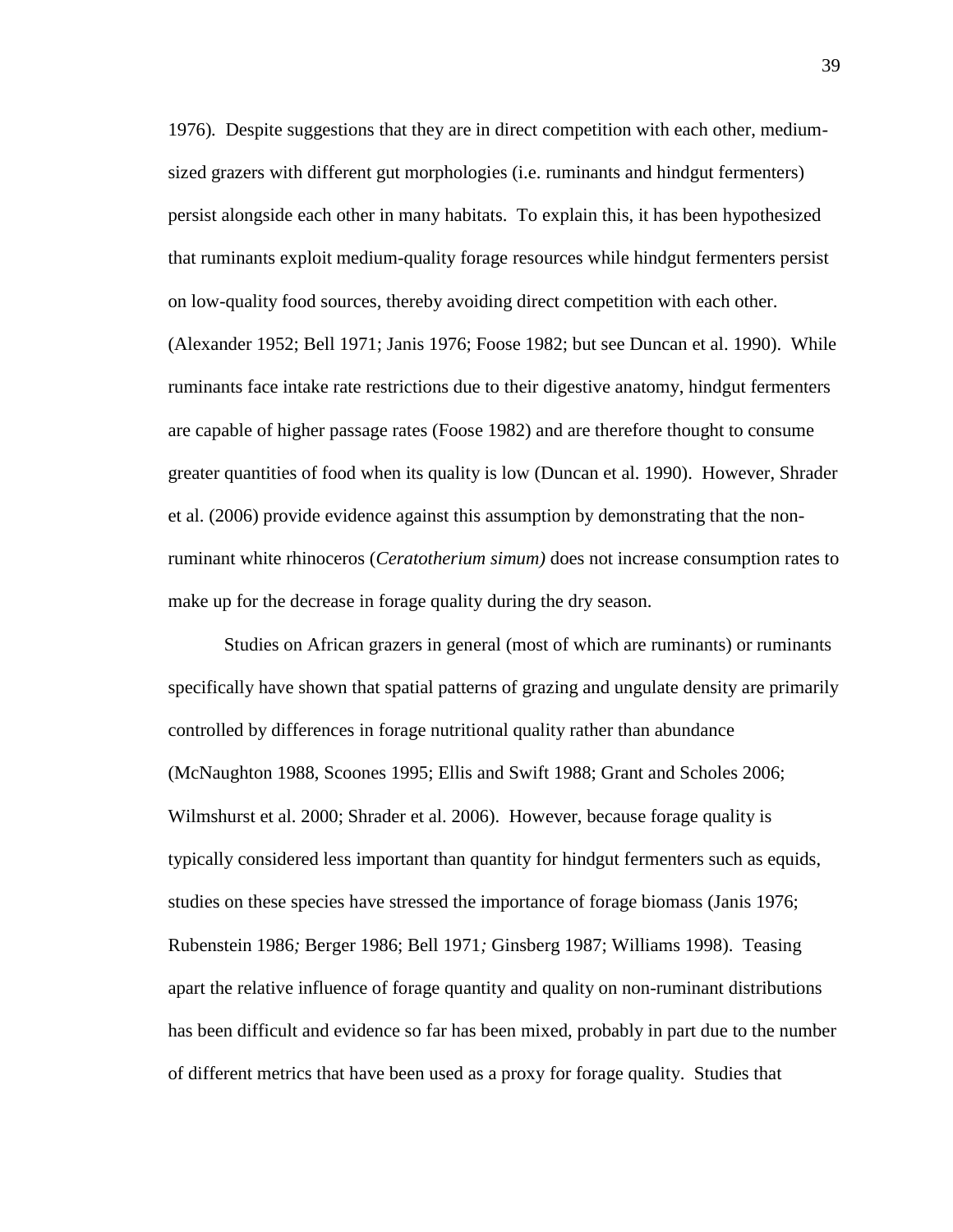measure nutrient content directly typically consider only the macrominerals nitrogen (N) and phosphorus (P), despite the fact that microminerals have been shown to be important in determining wild herbivore distribution (Belovsky 1978; McNaughton 1988, Seagle and McNaughton 1992; Grant and Scholes 2006; Ben-Shahar and Coe 1992).

# **The dry season: Importance for limiting populations**

Most studies on foraging behavior and distribution have taken place during the wet season, even though both forage quantity and quality are lower and more patchily distributed during the dry season. During this time, drinkable water becomes scarce and vegetation essentially becomes unsuitable for consumption (Sinclair 1975). The dry season is therefore a critical period for African ungulate survival (McNaughton and Georgiadis 1986) and plays an important role in limiting herbivore populations (Sinclair 1975). In particularly heterogeneous, mineral-poor landscapes such as semi-arid African savannas, herbivore populations are limited by the availability of forage in key resource areas or "hotspots" that contain high quality forage (Ellis and Swift 1988; Scoones 1995; McNaughton and Georgiadis 1986; Illius and O'Connor 1999; Augustine et al. 2003). Herbivore body condition has been shown to decrease substantially during the dry season, and it has been suggested that nutritional deficiencies endured during this period leave animals more susceptible to disease, predation, parasites, and ultimately death (McNaughton and Georgiadis 1986).

The dry season is especially hard on pregnant and lactating females because they have higher energetic and nutritional requirements compared to non-reproductive females and males (NRC 2007; Ginsberg 1987; McNaughton 1990; Anderson et al. 2007; Prins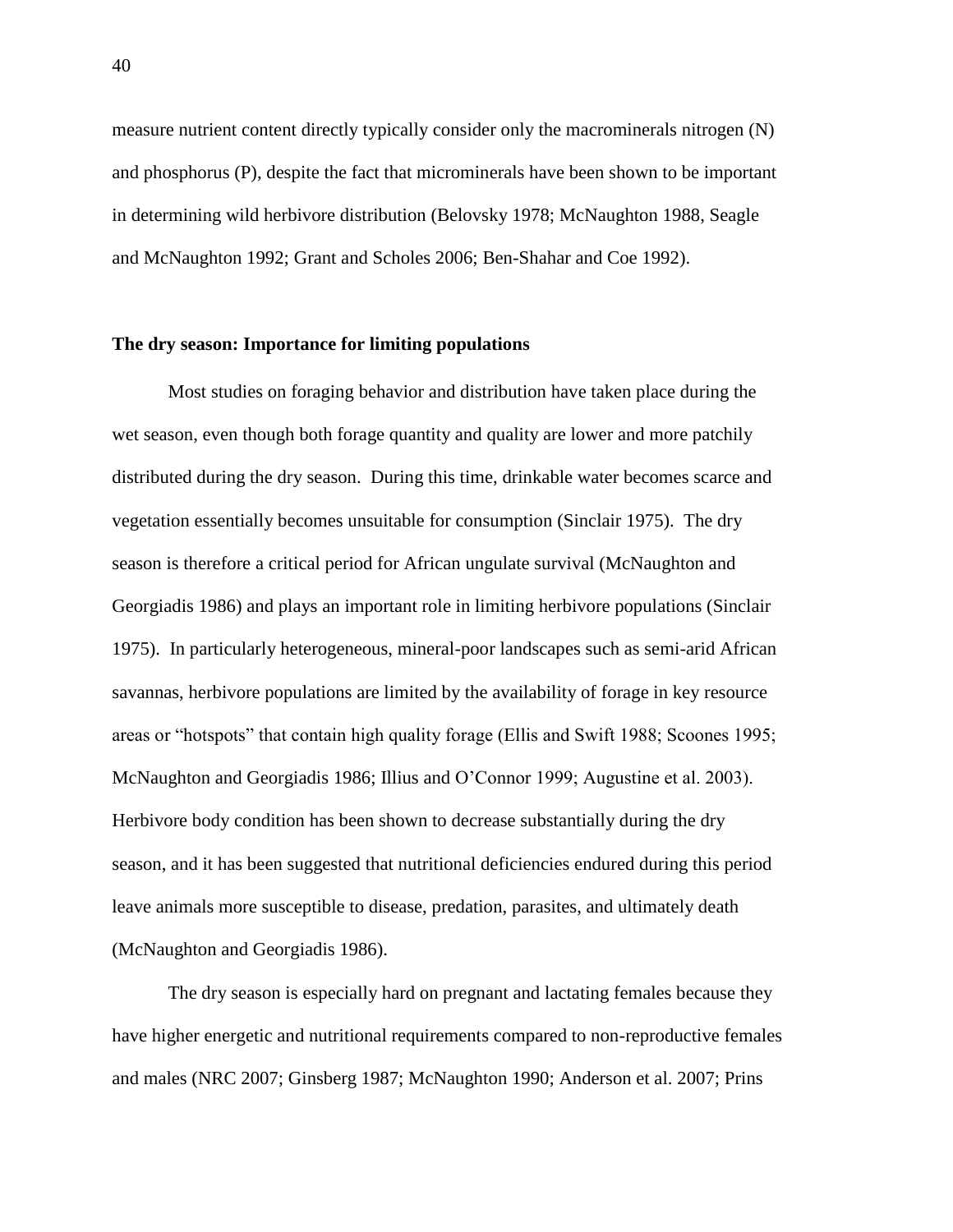and van Lengevelde 2008). A study of plains zebra (*Equus quagga*) in Ethiopia demonstrated that lactating females actually fail to meet their nutritional and energy requirements during the dry season, which has repercussions for their overall physical health and the health of their foals (Abaturov et al. 1995). Poor maternal nutrition during the dry season has been implicated as one of the main drivers of foal mortality in zebra populations in South Africa (Owen-Smith et al. 2005) and suggests that the availability of high quality forage for pregnant and lactating zebra may be an important factor influencing population dynamics.

# **Nutritional ecology and distribution of lactating Grevy"s zebra**

While nutrition is widely recognized as an important aspect of individual health, applications of nutritional ecology to conservation and management of wild populations have remained largely unexplored (Parker et al. 2009). In order to protect endangered species in the wild, we must understand their resource needs and the ability of their current habitats to adequately supply those resources. In addition, we must understand how those resources are distributed throughout their ranges and how this influences population distribution and dynamics (Grant and Scholes 2006). In a previous study on Grevy's zebra (*Equus grevyi)*, Sundaresan et al. (2007c) found that lactating females were more frequently sighted in areas of short green grass and medium-dense bush than were non-lactating females and males. In contrast to Ginsberg (1989), who suggested that proximity to water drove female spatial decisions, Sundaresan et al. suggest that lactating females may be preferentially choosing areas with nutrient-rich grasses, despite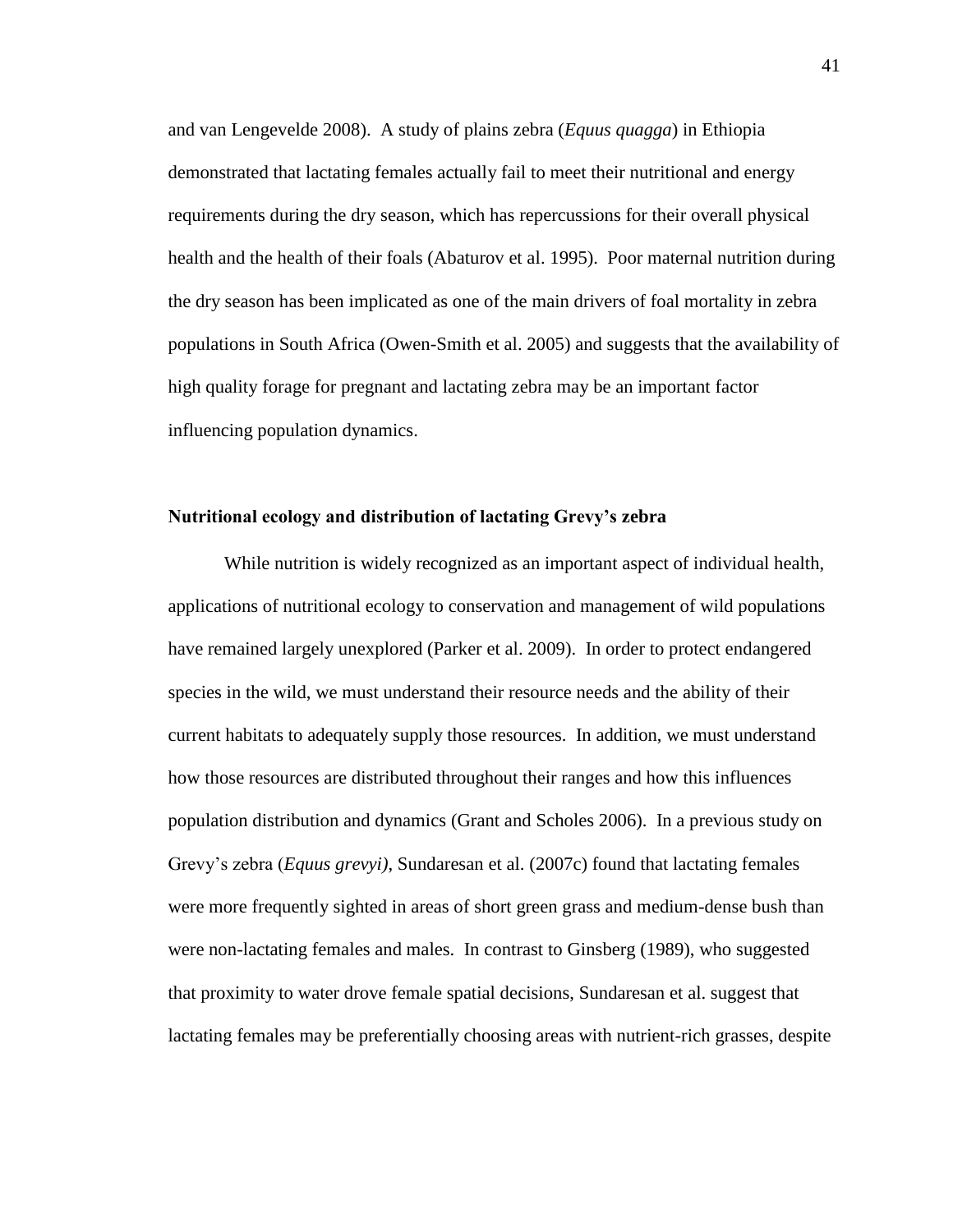the increased risk of foal predation in these areas as a result of lower visibility caused by dense bush.

This tradeoff between forage nutritional quality and predation risk has been shown to occur in parturient female caribou (*Rangifer tarandus*; Gustine et al. 2006), and may have significant implications for predation-related foal mortality. On the other hand, maternal health also influences foal health (Mech et al. 1991) and poor foal nutrition has been shown to make young ungulates more susceptible to predation (Mech 2007), so the benefits of foraging in nutrient-rich areas may outweigh the risks associated with predation.

The current study investigates whether differences in forage quality are influencing the landscape use patterns of lactating Grevy's zebra females and their foals during the dry season in an environment where water is abundant. Although several studies have shown a relationship between forage mineral content and grazer distribution during the wet season (McNaughton 1988; Seagle and McNaughton 1990), none have focused on hindgut fermenters or the dry season specifically.

In this study, I identify areas that lactating females and their foals used consistently during multiple dry seasons at the Lewa Wildlife Conservancy (LWC), Kenya. I then tested the null hypothesis that the degree of use of particular areas is independent of grass mineral content. Although localized rainfall can temporarily alter available foliar nutrient content, general spatial patterns of grass quality are relatively consistent from year-to-year as a result of its relationship to underlying bedrock composition, topography, and soil nutrient availability (Bowell and Ansah 1993; Illius and O'Connor 2000; Seagle and McNaughton 1992; S.J. McNaughton, personal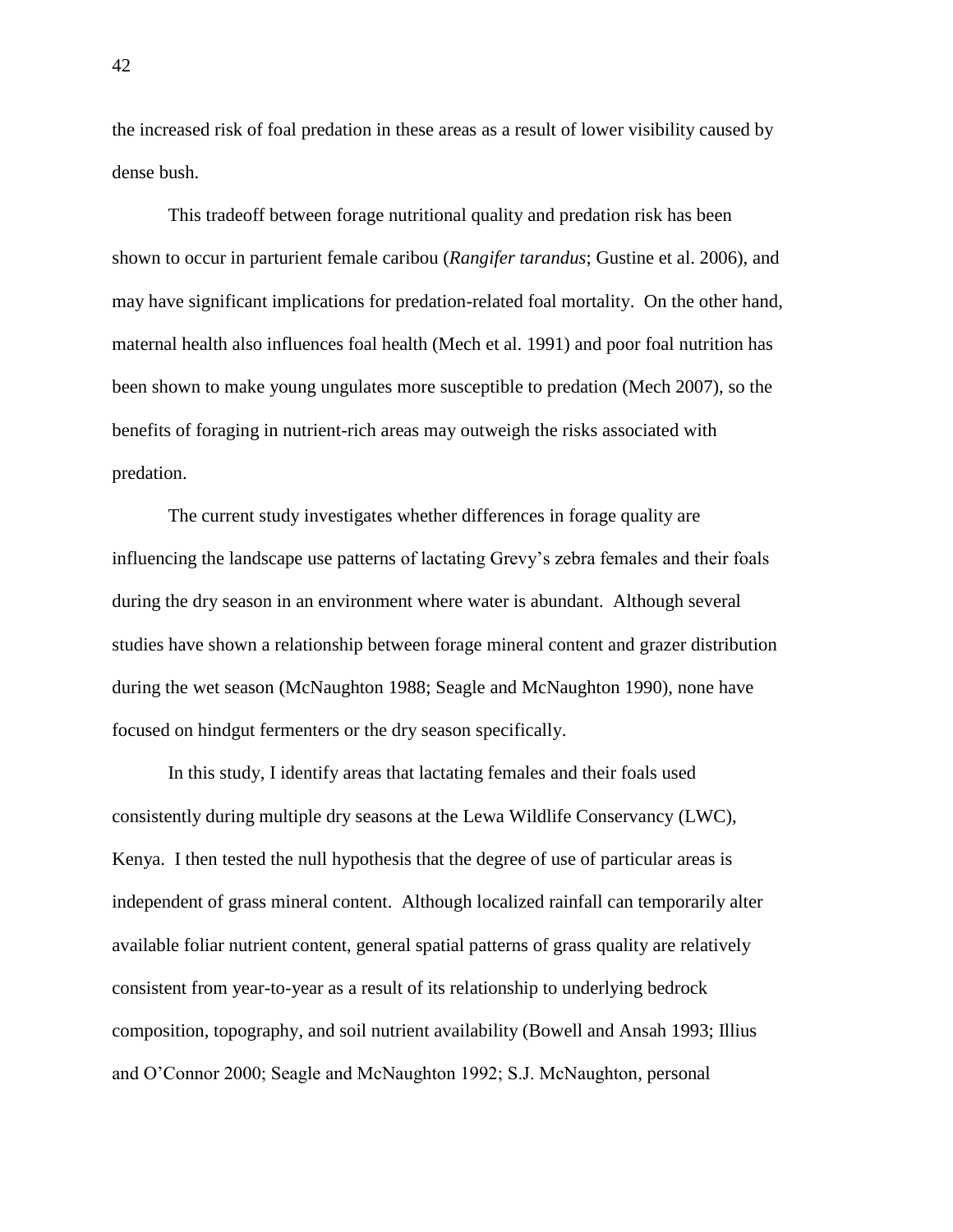communication). In addition to shedding light on the landscape use patterns of a hindgut fermenting species in relation to forage mineral content, the results of this study will provide insight into resource availability in a critical habitat area for Grevy's zebra. Several different strategies exist for managing forage quality in rangelands, some more compatible with current land uses at LWC than others, and these should be explored in order to figure out the best conservation approaches in this area.

#### **Methods**

#### **Study Area**

The Lewa Wildlife Conservancy (LWC) is a 209  $km^2$  private reserve in central Kenya (center point: 0°06'N, 37°21'E; Figure 1.1). The landscape consists primarily of open grassland, bushed grassland with *Acacia*-dominated woody vegetation, and riverine woodland. Mean annual rainfall was about 500 mm between 2002 and 2009 (see Figure 1.3). Four grass species dominate the landscape: *Pennisetum stramineum*, *P. mezianum, Themeda triandra*, and *Cynadon dactylon,* with *P. stramineum* being the most prevalent.

## **Foal Patrol: Surveying the conservancy for foals**

Foal/female location data were obtained from the "foal patrol" survey dataset. Surveying methodology is described in detail in Chapter 2. Because this study focuses specifically on dry season nutritional resources, I considered only foal/female sightings that occurred between June 1 and September 31 of each year. Although May is typically a dry month, I considered the start of the dry season to be June to account for the time needed for ephemeral water sources to dry up. Therefore, I am defining the "dry season" as June-September for the purposes of this study. Additionally, I limited the analysis to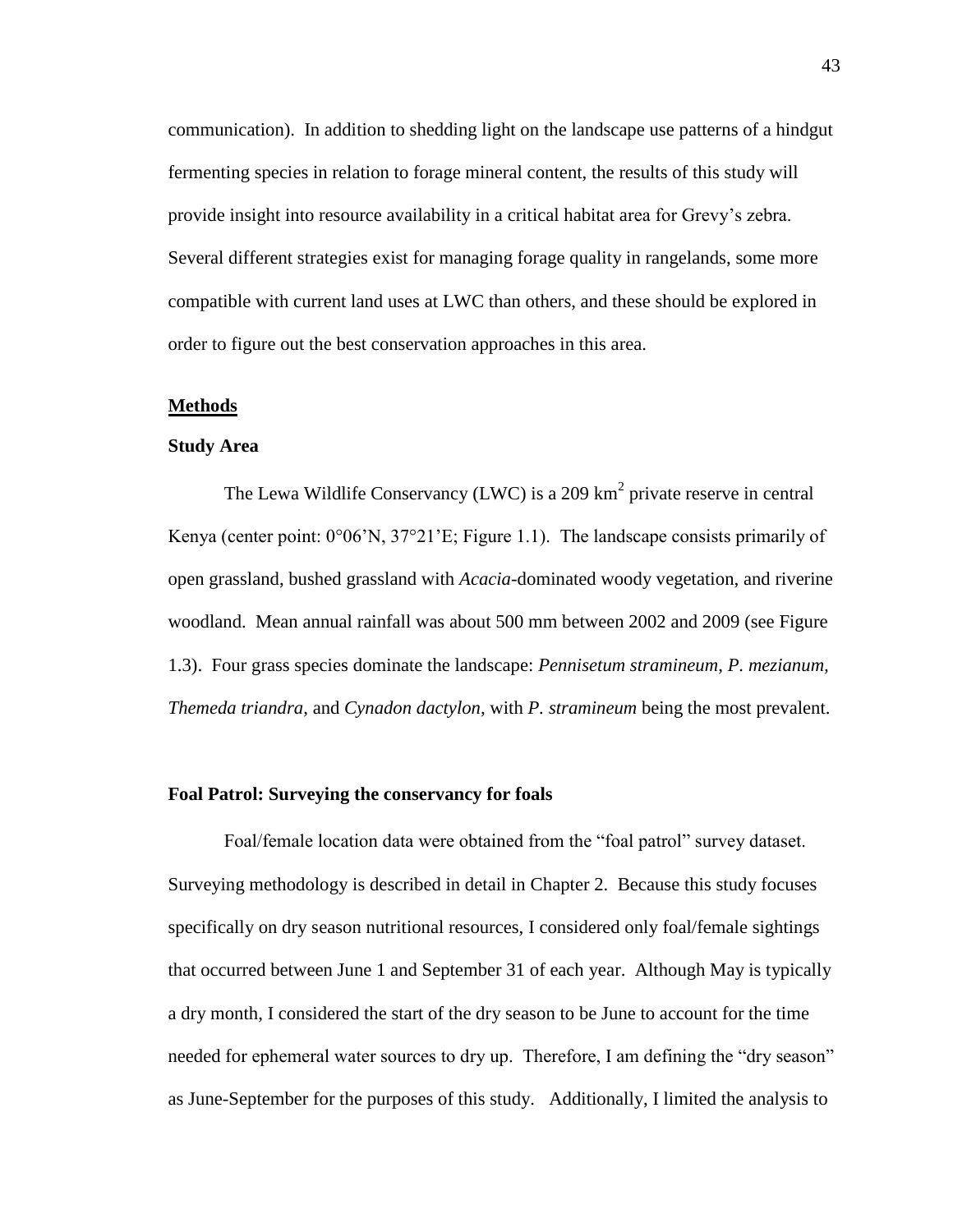early- and mid- lactation females with foals less than 6 months old, as their nutritional requirements are higher than females with older foals (NRC 2007) and they have been shown to have similar spatial distributions compared to zebra of other reproductive states (Ginsberg 1989).

# **Determination of high-use and control areas**

I used kernel density estimation to create a dry season utilization distribution map for females with foals less than 6 months old using the Hawth's tools extension for ArcGIS (Beyer 2004; www.spatialecology.com). Kernel density estimation is a method that creates a probability density estimate using a kernel function to produce a smoothed multi-dimensional representation of spatial data. For each data point, a smoothed kernel (bump) is used to represent the probability density function, with the surface value being greatest directly at each point and decreasing to zero as the distance from the point increases (Silverman 1986). These kernels are then summed in order to determine the probability density function throughout the entire study area (Horne and Garton 2006). The resulting probability density function is heavily influenced by the choice of the kernel function parameters, in particular the bandwidth (also called h value, smoothing factor, search radius), which determines the distance around each point considered in calculations.

The most widely recommended procedure for choosing a bandwidth value is the least-squared cross validation (LSCV) method (Kernohan et al. 2001; Gitzen and Millspaugh 2003). However, LSCV is known to produce low bandwidth values, resulting in undersmoothing and a utilization distribution that is broken into small fragments or "islands" that misrepresent how animals actually use the landscape (Kie et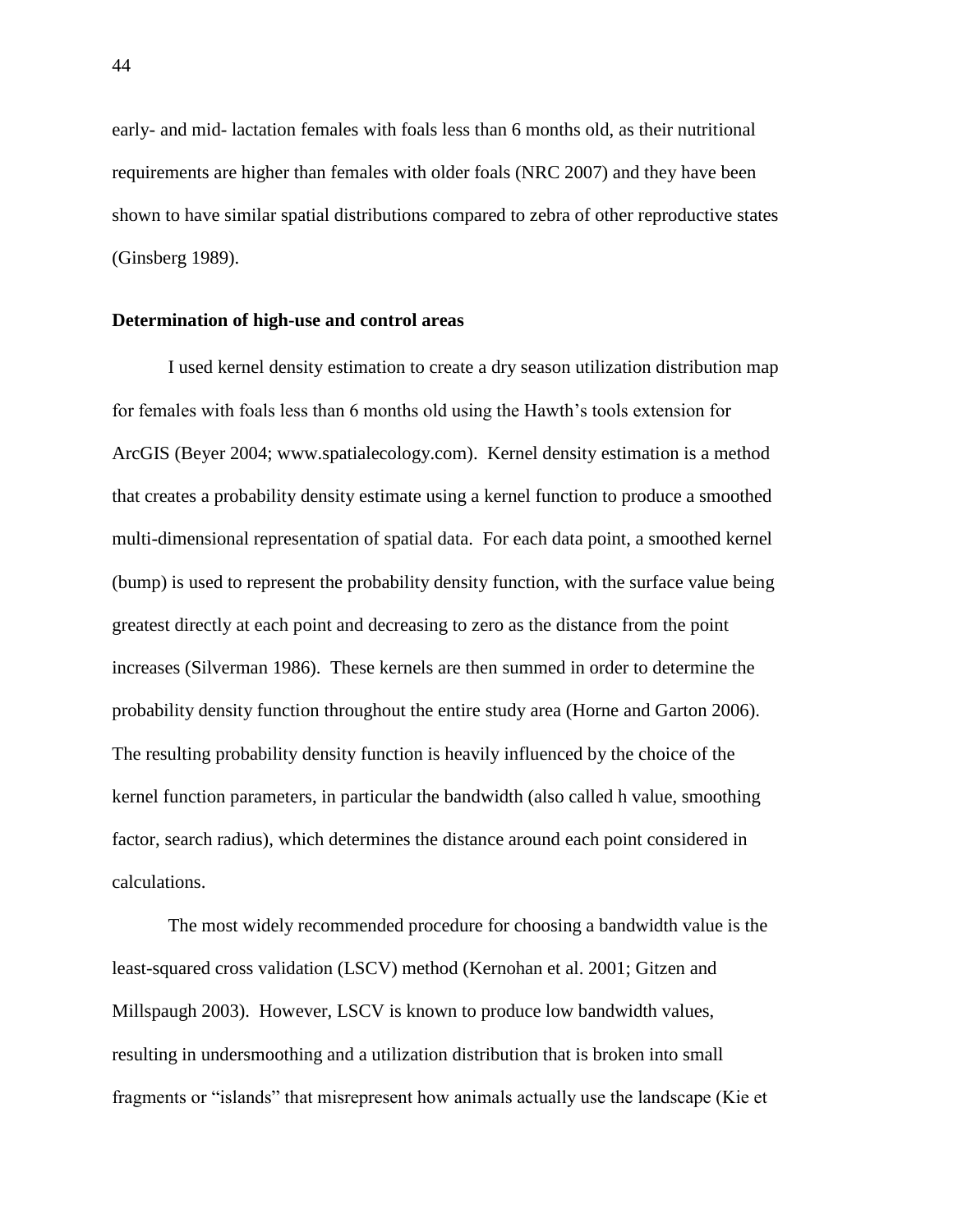al. 1996; Blundell et al. 2001; Kernohan et al. 2001; Amstrup et al. 2004). Although LSCV is widely used, several authors have suggested that the bandwidth determination method used should depend on the nature of the study (Kernohan et al. 2001; Fieberg 2007). It should be noted that most of the current literature focuses on bandwidth selection for home range analyses and therefore was not necessarily directly applicable to this study in which high and low use areas were the focus. Using LSCV to create kernel densities for the Foal Patrol dataset resulted in undersmoothing and a utilization distribution that made little sense when typical Grevy's zebra movement was considered. I therefore rejected this method of bandwidth selection and used ArcGIS 9.3's default method, which uses the smallest width or height of the input layer divided by 30. This resulted in a bandwidth of 375 m, which I used consistently for all evaluations of habitat utilization to reduce bias in results and ensure comparability.

Using the utilization distribution for the dry season, I identified areas of highest and lowest use by foals and lactating females. Typically, studies of animal space use delineate the home range using the 95% volume contour, the "core" area using the 50% volume contour, and the "highest-use" areas with the 25% volume contour (Worton 1989; White and Garrott 1990; Seaman and Powell 1996; Gitzen et al. 2006). Following these studies, I used the 25% volume contour line to represent areas of highest use, but I also created a new category, which I call "low use" that describes areas falling within the 75% and 95% volume contour lines. Contour lines were determined using Hawth's tools. The resulting layer represented a map of high and low use areas of females and their foals during the dry season (Figure 2.1).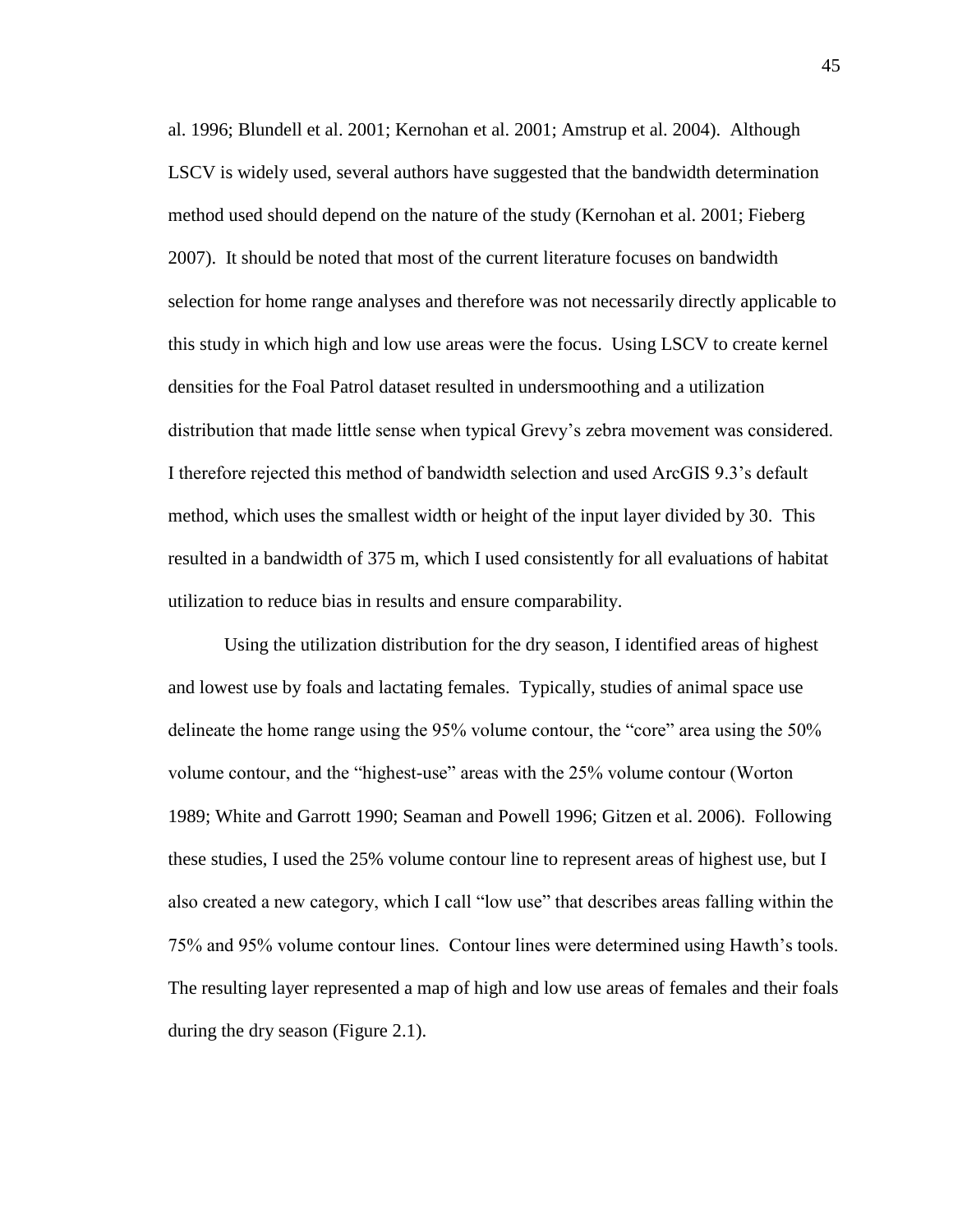

**Figure 3.1. Map showing locations of lactating females with foals less than 6 months old, percent volume contours from the utilization distribution created through kernel density estimation, and the locations at which grass samples were collected for nutrient analysis.** 

# **Grass sample collection**

Between 9 August and 23 August 2010, I collected 75 grass samples from areas of high ( $N=26$ ) and low use ( $N=23$ ), as well as from random points in the larger

"available" landscape (N=26). Grass samples from high use areas were collected at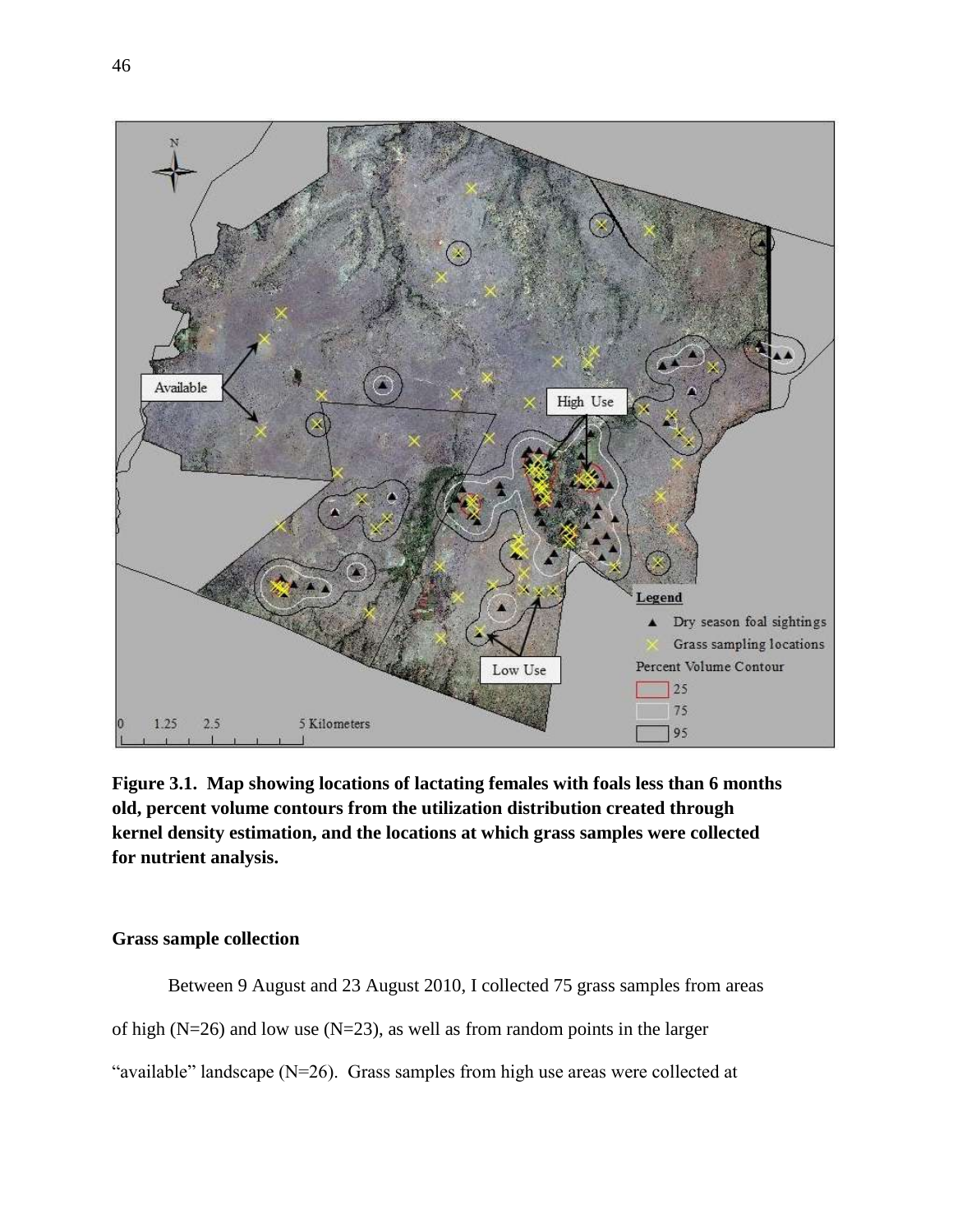locations within the 25% volume contour, using specific GPS locations from the Foal Patrol dataset when possible. The number of samples taken in each specific high use area was roughly proportional to the number of foal sightings per separate area (with the exception of one area that was slightly underrepresented due to repeated accessibility problems). Low use samples were collected at specific isolated foal sightings outside of the 75% volume contour lines but within the 95% volume contour that typically denotes the edge of the home range. I also collected 26 samples from the larger "available" landscape, generally defined as any grassed area that does not fall on a steep slope. "Available" sampling locations were chosen using a random point generator from Hawth's Tools extension for ArcGIS (Beyer, 2004; www.spatialecology.com). I had originally intended to control for the effects of grass growth stage on nutrient content by only collecting brown or brown-green grass. However, this was not possible at some of the sampling locations because only greener grass was present (see vegetation characteristics section below).

I collected samples by choosing a center point (usually the specific GPS location from the foal patrol dataset or random point generation), pulling grass using a motion that simulated a zebra bite, and then repeating this at two other locations 15 m in random opposite directions from the center point. Collected grass was placed into a paper sample bag (provided by Crop Nutrition Laboratory Services; www.cropnuts.com) with punched holes to allow for drying. The samples, although almost all completely dry, were allowed to dry out of direct sunlight for at least one week and then sent to a lab (Crop Nutrition Laboratory Services, Nairobi, Kenya; www.cropnuts.com) where the dry combustion method was used to determine levels of 11 macro- and micro- minerals (B, Ca, Cu, Fe, K,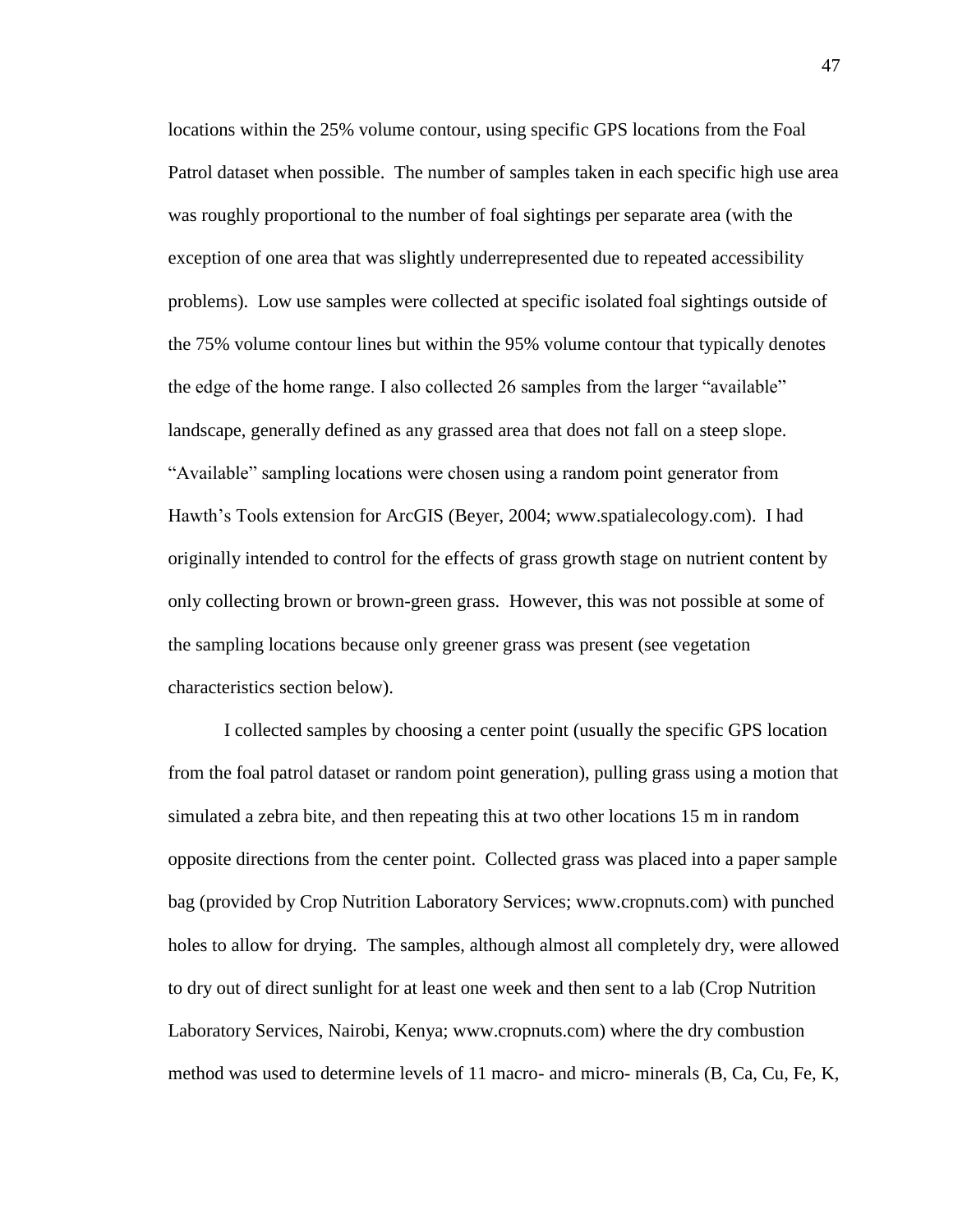Mg, Mn, N, Na, P, Zn). Boron (B) was excluded from later analyses because it is not one of the fourteen identified essential mineral elements for equids (Cunha 1991), and was only included in the analysis package as it is an important mineral for plants. The crude protein of grass samples was estimated following standard procedure by multiplying %N by 6.25.

# *Vegetation characteristics*

While in the field, I categorized grass greenness and estimated grass height to provide coarse information about growth stage and forage quantity, respectively. Grass greenness was categorized as Brown, Brown-Green, Green-Brown, or Green (following Sundaresan et al. 2007c). I recorded grass height as a range because it varied considerably due to the patchy distribution (tufts) of grass at small spatial scales, but used the maximum height in statistical analyses to serve as a crude measure of grass quantity. It should be noted that this does not take into account the percent of grass cover or grass density. However, there were only a few areas that had sparse or extremely patchy ground cover, and all of these had extremely short grass.

# *Distance to water*

I calculated the distance from each foal sighting and grass sampling location to the closest drinkable water source using the ArcGIS "Near" tool. Drinkable water sources such as dams, waterholes, and rivers were identified during a meeting with members of the Lewa Research and Monitoring Department. Our identification scheme was conservative in how we defined "drinkable," and generally including only open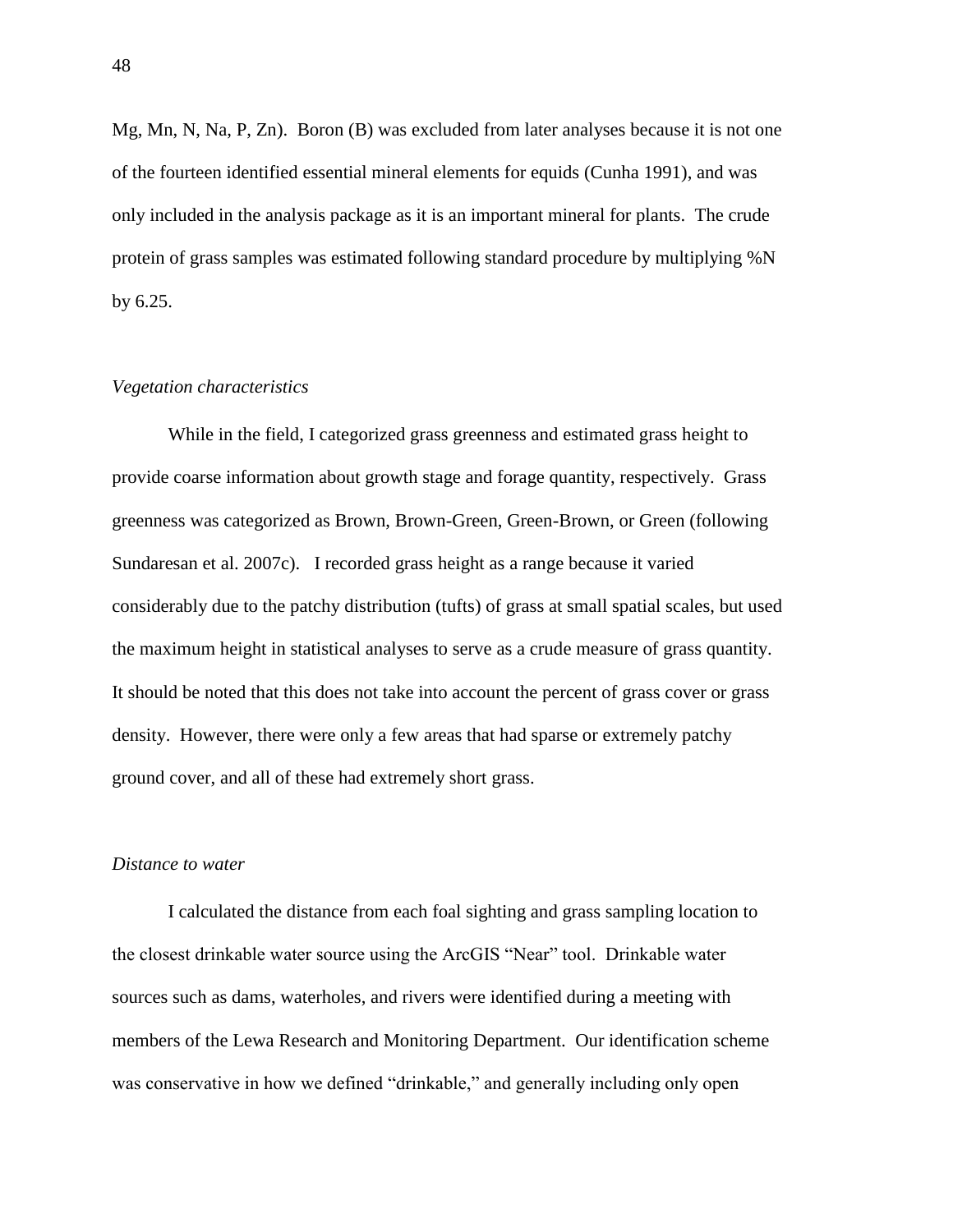water sources where Grevy's zebra have been seen drinking during the dry season by members of the Research and Monitoring Department.

#### **Statistical analyses**

All statistics were done using R (Version 2.12.2011-02-22; R Core Development Team, www.R-project.org). For vegetation characteristics, I used one-way ANOVAs to determine if nutrient concentrations differed among grasses of different color categories. To analyze the landscape use patterns of zebra, I combined the data from low use and available samples into a single control group because there was no significant difference between them and doing so allowed me to use a more straightforward statistical model for analysis (following McNaughton 1988). To compare how explanatory variables influenced the degree of zebra use, I used logistic regression models. Like all other generalized linear models, logistic regression models estimate unknown parameters using maximum likelihood techniques, but use a logit link function. Because many of the variables were highly correlated with each other, I used both multiple and simple logistic regression to present the results. For the multiple logistic regression analysis, I used the function *bestglm* (McLeod and Xu 2010) to evaluate all possible models and select the best one based on the Akaike's Information Criterion (AIC) value. I then compared the mineral concentrations of control and high use areas with those required in feed for the congeneric horse (*Equus ferus caballus*).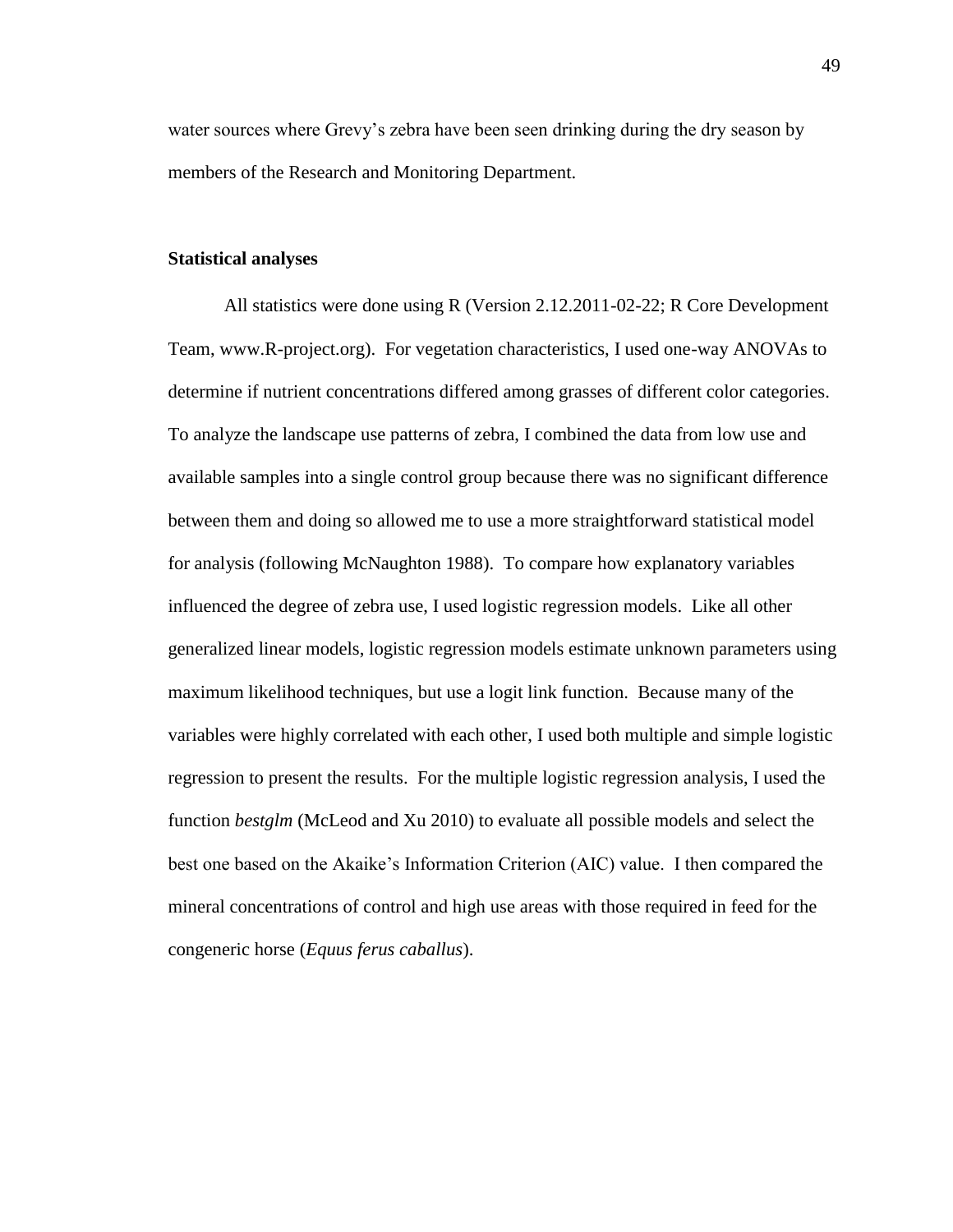# **Results**

# **Vegetation characteristics**

A greater percentage of high use sampling locations contained green-brown or green grass (31% and 4% of total high use samples, respectively) compared to low use sampling locations (Figure 3.2). All of these samples were collected directly adjacent to swampy areas or rivers except one, which was in an area dominated by *Cynadon dactylon* – a species that has been shown to remain green throughout periods of little rain (Ginsberg 1987). The majority (71%) of all samples consisted of entirely brown grass, reflecting the low soil water availability of the dry season. As expected, the concentrations of most (6 of 10) nutrients were significantly related to grass color, suggesting a relationship between grass quality and growth stage and providing support for the use of grass greenness as a coarse indicator of grass quality for these specific minerals (Table 3.1).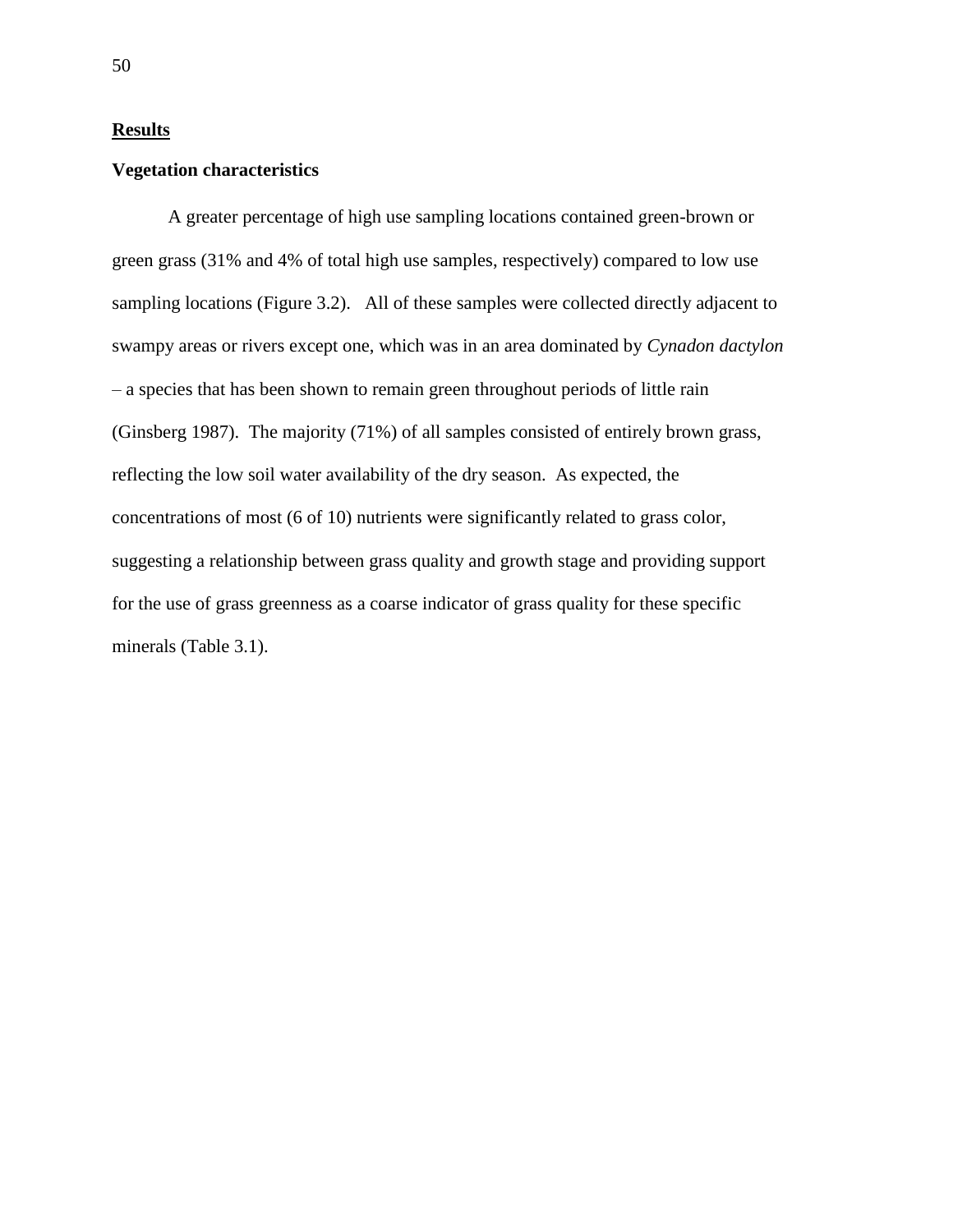

**Figure 3.2. Number of high use and control samples collected in each grass greenness category.** 

|            | <b>Grass Greenness Category</b> |                    |             |       |             |
|------------|---------------------------------|--------------------|-------------|-------|-------------|
|            | <i>Brown</i>                    | <i>Brown-Green</i> | Green-Brown | Green | F-Value     |
| $K(\%)$    | 0.24                            | 0.47               | 0.89        | 1.29  | 55.9        |
| $P(\%)$    | 0.12                            | 0.17               | 0.26        | 0.28  | 24.7        |
| N(%)       | 0.91                            | 1.15               | 1.33        | 2.01  | 20.2        |
| $Na$ (ppm) | 241.6                           | 267.0              | $424.3*$    | 401.7 | 13.6        |
| $Mn$ (ppm) | 45.8                            | 60.4               | 114.6       | 82.3  | <b>16.1</b> |
| $Mg(\%)$   | 0.13                            | 0.17               | 0.22        | 0.21  | <b>16.0</b> |

Sample sizes: B=53, BG=12, GB=7, G=3; df=3 for all tests

\*Represents the mean after 3 outliers were removed; mean with outliers =1185 ppm

**Table 3.1. Mean nutrient concentrations as a function of grass greenness. Table shows only significant results (all p<0.0001) of one-way ANOVA tests. Concentrations of Fe, Zn, Cu, and Ca were not significantly different between grass color categories at the p<0.05 level.**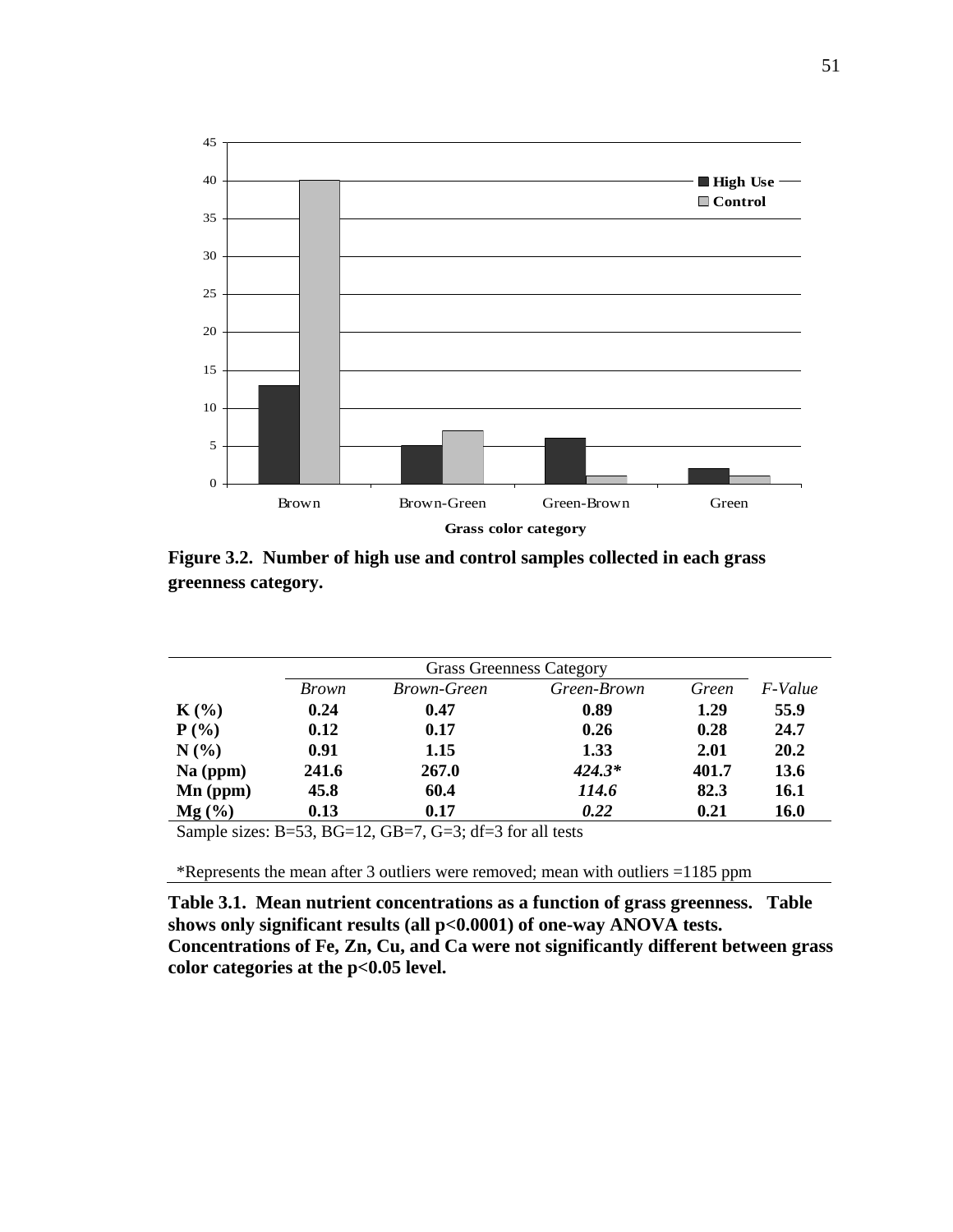# **Grass nutritional quality and zebra landscape use**

The best predictive model determined using multiple logistic regression incorporated Cu, Fe, K, Mn, and Zn concentrations, although only %K was significant at the p<0.05 level (Table 2.3). Because multicollinearity may be influencing the incorporation of certain variables (Figure 2.2), especially those highly correlated with %K, I also present the results of simple logistic regression models (Table 2.4).

| <b>Deviance Residuals</b>          |           |            |          |          |  |  |
|------------------------------------|-----------|------------|----------|----------|--|--|
| Min                                | 1Q        | Median     | 3Q       | Max      |  |  |
| $-1.7524$                          | $-0.6111$ | $-0.4185$  | 0.2575   | 2.2633   |  |  |
| Coefficients                       |           |            |          |          |  |  |
|                                    | Estimate  | Std. Error | Wald z   | Pr(> z ) |  |  |
| (Intercept)                        | 1.66      | 2.045      | 0.812    | 0.417    |  |  |
| $Cu\_ppm$                          | $-0.271$  | 0.196      | $-1.384$ | 0.166    |  |  |
| Fe_ppm                             | $-0.003$  | 0.002      | $-1.746$ | 0.081    |  |  |
| <b>K_perc</b>                      | 4.903     | 1.818      | 2.697    | 0.007    |  |  |
| $Mn$ _ppm                          | 0.054     | 0.033      | 1.637    | 0.102    |  |  |
| $Zn$ ppm                           | $-0.114$  | 0.069      | $-1.647$ | 0.1      |  |  |
|                                    |           |            |          |          |  |  |
| Residual deviance: 61.607 on 69 df |           |            |          |          |  |  |

**Table 3.2. Results of best predictive model determined using the** *bestglm* **function to evaluate all possible multiple logistic regression models. (see methods). Significant variables (p<0.05) are in bold.**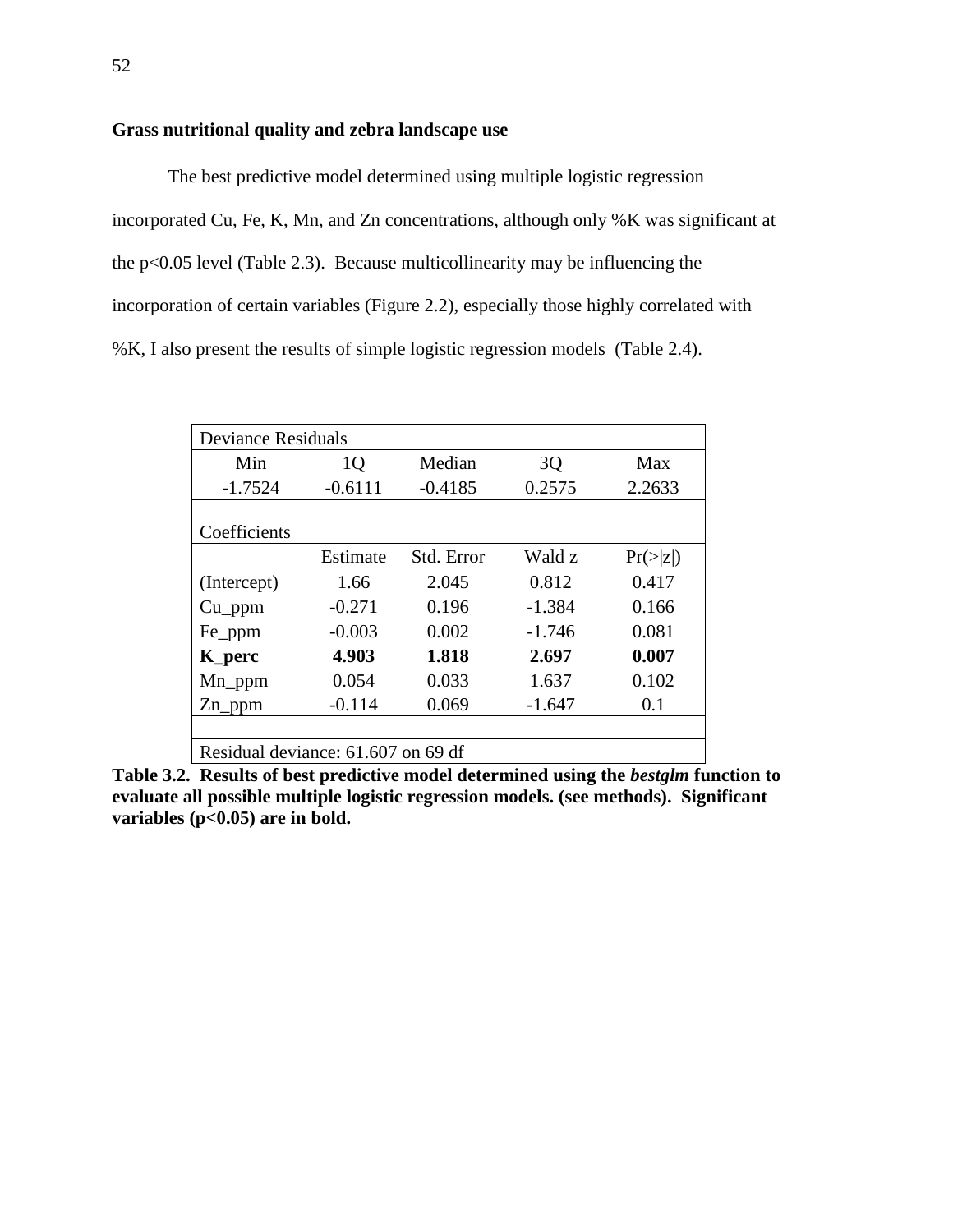



**Figure 3.3 Correlogram of correlations among nutrient concentrations. Red and blue coloration reflect negative and positive correlations, respectively. The magnitude of the correlation between variables is represented by the portion of each circle that is filled and the darkness of shading.**

Simple linear regression models for each explanatory variable considered (nutrients or maximum grass height) showed that there were significant differences in levels of grass K, N, P, Mg, Mn, and Na between high use and control areas (Table 2.3). Because grass growth stage can influence the availability of nutrients (Table 2.2), I also considered only brown and brown-green grass samples collected in control and high use areas. When all green-brown and green samples were dropped from the analysis, only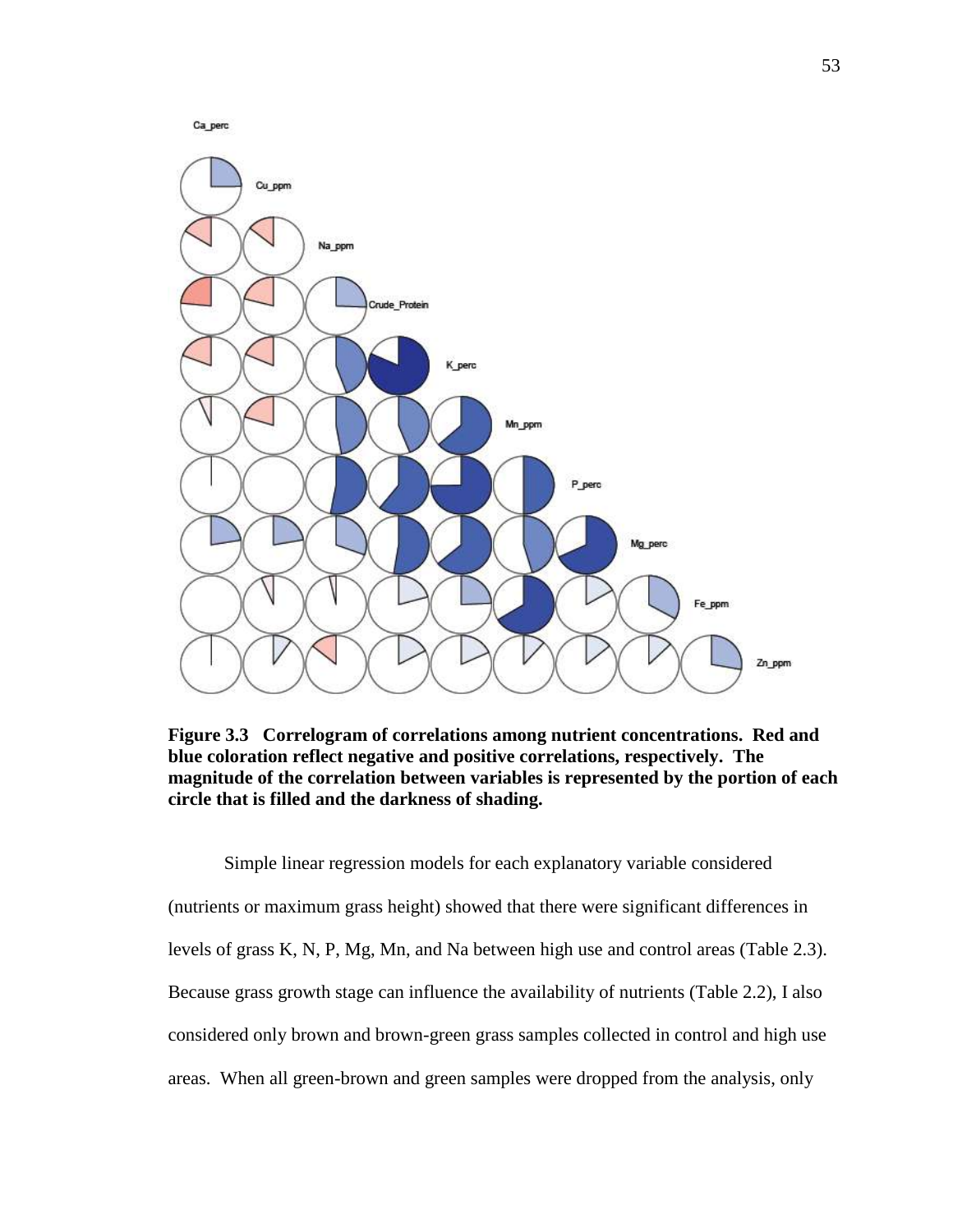four explanatory variables remained significant at  $P<0.05$ : %K (p=0.004), %Mg

( $p=0.02$ ), %N ( $p=0.03$ ) and %P ( $p=0.04$ ). All of these nutrients were highly correlated with each other (Figure 2.2).

| Variable | Estimate | <b>Std Error</b> | Wald z  | P value |
|----------|----------|------------------|---------|---------|
| K        | 4.357    | 1.195            | 3.65    | 0.0003  |
|          | 2.628    | 0.859            | 3.06    | 0.0022  |
| Mg       | 17.078   | 5.801            | 2.94    | 0.0032  |
| P        | 11.497   | 3.975            | 2.89    | 0.0038  |
| Na       | 0.011    | 0.004            | 2.67    | 0.008   |
| Mn       | 0.029    | 0.011            | 2.66    | 0.008   |
| Cu       | $-0.303$ | 0.153            | $-1.98$ | 0.047   |
| Zn       | $-0.063$ | 0.048            | $-1.31$ | 0.19    |
| Ca       | $-0.339$ | 1.365            | $-0.25$ | 0.80    |
| Max Ht.  | 0.004    | 0.016            | 0.23    | 0.82    |
| Fe       | 0.000    | 0.001            | 0.10    | 0.92    |

**(a)** Simple logistic regression models for each variable when grass samples from all greenness categories were considered. Significant variables ( $p<0.05$ ) are in bold. N=75.

| <b>Variable</b> | <b>Estimate</b> | <b>Std Error</b> | Wald z  | P value |
|-----------------|-----------------|------------------|---------|---------|
| $\mathbf K$     | 4.817           | 1.674            | 2.88    | 0.004   |
| Mg              | 17.058          | 7.303            | 2.34    | 0.020   |
| N               | 2.306           | 1.062            | 2.17    | 0.030   |
| P               | 11.316          | 5.514            | 2.05    | 0.040   |
| Na              | 0.007           | 0.005            | 1.51    | 0.132   |
| Zn              | $-0.066$        | 0.055            | $-1.20$ | 0.230   |
| Max.Ht          | 0.042           | 0.042            | 0.99    | 0.323   |
| Cu              | $-0.145$        | 0.160            | $-0.91$ | 0.362   |
| Fe              | $-0.001$        | 0.001            | $-0.90$ | 0.367   |
| Mn              | 0.011           | 0.016            | 0.72    | 0.473   |
| Ca              | 0.715           | 1.522            | 0.47    | 0.638   |

**(b)** Results when analysis was restricted to only grass samples that were classified into the Brown and Brown-Green color categories. Significant variables  $(p<0.05)$  are in bold. Explanatory variables that are significant at the  $p<0.05$  level when all greenness categories are considered but which become non-significant in this analysis are in italics. Total N=66; 48 control, 18 high use.

**Table 3.3 (a,b). Results of simple logistic regression for each independent variable with use category (Control or High) as response variable and nutrient concentrations and height as explanatory variables.**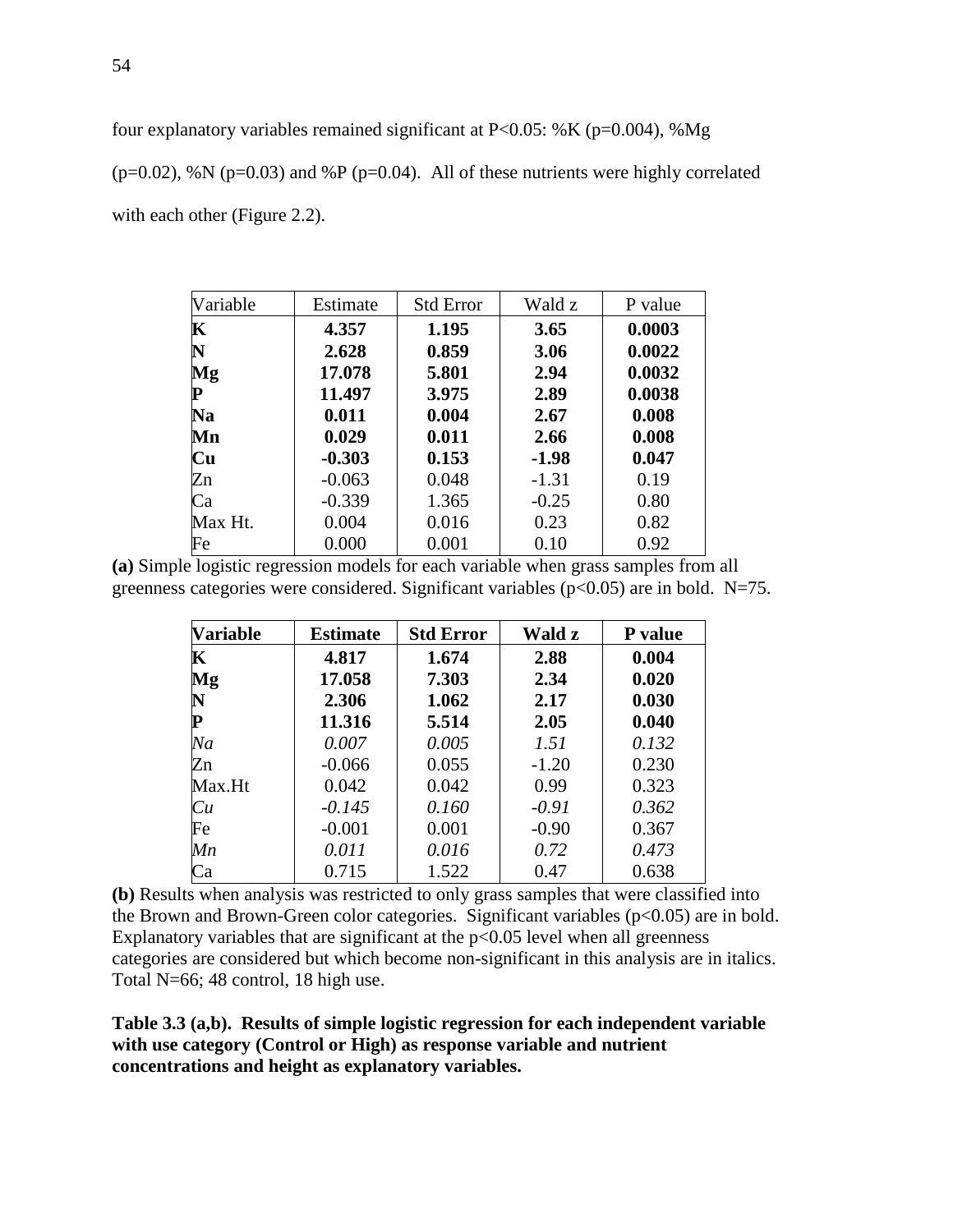#### **Grass nutrient concentrations compared to those required by horses**

Comparing the available nutrient content in grasses at the Lewa Wildlife Conservancy with those suggested for the congeneric species *Equus ferus caballus* (domestic horse) provides more insight into what specific nutrients may be driving habitat use patterns for lactating Grevy's zebra (Table 2.5, Figure 2.3). Iron (Fe), magnesium (Mg), and manganese (Mn) were found in sufficient quantities in both low and high use areas and are therefore unlikely to influence spatial grazing patterns. Calcium (Ca), copper (Cu) and zinc (Zn) concentrations were lower in the grasses of high use areas than control areas, and are therefore also unlikely to be contributing to the observed landscape use patterns.

One or more of the remaining five factors in Table 2.5 likely contributes to landscape use patterns of lactating female Grevy's zebra and their foals. These include levels of K, Na, P, N (representative of crude protein), as well as the Ca:P ratio. All of these nutrients were below required levels in the grasses of both low and high use areas except for K, which was sufficient only in high use areas. The Ca:P ratio is extremely high in both high use and control areas, surpassing the maximum tolerable level (5:1) for adult horses in the control areas. Teasing apart the relative influences of each of these variables on grazing decisions is difficult, as they are all correlated with each other (Figure 2.2)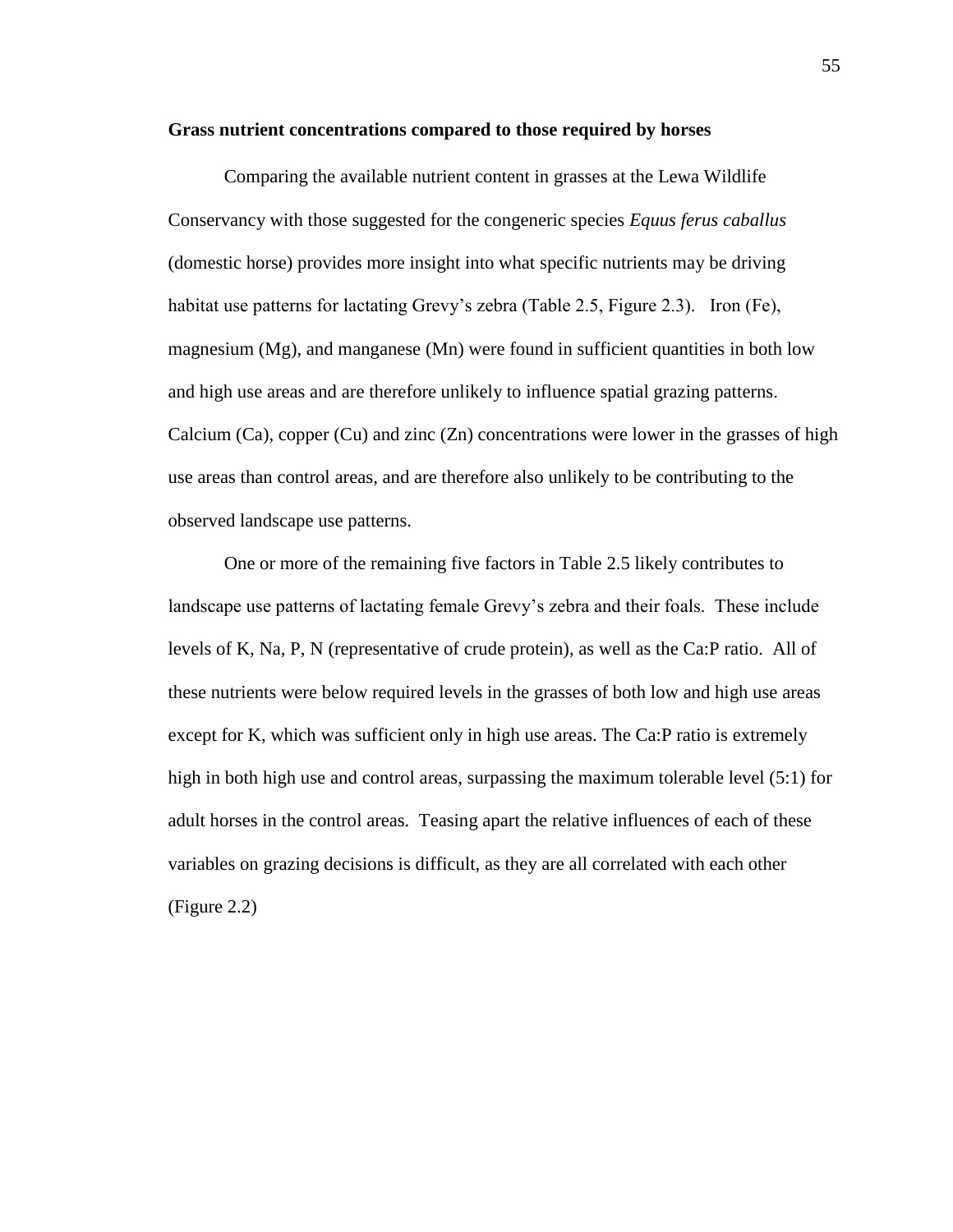|                      |             | % of requirement |      | Difference in %   |
|----------------------|-------------|------------------|------|-------------------|
|                      |             | Low              | High | requirement (High |
| Nutrient             | Requirement | Use              | Use  | use - low use)    |
| Ca:P                 | 1.53        | 352              | 289  | $-64$             |
| Crude protein $(\%)$ | 13.20       | 43               | 52   | 8.9               |
| $K(\%)$              | 0.42        | 57               | 96   | 38                |
| $Na$ (ppm)           | 1000        | 24               | 27   | 3                 |
| $P$ (%)              | 0.34        | 35               | 44   | 9.2               |
| $Cu$ (ppm)           | 10          | 90               | 85   | $-5$              |
| Fe (ppm)             | 50          | 1460             | 1278 | $-182$            |
| $Zn$ (ppm)           | 40          | 52               | 47   | $-5$              |
| Ca (%)               | 0.52        | 122              | 126  | $\overline{4}$    |
| $Mg(\%)$             | 0.10        | 131              | 158  | 27                |
| $Mn$ (ppm)           | 40          | 119              | 127  | 9                 |

**(a)** Grass samples from all greenness categories.

|                      |             | % of requirement |      | Difference in %    |
|----------------------|-------------|------------------|------|--------------------|
|                      |             | Low              | High | requirement (High) |
| Nutrient             | Requirement | Use              | Use  | use - low use)     |
| Ca:P                 | 1.53        | 333              | 227  | $-105.9$           |
| Crude protein $(\%)$ | 13.20       | 44               | 58   | 14.3               |
| $K(\%)$              | 0.42        | 63               | 144  | 82                 |
| $Na$ (ppm)           | 1000        | 24               | 53   | 28                 |
| $P$ (%)              | 0.34        | 37               | 53   | 16.4               |
| Ca (%)               | 0.52        | 123              | 121  | $-2$               |
| Cu (ppm)             | 10          | 91               | 81   | $-10$              |
| $Zn$ (ppm)           | 40          | 52               | 47   | $-4$               |
| Fe (ppm)             | 50.00       | 1437             | 1459 | 22                 |
| $Mg(\%)$             |             | 137              | 172  | 35                 |
| $Mn$ (ppm)           | 40.00       | 118              | 181  | 63                 |

**(b)** Only brown and brown-green samples

**Table 3.4 (a,b). Mean nutrient content of grasses in low and high use areas compared to required concentrations in feed for the congeneric domestic horse (***Equus ferus caballus***). Dark gray shading represents nutrients for which both low and high use areas contain adequate amounts of that nutrient. Light gray shading represents areas for which the nutrient content decreases from low use to high use areas. Feed requirements are from Cunha (1991) and NRC (2007) and reflect information for 500 kg lactating females.**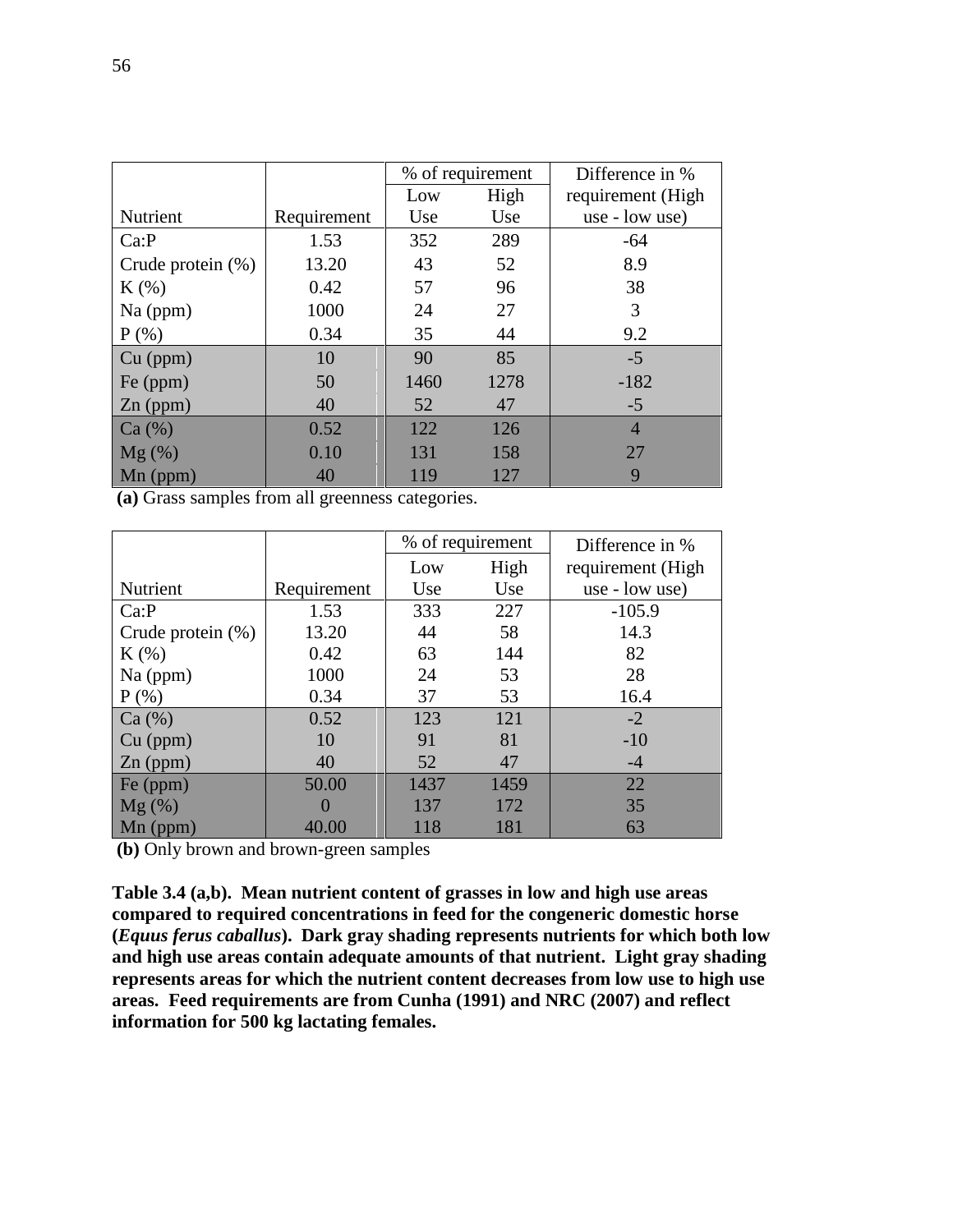

**Figure 3.4. Nutrient or crude protein concentration compared between high-use and control areas, with the concentrations required for maintenance in grass fed to lactating horses (dotted lines; data from Cunha 1991 and NRC 2007).**

# **Discussion**

# **Relationship between Grevy"s zebra landscape use and forage nutritional content**

The dry season is a critical period for African ungulate survival in semi-arid savanna ecosystems. Females who are pregnant or nursing withstand additional stress during the dry period due to their increased demands for water, energy, and nutrients. Hindgut fermenters such as the Grevy's zebra (*Equus grevyi*) are often assumed to increase intake rates in the dry season to compensate for decreases in food quality and therefore increase nutritional intake. However, few studies have tested this assumption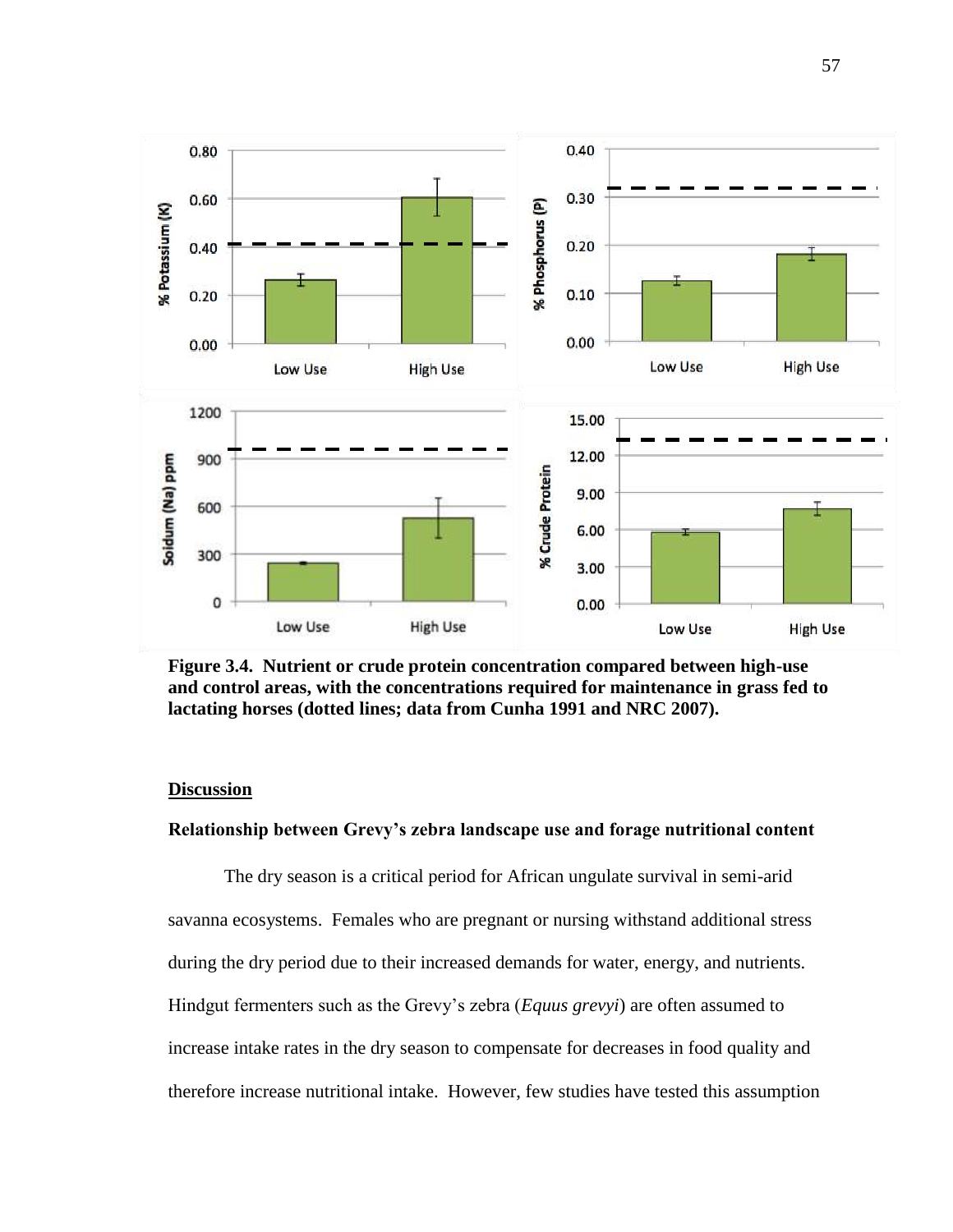and existing evidence suggests this compensation mechanism does not occur (Shrader et al. 2006). Other compensation methods, such as increasing grazing time, have also been shown to be absent among lactating Grevy's zebra during the dry season (Ginsberg 1987). These lactating zebra may therefore be finding alternative ways to meet their energetic and nutritional requirements. The results of this study support the hypothesis that lactating Grevy's zebra selectively forage in areas of high grass quality during the dry season.

Levels of potassium (K), sodium (Na), phosphorus (P), and crude protein (related to % nitrogen), as well as the ratio of calcium to phosphorus (Ca:P) appear to be particularly important in influencing landscape use patterns of lactating zebras during the dry season. All of these minerals except K have been demonstrated to be important in influencing the grazing patterns of herbivores in general and ruminants more specifically at various spatial scales (McNaughton 1988, 1990; Grant and Scholes 2006; Seagle and McNaughton 1992; Ben-Shahar and Coe 1992). When growth stage is held relatively constant by considering only brown and brown-green grass, zebra still showed preferences for areas of higher K, Mg, N and P. This highlights the importance of these specific minerals in influencing the spatial distribution and foraging patterns of lactating zebra and demonstrates that Grevy's zebra are particularly adept at perceiving differences in grass quality despite being bulk grazers that have adapted to eat low-quality forage.

Although the results of the multiple regression analysis suggest that grass K is the only significant variable, it is difficult to draw conclusions about the relative influence of each mineral due to the high degree mutlicollinearity between minerals. Other studies have downplayed the potential importance of K (McNaughton 1988), but its role in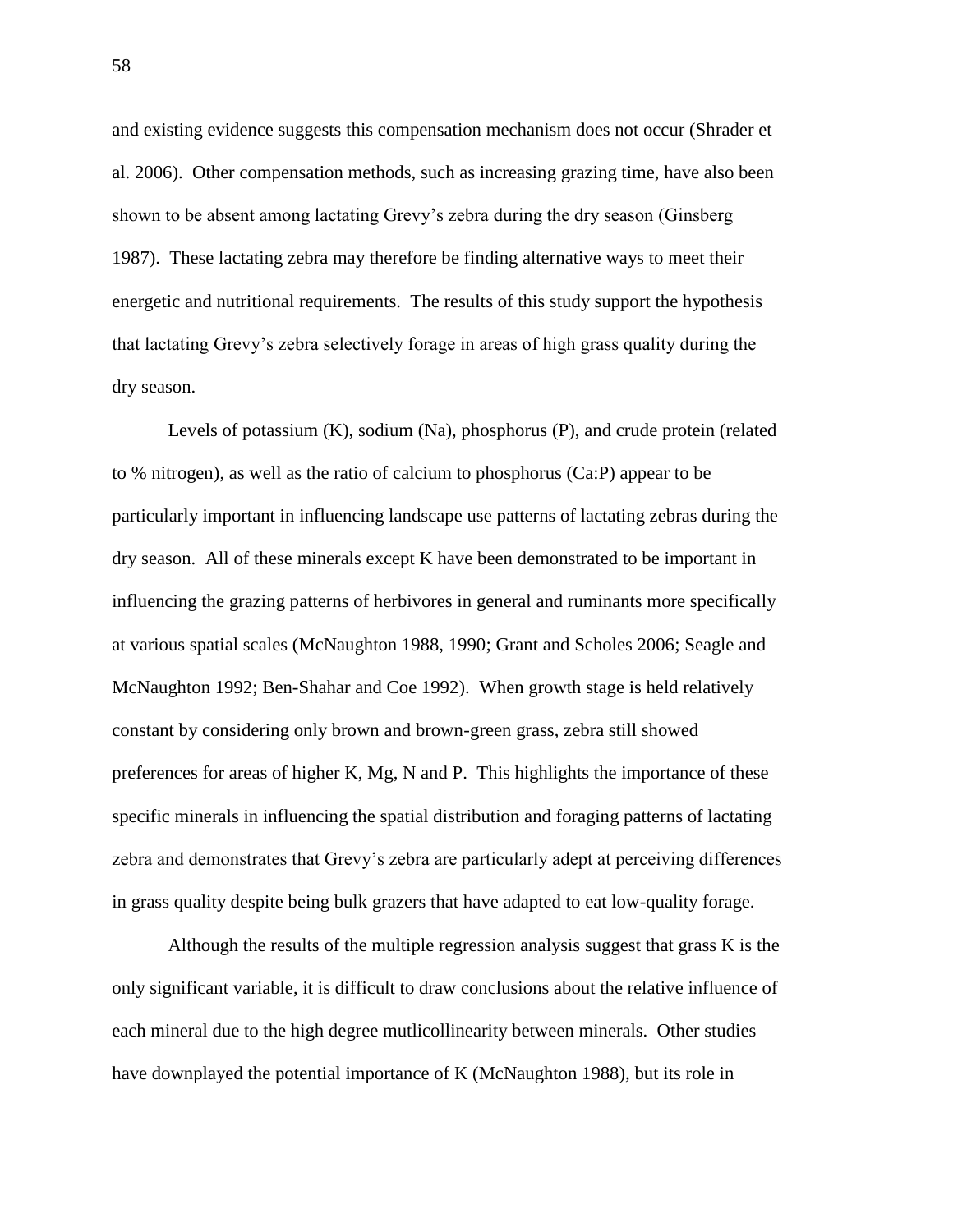influencing foraging patterns of lactating females and their foals should not be written off. Mammalian milk typically contains a large amount of K and may be important for these females (NRC 2007). Additionally, foals require feed with greater concentrations of K (0.6%; Jarrige and Martin-Rosset 1981) than lactating females, and even grass in the high use sites did not meet their requirements.

P and Na have been widely recognized as necessary minerals for sustaining pregnancy and lactation (Murray 1993, 1995; McNaughton 1990), and may be especially important in driving the foraging patterns of lactating females in this study*.* One specific high use area in this study had particularly high levels of forage Na, despite being less rich in other nutrients (including N, P, K) compared to the remaining high use sites. This area may be used consistently by lactating females in order to obtain greater amounts of this specific nutrient. The Ca:P ratio of grasses at LWC was surprisingly high, exceeding those suggested as maximums for nursing foals  $(1.5:1)$  and weanling  $(2:1)$  horses, and far exceeding those suggested as optimum ratios for foals and lactating females (Cunha 1991). High Ca:P ratios have been shown to be acceptable when P concentrations in feed are adequate (Jordan et al. 1975), which was not the case at LWC. Because the Ca:P ratio decreases from low to high use areas, we might conclude that they are foraging in certain areas to reduce the effects of high Ca:P ratios on foals, however, this may simply reflect selective foraging in areas of greater grass P concentrations.

Consistent with studies of other species (Abaturov et al. 1995), it appears as though lactating female Grevy's zebra are not meeting their nutritional requirements during the dry season. The trend of decreasing body condition with dry season progression is well-documented across species (see McNaughton and Georgiadis 1986),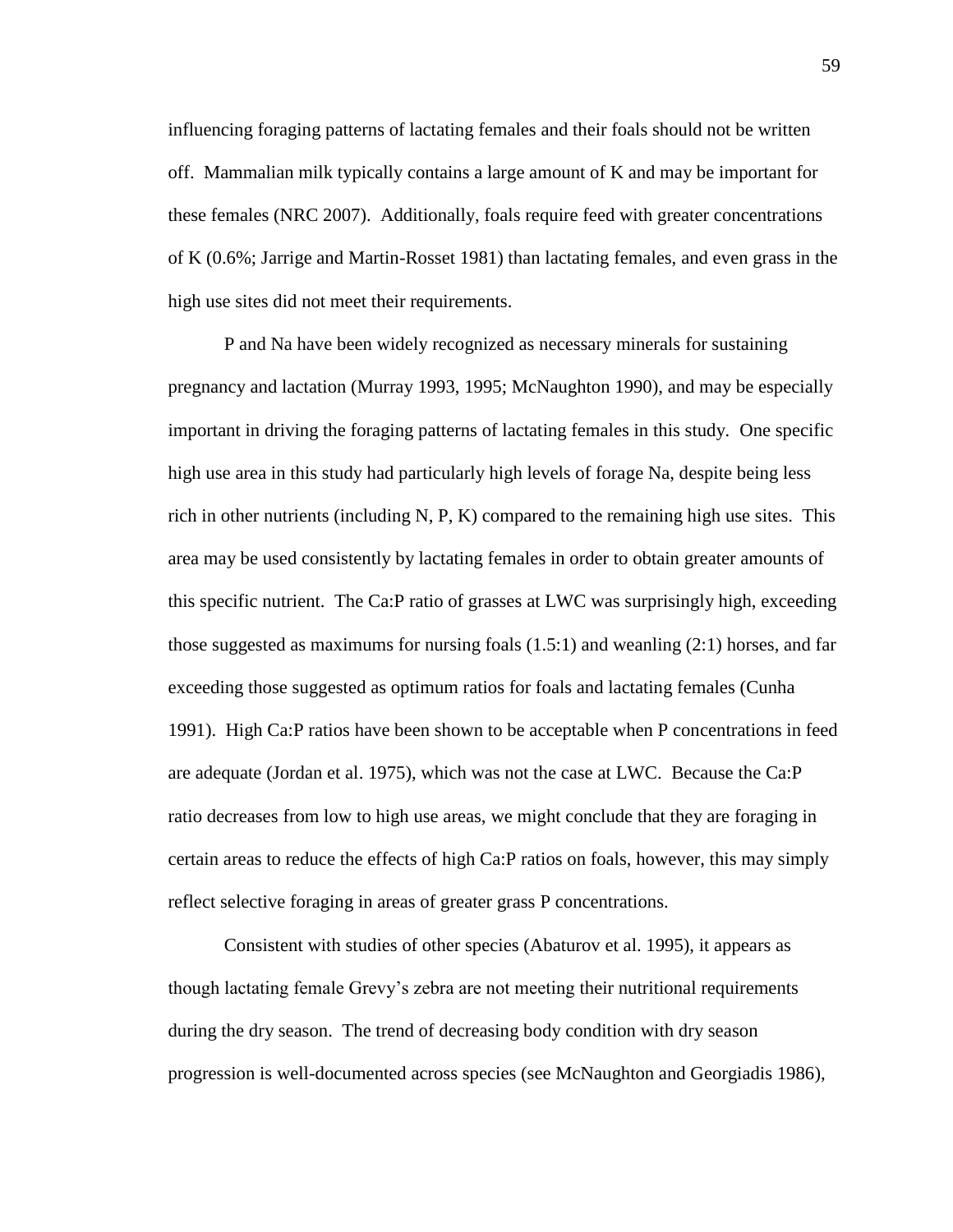but Ginsberg (1987) showed that lactating Grevy's zebra females are found in worse body condition than non-lactating and pregnant females during the dry season and therefore may be getting hit particularly hard during periods of low rainfall. This has important implications for foal survival (Mech et al. 1991). A study of plains zebra showed that foal survival was correlated with rainfall during the dry season prior to birth, leading the authors to suggest that maternal nutritional status was having substantial impacts on the ability of foals to survive (Owen-Smith et al. 2005). Similarly, poor foal health as a results of poor maternal health can leave infants at greater risk to predation (Mech 2007) and disease, and may be contributing to low foal survival rates (30%, see Chapter 2) in this population.

# **Impact of water availability on distribution**

The availability of water sources is widely recognized as an important factor influencing the distribution of ungulates, especially during the dry season and for lactating females. For Grevy's zebra specifically, it has been shown to be a primary factor influencing the distribution and movements of lactating females (Ginsberg 1989). However, the Lewa Wildlife Conservancy has an abundance of available water (see Figure 1.3) and it is probably not a critical factor determining landscape use patterns among females there (Sundaresan et al. 2007b). A previous study found that earlylactation female Grevy's zebra typically remain within 2 km and mid-lactation females within 2.5 km of a permanent safe water source (Ginsberg 1989). However, another study found females up to 5 km away from drinkable water in a protected area, with no effect of female reproductive class (lactating versus non-lactating; Williams 1998). The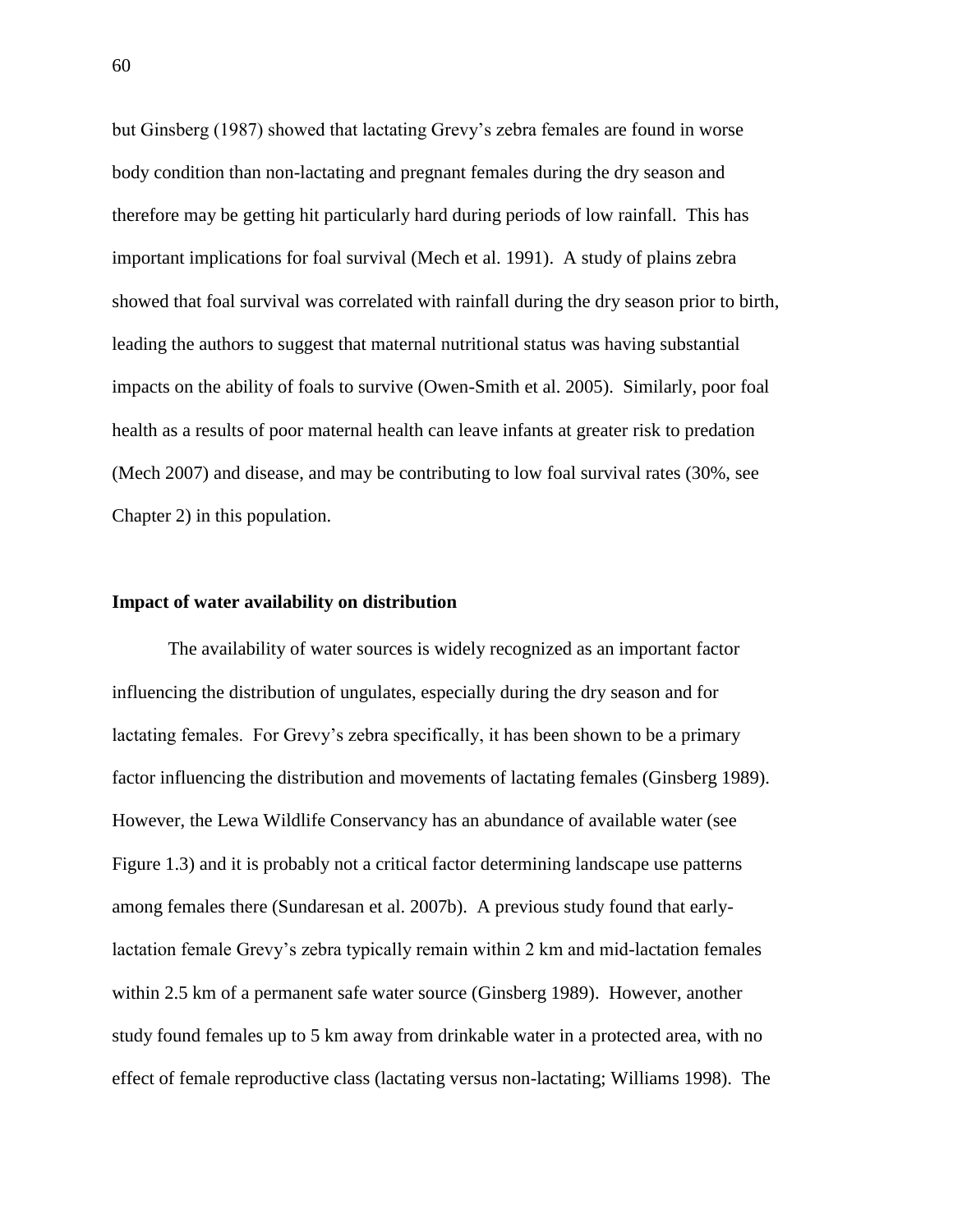majority of grass sampling locations in both high and low use areas in the current study were well within these distances. Out of 75 sampling locations, only four were more than 2.0 km from water and of these, only one was more than 2.5 km from water. Furthermore, three of these were low use sites where lactating females had actually been recorded during the dry season, suggesting these distances are within distance constraints related to water. Water availability is therefore unlikely to play a major role in limiting

the possible distribution of females and foals on LWC.

# **Revisiting the quantity versus quality debate**

Forage quantity is usually considered to be more important than quality for bulk grazers such as the Grevy's zebra. However, the coarse measure of grass quantity used in this study (maximum height) showed no relationship with the habitat use patterns of lactating females. There is typically a tradeoff between plant quality and plant biomass, where tall vegetation is of poorer quality (Newman 2007) and this tall grass simply may not provide lactating females with adequate amounts of nutrients at normal intake rates. This pattern is supported by previous studies on grazers (Wilmshurst et al. 2000) and on Grevy's zebra specifically; for instance, Ginsberg (1987) found that non-reproductive females were found in high grass biomass areas during the dry season more than expected based on the abundance of such areas in the study region, while lactating females typically preferred medium-low to medium biomass areas. Williams (1998) found a positive relationship between grass abundance and habitat use for Grevy's zebra of all reproductive states, but only outside of protected areas where grass abundance is lower overall due to the presence of livestock; this pattern dissolved inside of a protected areas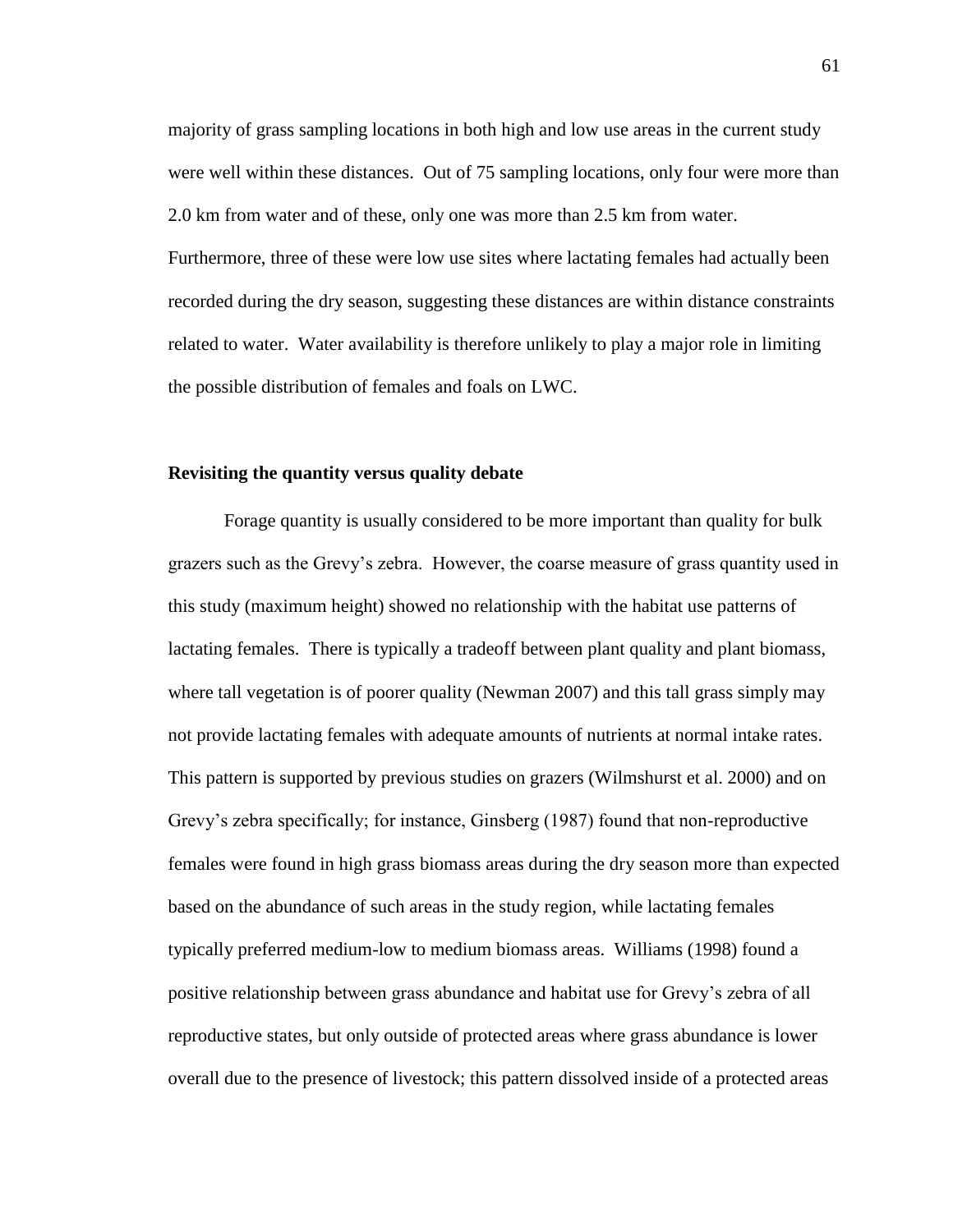where early and mid-lactation females were found more often in areas of low grass abundance.

Ginsberg (1987) recognized the tradeoff between forage quality and quantity in East African savannas but suggested that the differences in grass quality would have to be large to offset differences in quantity and subsequently impact the foraging patterns of Grevy's zebra. This study shows that, at least at LWC, relatively large differences in forage quality do exist throughout the landscape during the dry season. Areas of high grass biomass may be particularly low in quality at LWC because it has a problem with undergrazing. Some areas of the landscape are consistently underutilized, causing certain grass species (primarily *Pennisetum stramineum*) to become moribund during the dry season. Grass in this state becomes extremely high in fiber and is typically avoided by herbivores. Therefore, despite this grass being present in large quantities, it is practically useless to grazers and results in a functional habitat size that is much smaller than the actual size of the conservancy.

New grass growth and green biomass tend to become concentrated in only a few areas during the dry season (Ginsberg 1987). In this study, high use areas contained proportionally more green grass samples, suggesting that lactating zebras selectively utilize these consistently green grass areas to obtain more nutrient-rich forage. Although we might expect grazers to only forage on these small, rare patches of nutritious green grass during the dry season, lactating females also forage in areas of brown and browngreen grass. Green grass is typically shorter than brown grass in semi-arid savannas (Duncan 1983; Shrader et al. 2006), a trend which was present in this study (B= 40.83, BG=37.46, GB= 43.17, G=27.09 cm). Similar to other grazers, lactating zebra my not be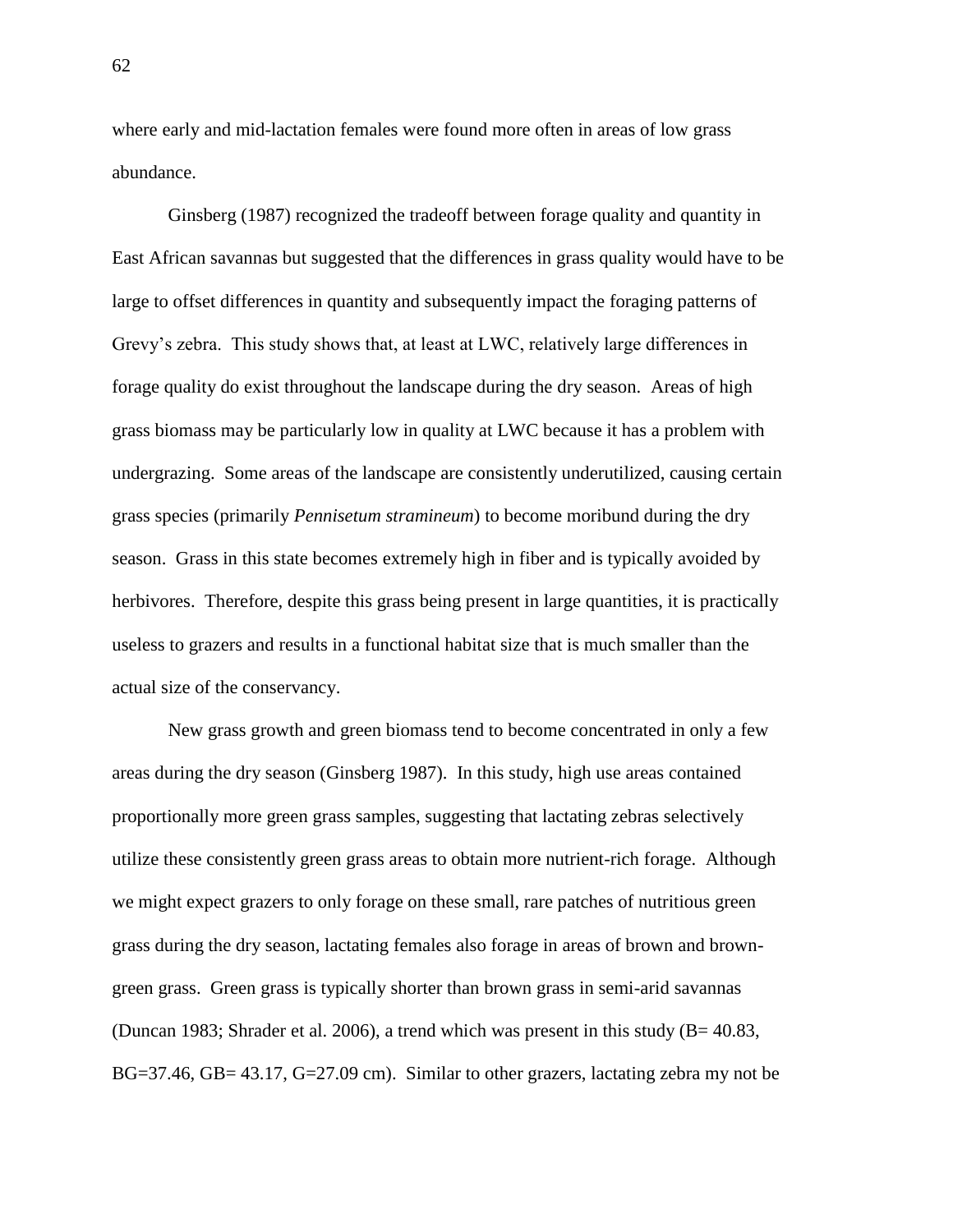able to sustain themselves on rare patches of high quality, green forage because it is only available in low quantities, resulting in an inability to maintain normal food intake rates (Duncan 1983; Shrader et al. 2006).

Two other factors may be contributing to the use of brown and brown-green grass areas by Grevy's zebra. The first is interference competition, which increases when grass biomass is lower (Rubenstein 1986, horses). The large number of plains zebra at LWC may be especially important as they have competitive advantage over Grevy's zebra (Rubenstein 2010). Second, predation risk may also limit the use of highly nutritious green grass patches. Several studies have found that lion predation often occurs near water sources (Schaller 1972; Packer 1986; Williams 1998). In this study, many of the consistently green or green-brown grass areas were next to the swamp or rivers, where lions may hunt more frequently. Furthermore, several of these areas have relatively thick vegetation, which leads to increased predation risk due to lower visibility. The landscape use patterns of lactating zebra presented in this study may therefore represent the tradeoff between satisfying nutritional requirements and avoiding areas with high predation risk.

## **Conclusions and future directions**

As in the Serengeti, there appear to be localized areas at the Lewa Wildlife Conservancy that act as crucial habitat for fulfilling the nutritional needs of lactating females (McNaughton and Banyikwa 1995). Although not possible for this study due to time and logistical constraints, two other factors should be considered to further test the hypothesis that lactating females are selectively foraging on high quality grasses during the dry season. First, it would be ideal if long-term dry season habitat use patterns of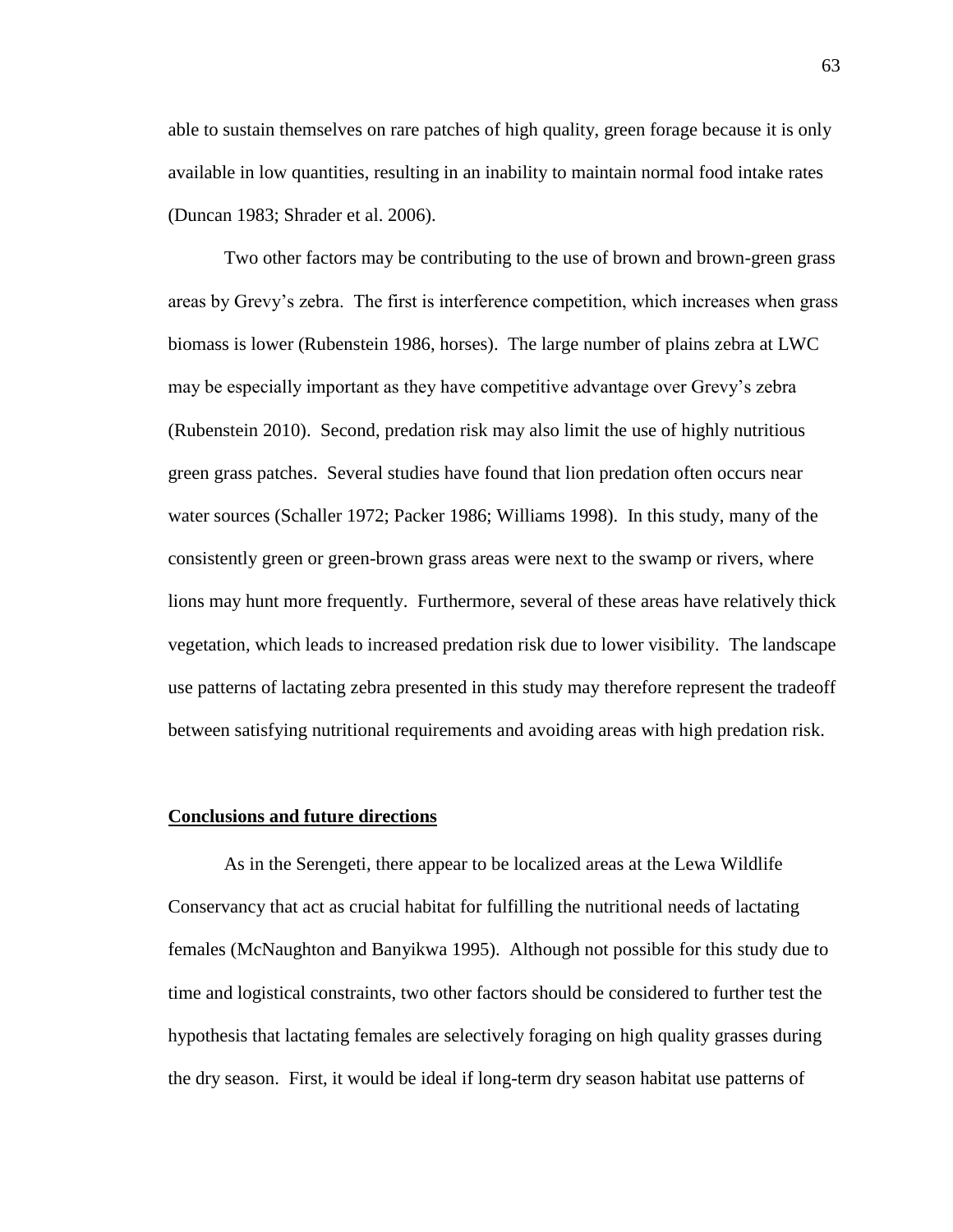lactating females could be compared to those of non-lactating females. This would help tease apart the relative influence of grass quality and quantity in influencing spatial patterns of foraging among animals of different reproductive states. Such long-term data on non-lactating females have not yet been collected at LWC. Second, this study should be repeated during the wet season to see if these patterns are indeed seasonal. Habitat utilization maps for lactating females show that high use areas during the wet season (determined from same survey dataset) do not overlap with those of the dry season. This indicates that their primary foraging areas do vary seasonally. Even core areas (within 50% volume contours) barely overlap between seasons. Williams (1998) suggests that resource distribution is more important in influencing space use of Grevy's zebra when resources are limiting, but that other factors such as predators or forage-maturation may determine space use during periods such as the wet season when resources are not limiting. This may explain the different patterns of landscape use evident from the survey data, and could be tested by repeating a study similar to this one during the wet season.

Overall, this study suggests that where water is not limiting, dry season forage quality may be more important than previously thought for hindgut fermenters, especially females in the first six months of lactation. The nutritional needs of these females may be even greater than assumed in this study as the majority of these females are also likely pregnant (see Rowen 1992). Whether or not the relationship between forage quality and degree of landscape use holds true for non-reproductive equids will need to be tested, although previous studies suggest that it may not (Ginsberg 1989; Williams 1998; Sundaresan et al. 2007c). Similarly, it is unclear from this study whether or not this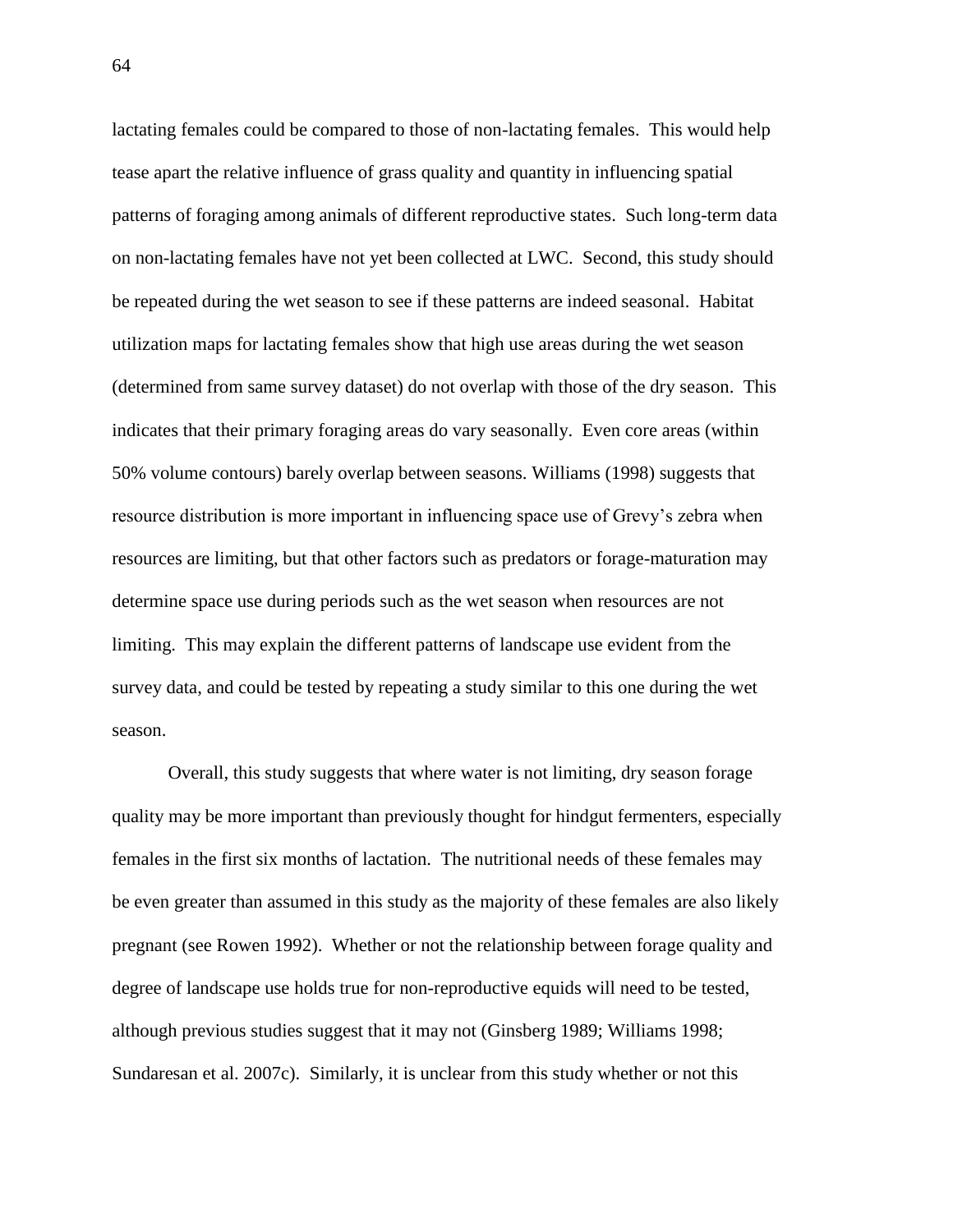relationship will be similar during the wet season. Although previous studies of total herbivore distribution have provided support for such a relationship (McNaughton 1988, etc), it may not prove significant for an arid-adapted hindgut fermenter such as the Grevy's zebra.

The results of this study have important implications for managing wild rangelands. The functional dry season habitat for grazers at Lewa may be substantially smaller than the actual size of the conservancy due to the large areas of extremely poor quality grass. This may ultimately be limiting populations of grazers, including the flagship Grevy's zebra, and methods of increasing range quality and grazing uniformity should be explored.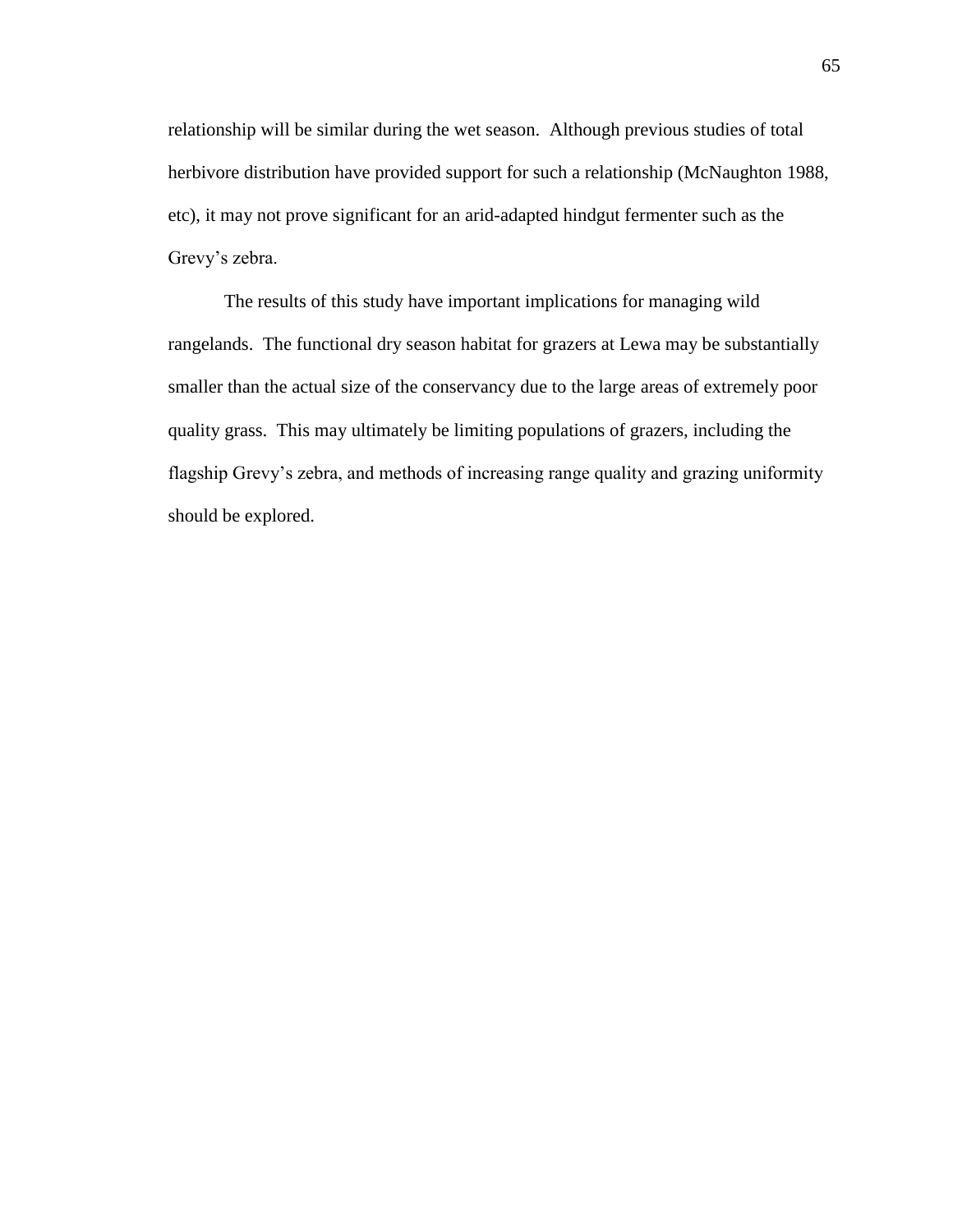## **REFERENCES**

Abaturov BD, F Kassaye, GV Kuznetsov, M-R D Magomedov, and DA Petelin. 1995. Nutritional estimate of populations of some wild free-ranging African ungulates in grassland (Nechisar National Park, Ethiopia) in dry season. Ecography 18: 164-172.

Alexander F. 1952. Some functions of the large intestine of the horse. Quarterly Journal of Experimental Physiology 37:205-214.

Amstrup SC, TL McDonald, GM Durner. 2004. Using satellite radiotelemetry data to delineate and manage wildlife populations. Wildlife Society Bulletin 32: 661-679.

Anderson TM, ME Ritchie, E Mayemba, S Eby, JB Grace, and SJ McNaughton. 2007. Forage nutritive quality in the Serengeti ecosystem: the roles of fire and herbivory. The American Naturalist 170:343-357.

Arnason AN, CJ Schwarz, JM Gerrard. 1991. Estimating closed population size and number of marked animals from sighting data. Journal of Wildlife Management 55:716- 730.

Augustine DJ, SJ McNaughton, DA Frank. 2003. Feedbacks between soil nutrients and large herbivores in a managed savanna ecosystem. Ecological Applications 13:1325- 1337.

Bailey DW and FD Provenza. 2008. Mechanisms determining large-herbivore distribution. In: HHT Prins and F van Langevelde (eds). Resource Ecology: Spatial and Temporal Dynamics of Foraging. Springer. Available at: http://library.wur.nl/frontis/large\_herbivores/02a\_bailey.pdf

Becker CD and JR Ginsberg. 1990. Mother-infant behaviour of wild Grevy's zebra: adaptations for survival in semi-desert East Africa. Animal Behavior 40: 1111-1118.

Bell RHV. 1971. A grazing ecosystem in the Serengeti. Scientific American 225:86-94.

Bell RHV. 1982. The effect of soil nutrient availability on the community structure in African ecosystems. In: BJ Huntley and BH Walker (eds). Ecology of Tropical Savannas. Springer: New York, pp. 193-216.

Belovsky GE. 1978. Diet optimization in a generalist herbivore: the moose. Theoretical Population Biology 14: 105-134.

Ben-Shahar R and MJ Coe. 1992. The relationships between soil factors, grass nutrients and the foraging behaviour of wildebeest and zebra. Oecologia 90: 422:428.

Berger CD. 1986. Wild Horses of the Great Basin. Chicago: University of Chicago Press.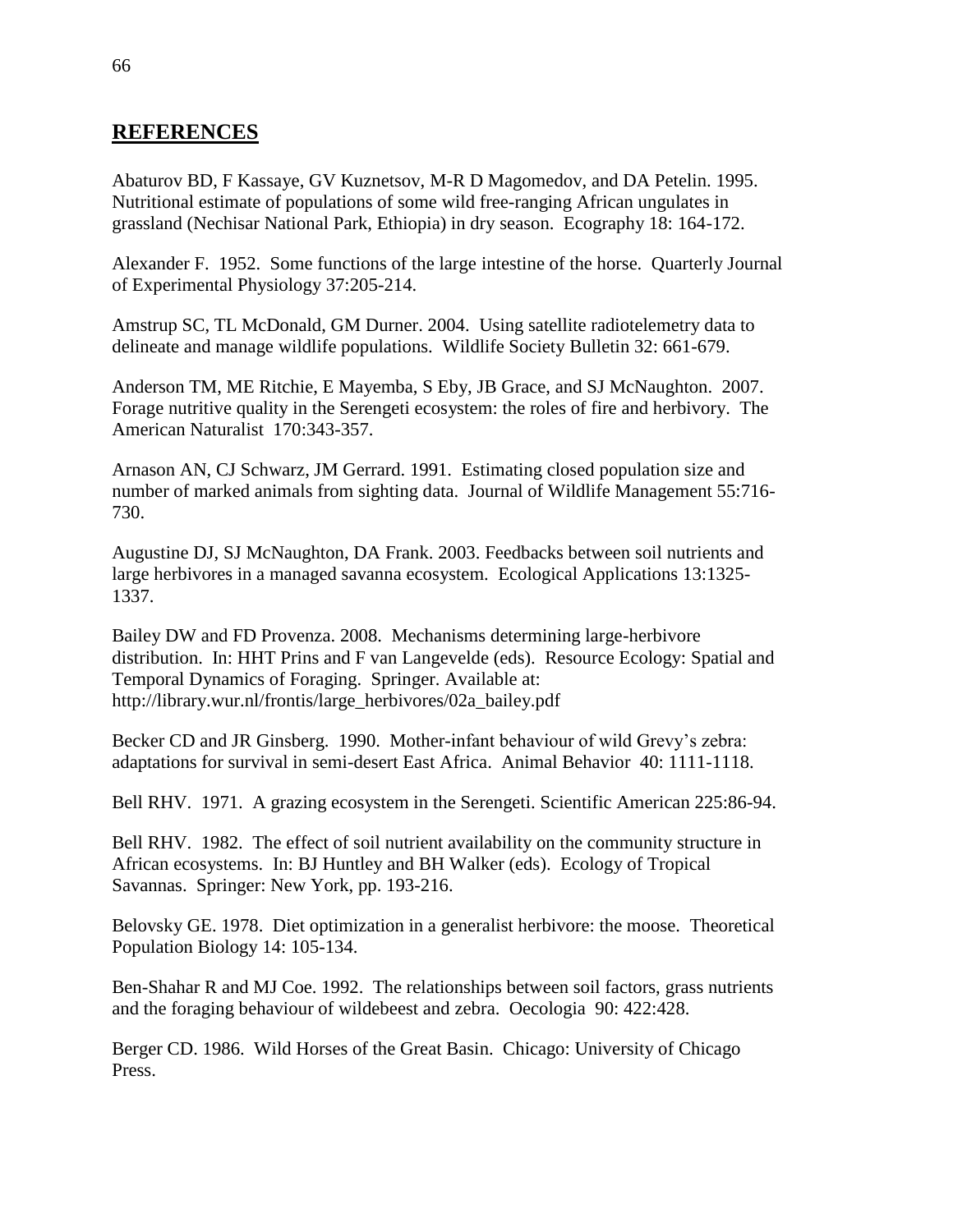Beyer, H., 2004. Hawth's Tools: An Extension for ArcGIS. Available from http://www.spatialecology.com

Blundell GM, JAK Maier & EM Debevec. 2001. Linear home ranges: Effects of smoothing, sample size, and autocorrelation on kernel estimates. Ecological Monographs 71:468-489.

Bonenfant C, J-M Gaillard, F Klein and J-L Hamann. 2005. Can we use the young:female ratio to infer ungulate population dynamics? An empirical test using red deer (Cervus elaphus) as a model. Journal of Applied Ecology 42: 361-370.

Bowell RJ and RK Ansah. 1993. Mineral status of soils and forage in the Mole National Park, Ghana and implications for wildlife nutrition. Environmental Geochemistry and Health 16: 41-58.

Burnham KP and DR Anderson. 2002. Model selection and multimodel inference. Second edition. Springer-Verlag, New York, New York, USA.

Casebeer RL and GG Koss. 1970. Food habits of wildebeest, zebra, hartebeest and cattle in Kenya Masailand. East African Wildlife Journal 8:25-36.

Caughley G. 1974. Interpretation of age ratios. Journal of Wildlife Management 38:557-562.

Chege G and E Kisio. 2008. Lewa Wildlife Conservancy, Research and Monitoring Annual Report, 2008. Available at: www.lewa.org

Cooch E and G White. 2009. Program MARK: A gentle introduction (9th edition). Available at: http://www.phidot.org/software/mark/docs/ book

Cordingley JE, SR Sundaresan, BJ Larison, B Shapiro, and DI Rubenstein. 2009. Grevy's zebra conservation: overcoming threats of isolation, genetic hybridization and demographic instability. Animal Conservation 12: 520-521.

Cormack RM. 1964. Estimates of survival from sighting of marked animals. Biometrika 51:429-438.

Cunha TJ. 1991. Horse feeding and nutrition. Academic Press, San Diego, CA, USA.

Downing BH. 1972. A plant ecological survey of the Umfolozi Game Reserve, Zululand. PhD thesis, University of Natal, Pietermaritzburg, South Africa.

Duncan P. 1983. Determinants of the use of habitat by horses in a Mediterranean wetland. Journal of Animal Ecology 52: 93-111.

Duncan P, TJ Foose, IJ Gordon, CG Gakahu & M. Lloyd. 1990. Comparative nutrient extraction from forages by grazing bovids and equids: a test of the nutritional model of equid/bovid competition and coexistence. Oecologia 84: 411-418.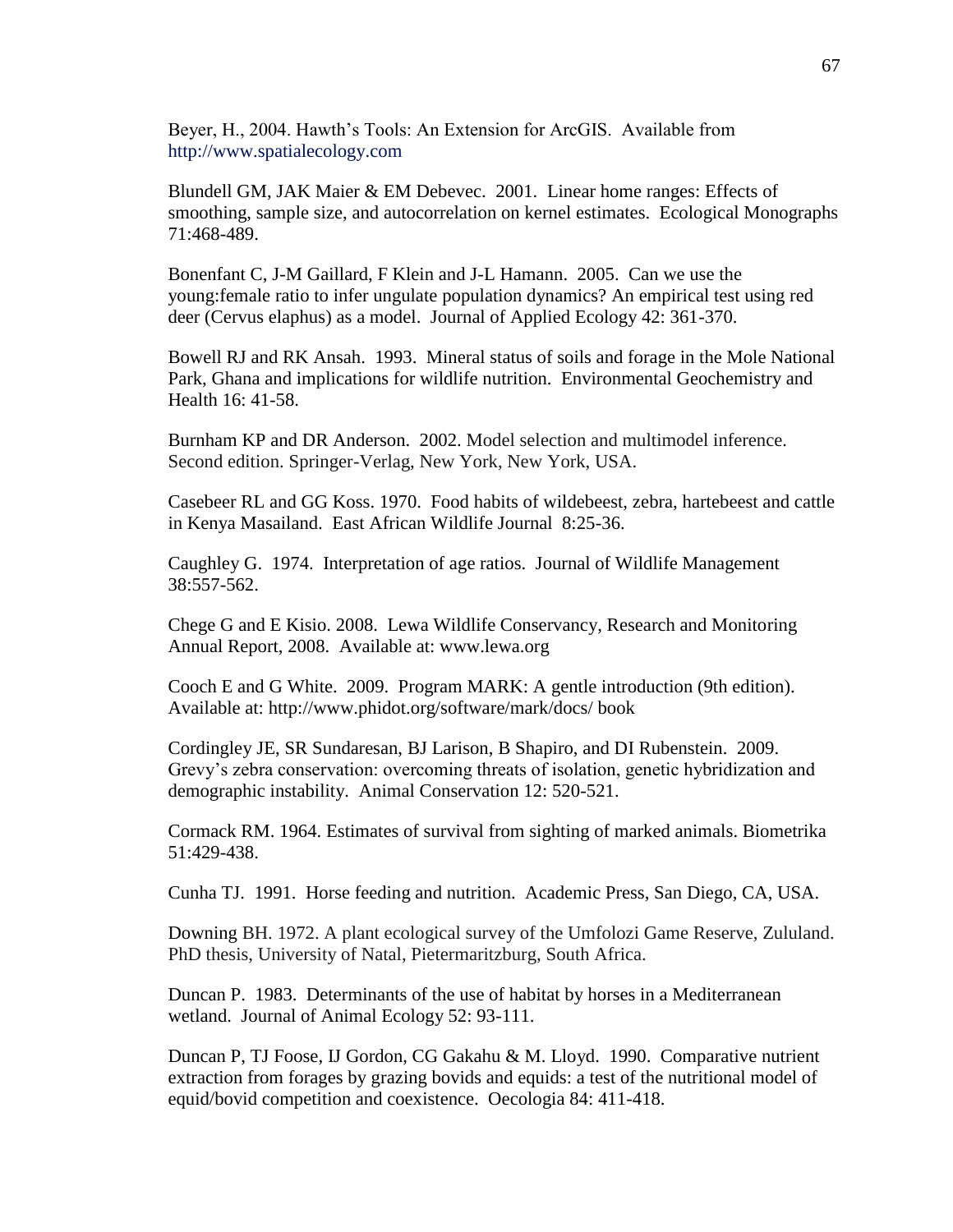Durnham KM, EF Robertson and CM Swanepoel. 2003. Population decline of tsessebe antelope (*Damaliscus lunatus lunatus*) on a mixed cattle and wildlife ranch in Zimbabwe. Biological Conservation 113:111-124.

Durnham KM, EF Robertson and CC Grant. 2004. Rainfall and the decline of a rare antelope, the tsessebe (*Damaliscus lunatus lunatus*), in the Kruger National Park, South Africa. Biological Conservation 117:83-94.

East R. 1984. Rainfall, soil nutrient status and biomass of large African savanna mammals. African Journal of Ecology 22:245-270.

Eberhardt LL. 2002. A paradigm for population analysis of long-lived vertebrates. Ecology 83:2841-2854.

Ellis JE and DM Swift. 1988. Stability of African pastoral ecosystems: alternate paradigms and implications for development. Journal of Range Management 6:450-459.

Fieberg J. 2007. Utilization distribution estimation using weighted kernel density estimators. Journal of Wildlife Management 71:1669-1675.

Foose TM. 1982. Trophic strategies of ruminant versus nonruminant ungulates. PhD Thesis, University of Chicago.

Fritz H and P Duncan. 1994. On the carrying capacity for large ungulates of African savanna ecosystems. Proceedings: Biological Sciences 256:77-82.

Fritz H and A Loison. 2002. Large herbivores across biomes. In: K Danell, R Bergstrom, and P Duncan (eds). Large Herbivore Ecology and Ecosystem and Conservation. Cambridge University Press: West Nyack, NY, USA.

Funston PJ, MGL Mills and HC Biggs. 2001. Factors affecting the hunting success of male and female lions in the Kruger National Park. Journal of Zoology 253:419-431.

Gaillard JM, M Festa-Bianchet and NG Yoccoz. 1998. Population dynamics of large herbivores: constant adult survival and variable recruitment. Trends in Ecology and Evolution 13:58-63.

Gaillard J-M, M Festa-Bianchet, NG Yoccoz, A Loison and C Toigot. 2000. Temporal variation in fitness components and population dynamics of large herbivores. Annual Review of Ecology and Systematics 31:367-393.

Gasaway WC, KT Gasaway, HH Berry. 1996. Persistent low densities of plains ungulates in Etosha National Park, Namibia: testing the food-regulating hypothesis. Canadian Journal of Zoology 74:1556-1572.

Georgiadis N, M Hack and K Turpin. 2003. The influence of rainfall on zebra population dynamics: implications for management. Journal of Applied Ecology 40:125-136.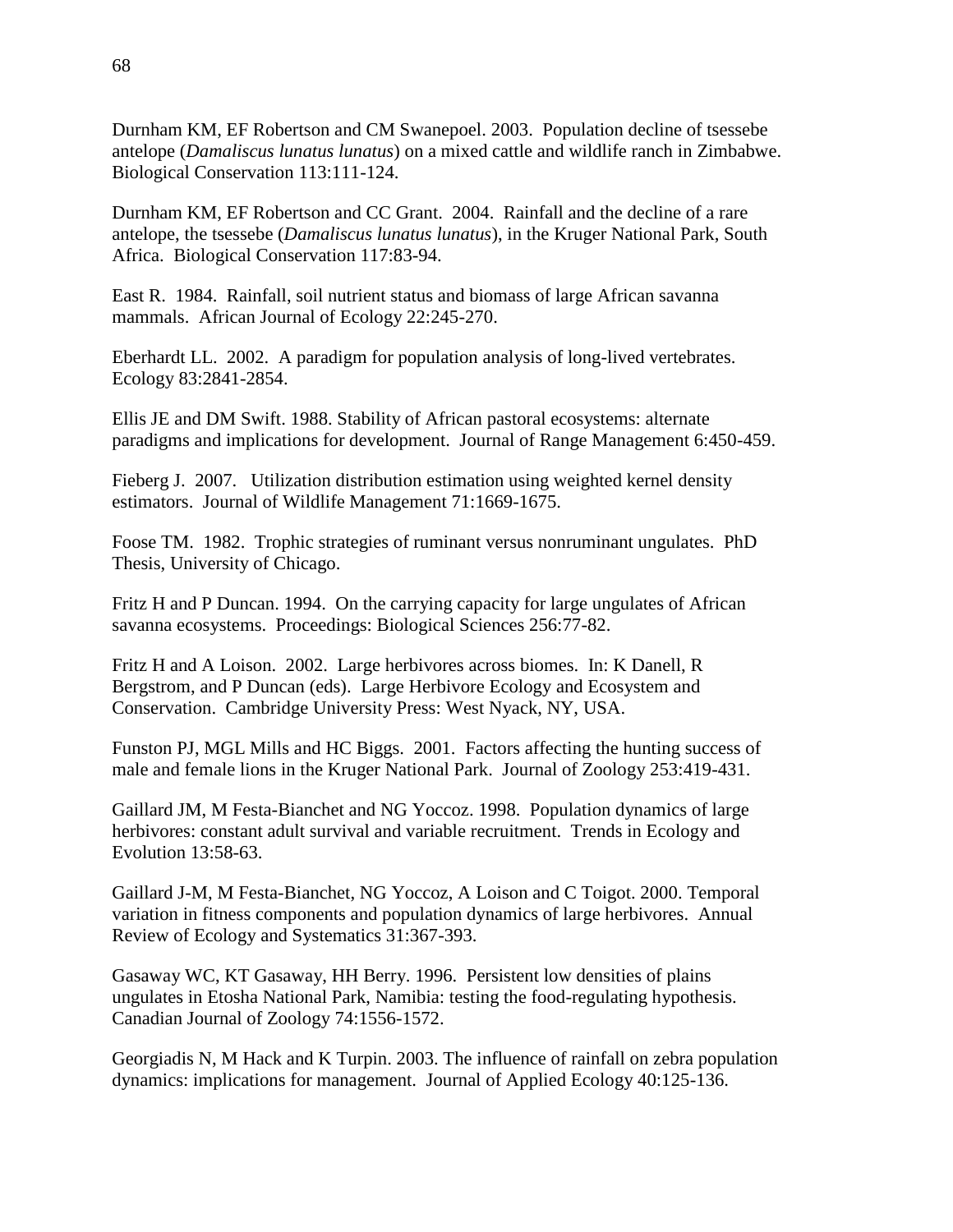Ginsberg JR. 1987. Social organization and mating strategies of an arid-adapted equid: the Grevy's zebra. Ph.D. thesis, Princeton University, Princeton, New Jersey.

Ginsberg JR. 1989. The Ecology of Female Behavior and Male Reproductive Success in Grevy's zebra, Equus grevyi. Journal of Zoology London, 61**:**8 -110.

Gitzen RA, JJ Millspaugh & RJ Kernohan. 2006. Bandwidth selection for fixed-kernel analysis of animal utilization distributions. The Journal of Wildlife Management 70:1334-1344.

Grange S, P Duncan, J-M Gaiallard, ARE Sinclair, PJP Gogan, C Packer, H Hofer, and M. East. 2004. What limits the Serengeti zebra population? Oecologia 140: 523-532.

Grange S and P Duncan. 2006. Bottom-up and top‐ down processes in African ungulate communities: resources and predation acting on the relative abundance of zebra and grazing bovids. Ecography 29: 899-907.

Grant CC and MC Scholes. 2006. The importance of nutrient hot-spots in the conservation and management of large wild mammalian herbivores in semi-arid savannas. Biological Conservation 130:426-437.

Grosbois V, O Gimenez, J-M Baillard, R Pradel, C Barbraud, J Clobert, AP Moller, and H. Weimerskirch. 2008. Assessing the impact of climate variation on survival in vertebrate populations. Biological Reviews 83:357-399.

Hairston NG FE Smith and LB Slobodkin. 1960. Community structure population control and competition. American Naturalist. 94:421-5**.**

Harrington R, N Owen-Smith, PC Viljoen, HC Biggs, DR Mason, and P Funston. 1999. Establishing the causes of roan antelope decline in Kruger National Park, South Africa. Biological Conservation 90:69-78.

Horne JS and EO Garton. 2006. Likelihood cross-validation versus least squares crossvalidation for choosing the smoothing parameter in kernel home-range analysis. Journal of Wildlife Management 70:641-648.

Iaderosa J. 1983. Gestation period in Grevy's zebra: managerial and evolutionary considerations. Regional Conference Proceedings of AAZPA 1983:622-6

Illius AW and TG O'Connor. 1999. On the relevance of nonequilibrium concepts to arid and semiarid grazing systems. Ecological Applications 9:798-813.

Illius AW and TG O'Connor. 2000. Resource heterogeneity and ungulate population dynamics. OIKOS 89:283-294.

Janis C. 1976. The evolutionary strategy of the *Equidae* and the origins of rumen and cecal digestion. Evolution 30:757–776.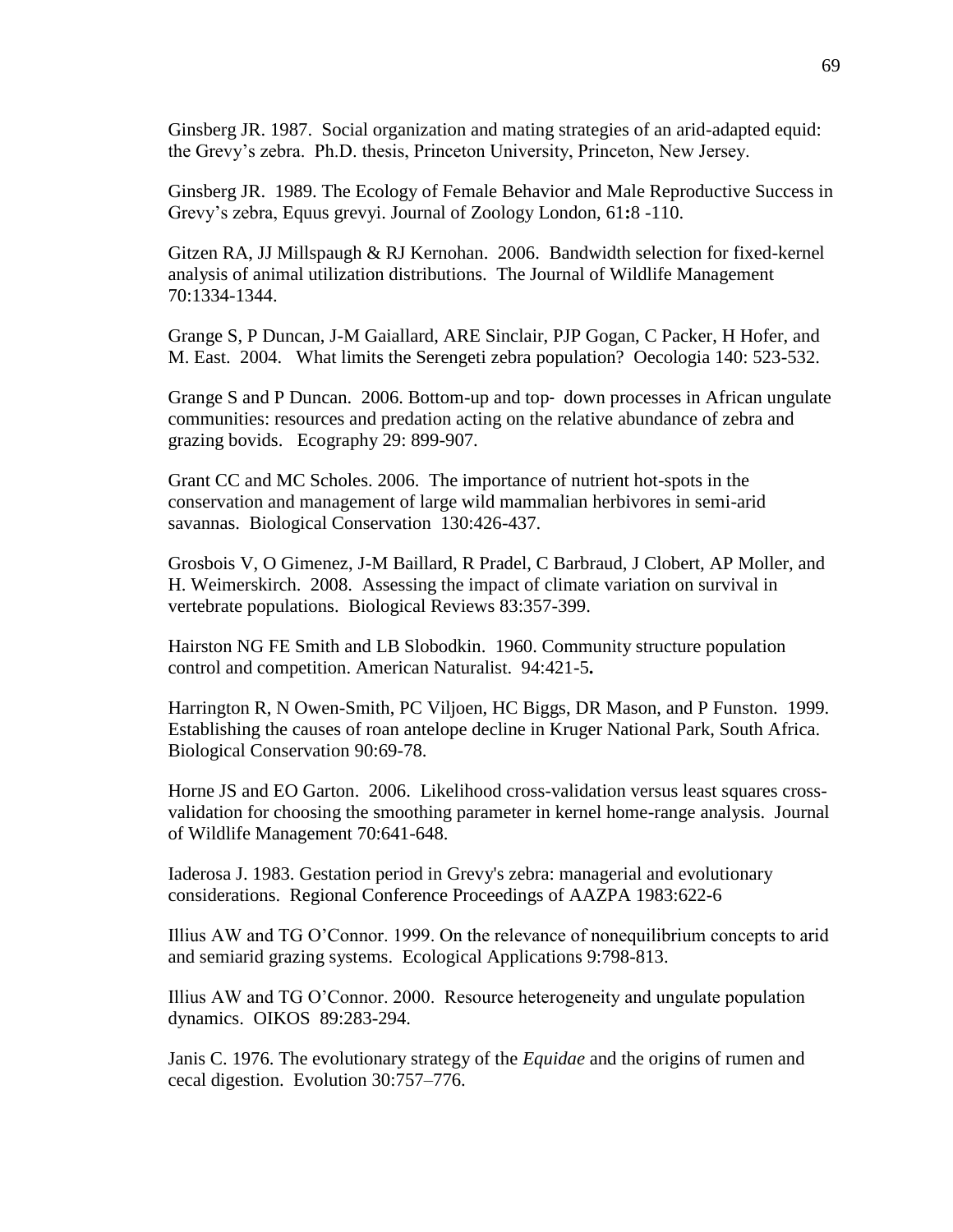Johnson HE, LS Mills, TR Stephenson, JD Wehausen. 2010. Population-specific vital rate contributions influence management of an endangered ungulate. Ecological Applications 20: 1753-1765.

Jolly GM. 1965. Explicit estimates from capture-recapture data with both death and immigration-stochastic model. Biometrika 52:225-247.

Jolly GM. 1982. Mark-recapture models allowing for age-dependent survival and capture rates. Biometrics 37:521-529.

Kernohan BJ, RA Gitzen, and JJ Millspaugh. 2001. Analysis of animal space use and movements. In: JJ Millspaugh and JM Marzluff (eds) Radio tracking and animal populations. Academic Press, London, United Kingdom. pp 126–166.

Kie JG, JG Baldwin and CJ Evans. 1996. CALHOME: a program for estimating animal home ranges. Wildlife Society Bulletin 24: 342–344.

King JM. 1965. A field guide to the reproduction of the Grant's zebra and Grevy's zebra. East African Wildlife Journal 3:99-117

Kingdon, J. 1997. The Kingdon Guide to African Mammals. Academic Press, San Diego, CA, USA.

Klingel H. 1974. Social organization and behavior of the Grevy's zebra (*Equus grevyi*). Zeitschrift für Tierpsychologie 36:37-70.

KWS (Kenya Wildlife Service). 2008. Conservation and Management Strategy for Grevy's Zebra (*Equus grevyi*) in Kenya 2007-2011. Kenya Wildlife Service.

Lebreton J-D, KP Burnham, J Clobert, and DR Anderson. 1992. Modeling survival and testing biological hypotheses using marked animals: a unified approach with case studies. Ecological Monographs 62:67-118.

Lebreton J-D, R Pradel, and J Clobert. 1993. Statistical analysis of survival in animal populations. Trends in Ecology and Evolution 8:91-95.

Linnell JDC, R Aanes, and R Andersen. 1995. Who killed Bambi? The role of predation in the neonatal mortality of temperate ungulages. Wildlife Biology 1:209-223.

MacArthur RH and ER Pianka. 1966. On optimal use of a patchy environment. The American Naturalist 100:603-609.

McClintock BT and GC White. 2009. A less field-intensive robust design for estimating demographic parameters with mark-resight data. Ecology 90: 313-320.

McLeod AI and C XU. 2010. bestglm: Best subset GLM. R package version 0.20. http://CRAN.R-project.org/package=bestglm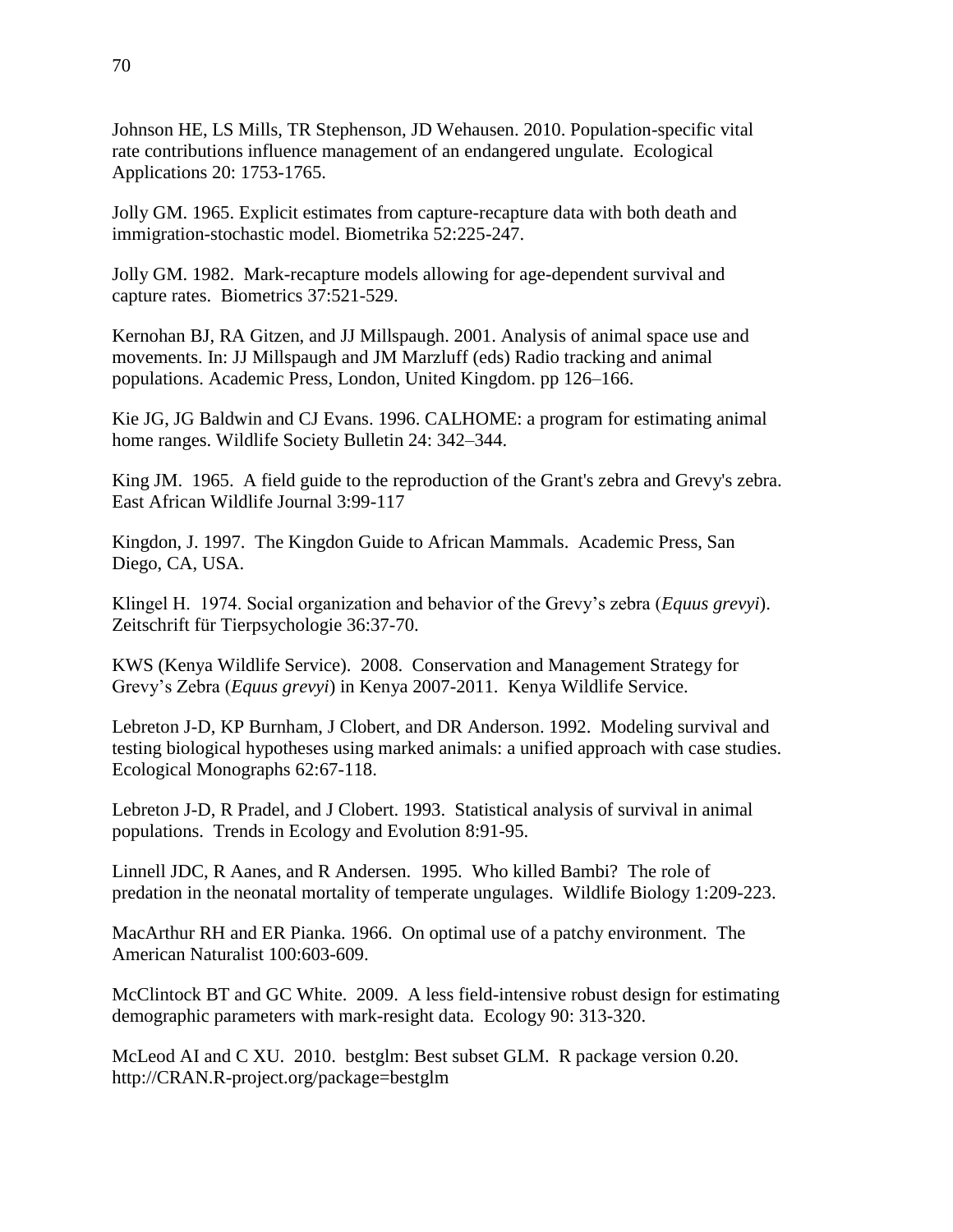McNaughton SJ. 1988. Mineral nutrition and spatial concentrations of African ungulates. Nature 334: 343-345.

McNaughton SJ. 1990. Mineral nutrition and seasonal movements of African migratory ungulates. Nature 345: 613-615.

McNaughton SJ and FF Banyikwa. 1995. Plant communities and herbivory. In ARE Sinclair and P Arcese (eds), Serengeti II: Dynamics, management, and conservation of an ecosystem. University of Chicago Press, Chicago.

McNaughton SJ and NJ Georgiadis. 1986, Ecology of African grazing and browsing mammals. Annual Review of Ecology and Systematics 17:39-65.

Mduma SAR, ARE Sinclair and R Hilborn. 1999. Food regulates the Serengeti wildebeest: a 40-year record. Journal of Animal Ecology 68: 1101-1122.

Mech LD, ME Nelson and RE McRoberts. 1991. Effects of maternal and grandmaternal nutrition on deer mass and vulnerability to predation. Journal of Mammalogy 72: 146- 151.

Mech LD. 2007. Femur-marrow fat of white-tailed deer fawns killed by wolves. Journal of Wildlife Management 71: 920-923.

Mills MGL and TM Shenk. 1992. Predator-prey relationships: the impact of lion predation on wildebeest and zebra populations. Journal of Animal Ecology 61: 693-702.

Mills MGL, HC Biggs, and IJ Whyte. 1995. The relationship between rainfall, lion predation, and population trends in African herbivores. Wildlife Research 22:75-88.

Minta S and M Mangel. 1989. A simple population estimate based on simulation for capture-recapture and capture-resight data. Ecology 70: 1738-1751.

Moehlman, PD, DI Rubenstein & F Kebede. 2008. Equus grevyi. In: IUCN 2010. IUCN Red List of Threatened Species. Version 2010.4. [<www.iucnredlist.org>](http://www.google.com/url?q=http%3A%2F%2Fwww.iucnredlist.org%2F&sa=D&sntz=1&usg=AFQjCNFsNdx92AphtrEDEA4o0Ut0kQ67yw).

Monard A-M, P Duncan, H Fritz and C Feh. 1997. Variations in the birth sex ratio and neonatal mortality in a natural herd of horses. Behavioral Ecology 41: 243-249.

Morris WF and DF Doak. 2002. Quantitative conservation biology: Theory and practice of population viability analysis. Sinauer Associates, Sunderland, MA, USA.

Muoria PK, P Muruthi, WK Kariuki, BA Hassan, D Mijele, and NO Oguge. 2007. Anthrax outbreak among Grevy's zebra (Equus grevyi) in Samburu, Kenya. African Journal of Ecology. 45:483-489.

Murray MG. 1993. Comparative nutrition of wildebeest, hartebeest and topi in the Serengeti. African Journal of Ecology 31: 172-177.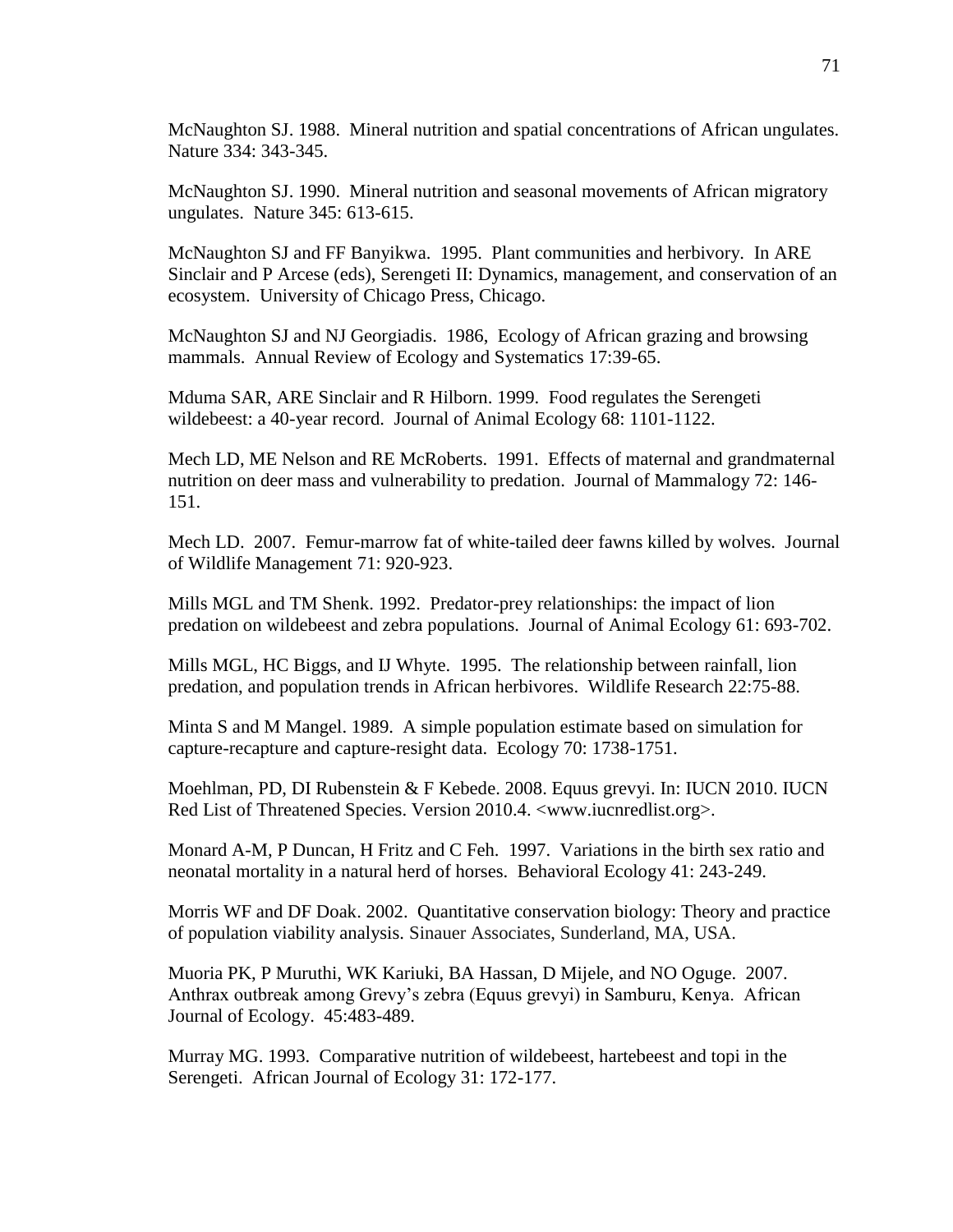Murray MG. 1995. Specific nutrient requirements and migration of wildebeest.

NRC (National Research Council). 2007. Nutrient requirements of horses: Sixth revised edition. The National Academies Press, Washington, D.C., USA.

Nelson APW and SD Williams. 2003. Grevy's zebra survey: Kenya 2000, final report.

Newman J. 2007. Herbivory. *In* DW Stephens, JS Brown, and RC Ydenberg (eds), Foraging Behavior and Ecology. University of Chicago Press, Chicago, IL.

Ogutu JO and N Owen-Smith. 2005. Oscillations in large mammal populations: are they related to predation or rainfall? African Journal of Ecology 43: 332-339.

Ogutu JO, N Bhola, H-P Piepho, R Reid. 2006. Efficiency of strip and line-transect surveys of African savanna mammals. Journal of Zoology 269:149-160.

Ogutu JO, H-P Piepho, HT Dublin, N Bhola and RS Reid. 2008. Rainfall influences on ungulate population abundance in the Mara-Serengeti ecosystem. Journal of Animal Ecology 77: 814-829.

Ogutu JO, H-P Peipho, HT Dublin, N Bhola and RS Reid. 2011. Dynamics of births and juvenile recruitment in Mara-Serengeti ungulates in relation to climatic and land use changes. Population Ecology 53: 195-213.

Owaga ML. 1975. The feeding ecology of wildebeest and zebra in Athi-Kaputei plains. East African Wildlife Journal 13:275-383.

Owen-Smith N. 1990. Demography of a large herbivore, the greater kudu Tragelaphus strepsiceros, in relation to rainfall. Journal of Animal Ecology 59:893–913.

Owen-Smith N. 2000. Modeling the population dynamics of a subtropical ungulate in a variable environment: rain, cold and predators. Natural Resource Modeling 13: 57-87.

Owen-Smith N. 2008. Changing vulnerability to predation related to season and sex in an African ungulate assemblage. Oikos 117:602-610.

Owen-Smith N and DR Mason. 2005. Comparative changes in adult vs. juvenile survival affecting population trends of African ungulates. Journal of Animal Ecology 74: 762-773.

Owen-Smith N, DR Mason and JO Ogutu. 2005. Correlates of survival rates for 10 African ungulate populations: density, rainfall and predation. Journal of Animal Ecology 74:774-788.

Packer C. 1986. The ecology of sociality in felids. In DI Rubenstein and RW Wrangham (eds), Ecological aspects of social evolution. Princeton University Press, Princeton, NJ, USA, pp. 429-451.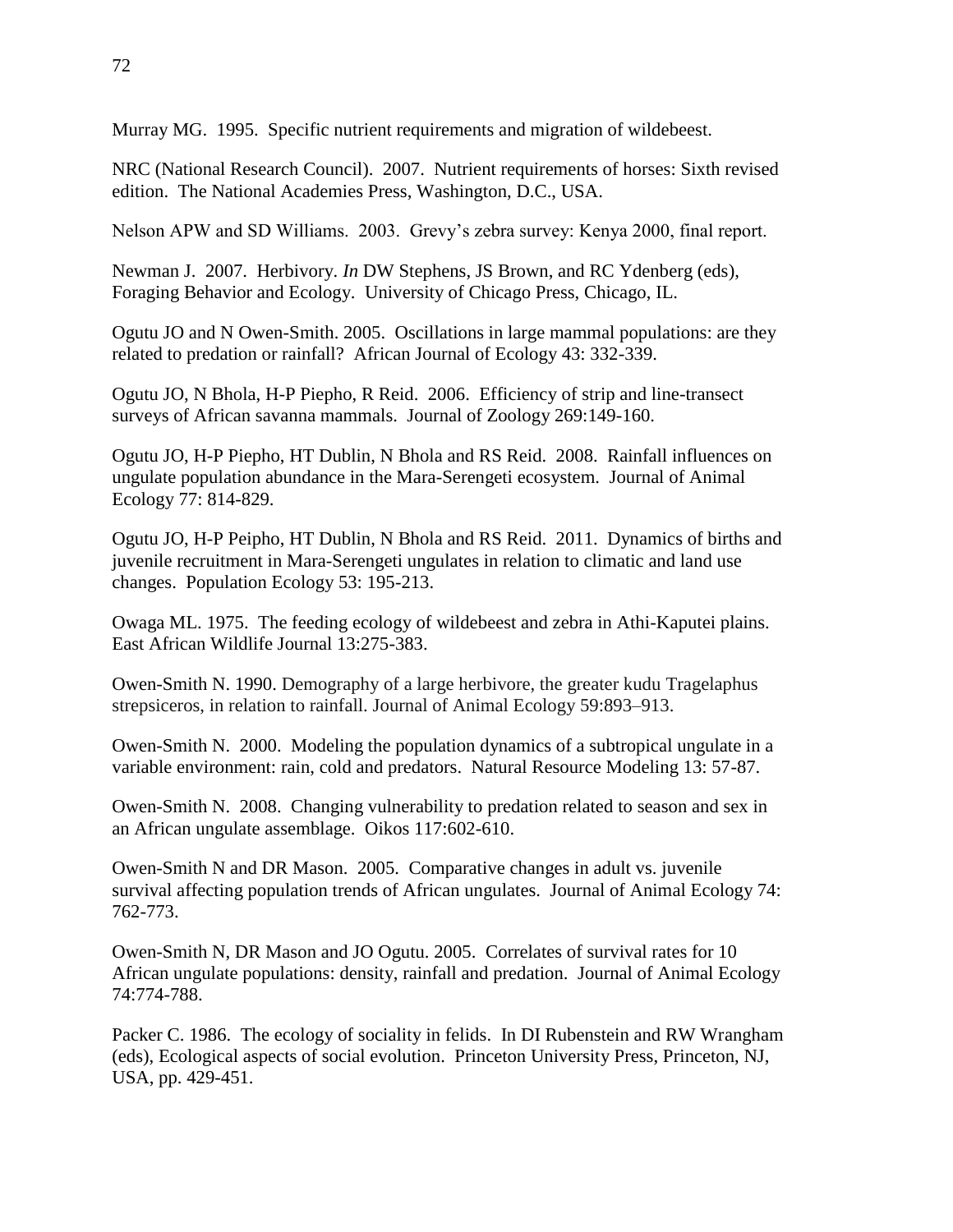Parker G, S Sundaresan, G Chege and T O'Brien. 2010. Using sample aerial surveys to estimate the abundance of the endangered Grevy's zebra in northern Kenya. African Journal of Ecology 49: 56-61.

Pascual MA and R Hilborn. 1995. Conservation of harvested populations in fluctuating environments: the case of the Serengeti wildebeest. Journal of Applied Ecology 32:468- 480.

Pascual MA, P Kareiva, and R Hilborn. 1997. The influence of model structure on conclusions about the viability and harvesting of Serengeti wildebeest. Conservation Biology 11:966-976.

Pradel R. 1996. Utilization of capture-mark-recapture for the study of recruitment and population growth rate. Biometrics 52:703-709.

Pratt DJ and MD Gwynne. 1977. Rangeland management and ecology in East Africa. Hodder and Stoughton, London.

Prins HHT and F van Langevelde. Assembling a diet from different places. In: HHT Prins and F van Langevelde (eds). Resource Ecology: Spatial and Temporal Dynamics of Foraging. Springer.

Pryde MA, CFJ O'Donnell and RJ Barker. 2005. Factors influencing survival long-term population viability of New Zealand long-tailed bats (*Chalinolobus tuberculatus*): implications for conservation. Biological Conservation 126: 175-185.

R Development Core Team (2008). R: A language and environment for statistical computing. R Foundation for Statistical Computing, Vienna, Austria. ISBN 3-900051-07- 0, URL http://www.R-project.org.

Rowen M. 1992. Mother-infant behavior and ecology of Grevy's zebra, *Equus grevyi*. Ph.D. thesis, Yale University, New Haven, Connecticut.

Rowen M and S Williams. 2000. Grevy's Zebra. In: RP Reading and B Miller (Eds). Endangered Animals, A Reference Guide to Conflicting Issues. Greenwood Press, Westport, Connecticut.

Rubenstein DI. 1981. Behavioral ecology of island feral horses. Equine Veterinary Journal 13:27-34.

Rubenstein DI. 1986. Ecology and sociality in horses and zebras. In DI Rubenstein and RW Wrangham (eds), Ecological Aspects of Social Evolution. Princeton University Press, Princeton, NJ.

Rubenstein DI. 1989. Life history and social organization in arid adapted ungulates. Journal of Arid Environments 17:145-156.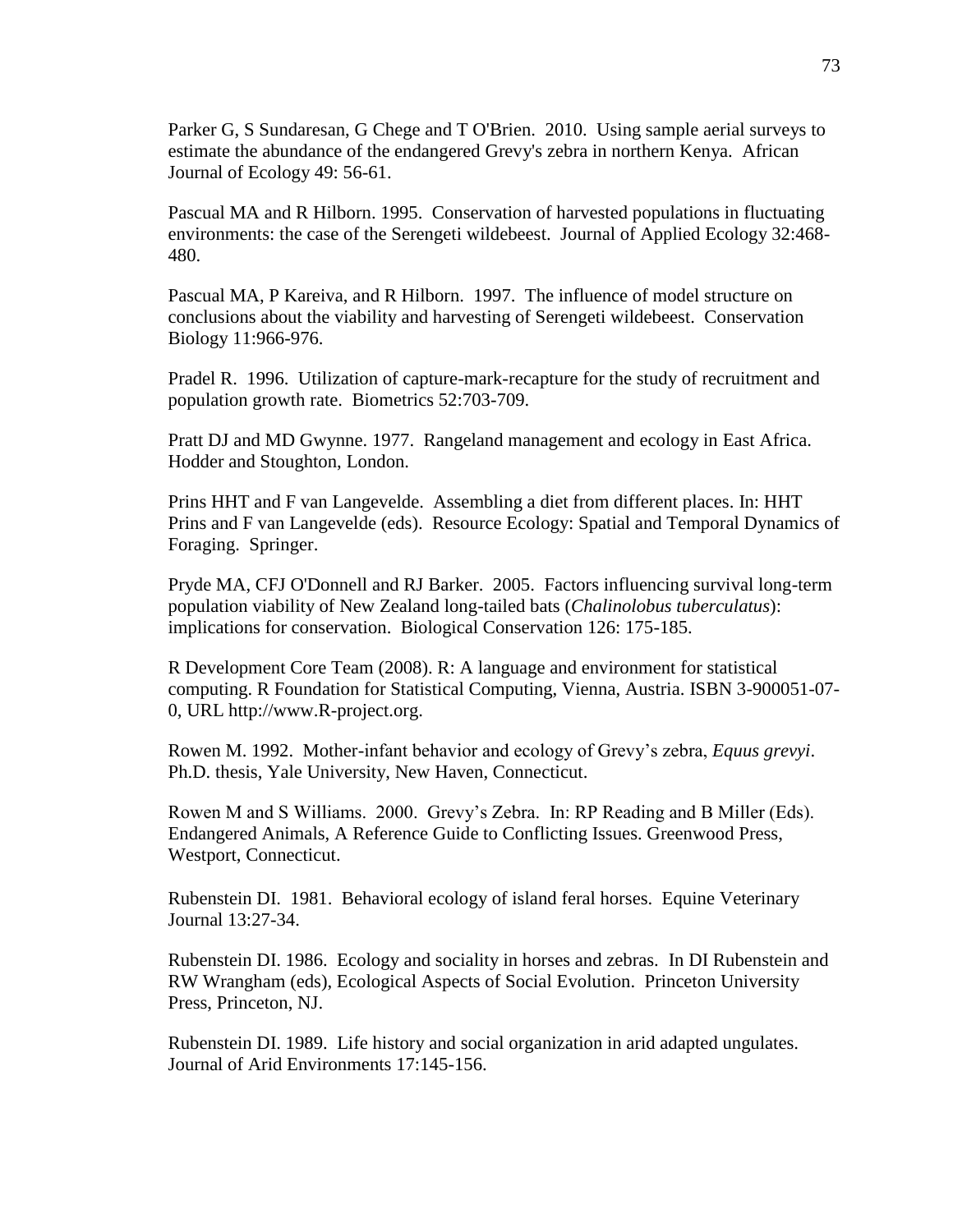Rubenstein DI. 2010. Ecology, social behavior, and conservation in zebras. In R. Macedo (ed), Advances in the Study Behavior: Behavioral Ecology of Tropical Animals, Vol. 42, pp. 231-258.

Schaller GB. 1972. The Serengeti lion. University of Chicago Press, Chicago, IL, USA.

Scoones I. 1995. Exploiting heterogeneity: habitat use by cattle in dryland Zimbabwe. Journal of Arid Environments 29: 221-237.

Seagle SW and SJ McNaughton. 1992. Spatial variation in forage nutrient concentrations and the distribution of Serengeti grazing ungulates. Landscape Ecology 7: 229-241.

Seaman DE and RA Powell. 1996. An evaluation of the accuracy of kernel density estimators for home range analysis. Ecology 77:2075-2085.

Seber GAF. 1965. A note on the multiple-recapture census. Biometrika 52:249-259.

Senzota RBM. 1988. Further evidence of exogenous processes regulating the population of zebra in the Serengeti. African Journal of Ecology 26:11-16.

Shrader AM, N Owen-Smith, and JO Ogutu. 2006. How a mega-grazer copes with dry season: food and nutrient intake rates by white rhinoceros in the wild. Functional Ecology 20:376-384.

Silverman BW 1986. Density estimation for statistics and data analysis. Chapman and Hall, London, UK.

Sinclair ARE. 1974. The natural regulation of buffalo populations in East Africa. IV. The food supply as a regulating factor, in competition. East African Wildlife Journal 12:291-311.

Sinclair ARE. 1975. The resource limitation of trophic levels in tropical grassland ecosystems. Journal of Animal Ecology 44:497-520.

Sinclair ARE. 1977. The African buffalo. Chicago University Press, Chicago, IL, USA.

Sinclair ARE. 1985. Does interspecific competition or predation shape the African ungulate community? Journal of Animal Ecology 54: 899-918.

Sinclair ARE and M Norton-Griffiths. 1982. Does competition or facilitation regulate migrant ungulate populations in the Serengeti? A test of hypotheses. Oecologia 53: 364- 369.

Sinclair ARE, H Dublin, M Borner. 1985. Population regulation of Serengeti Wildebeest: a test of the food hypothesis. Oecologia 65: 266-268.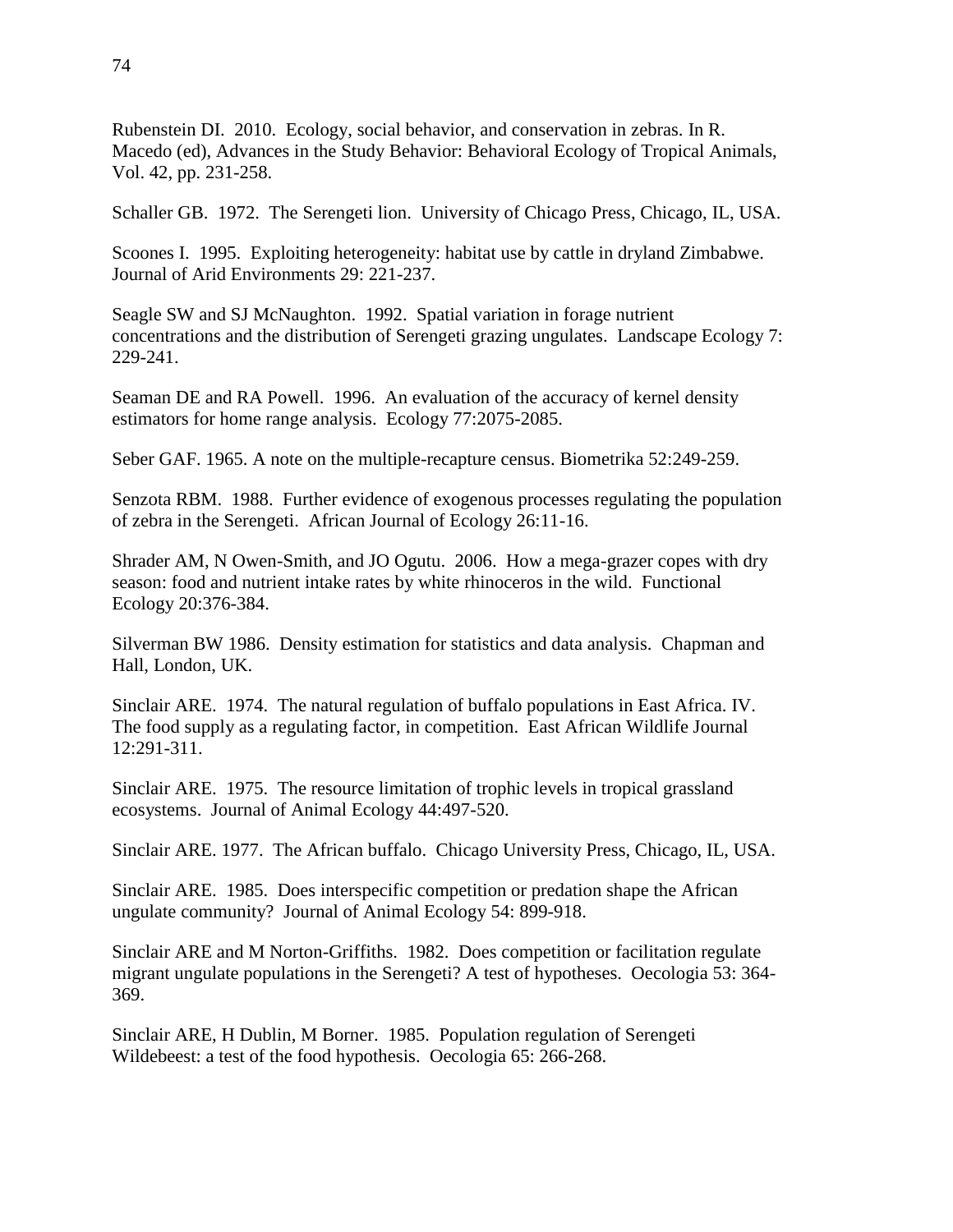Sinclair ARE, SAR Mduma, JC Hopcraft, JM Fryxell, R Hilborn, and S Thirgood. 2007. Long-term ecosystem dynamics in the Serengeti: lessons for conservation. Conservation Biology 21: 580-590.

Slobodkin LB, FE Smith and NG Hairston. 1967. Regulation in terrestrial ecosystems, and the implied balance of nature. American Naturalist 101: 109-124.

Smuts GO. 1978. Interrelations between predators, prey, and their environment. Bioscience 28: 316-320.

Stephens DW and JR Krebs. 1986. Foraging theory. Princeton University Press, Princeton, NJ, USA.

Sundaresan SH, IR Fischhoff, J. Dushoff and DI Rubenstein. 2007a. Network metrics reveal differences in social organization between two fission-fusion species, Grevy's zebra and onager. Oecologia 151:140-149.

Sundaresan SH, IR Fischhoff, and DI Rubenstein. 2007b. Male harassment influences female movements and associations in Grevy's zebra (*Equus grevyi*). Behavioral Ecology 18:860-865.

Sundaresan SR, IR Fischhoff, HM Hartung, P Akilong & DI Rubenstein. 2007c. Habitat choice of Grevy's zebras (Equus grevyi) in Laikipia, Kenya. African Journal of Ecology

Tracy BF and SJ McNaughton. 1995. Elemental analysis of mineral lick soils from the Serengeti National Park, the Konza Prairie and Yellowstone National Park. Ecography 18:91-94.

Turner Jr. JW, IKM Liu, AT Rutberg and JR Kirkpatrick. 1997. Immunocontraception limits foal production in free-roaming feral horses in Nevada. Journal of Wildlife Management 61:873-880.

Van Orsdol KG. 1984. Foraging behaviour and hunting success of lions in Queen Elizabeth National Park, Uganda. African Journal of Ecology 22:79-100.

White GC and KP Burnham. 1999. Program MARK: Survival estimation from populations of marked animals. Bird Study 46:120-138.

White GC and RA Garrott. 1990. Analysis of wildlife radiotracking data. Academic Press, San Diego, CA, USA.

Williams SD. 1998. Grevy's zebra: Ecology in a heterogeneous environment. Ph.D. Thesis. University College London, London.

Williams SD. 2002. Status and action plan for the Grevy's zebra (Equus grevyi). In: Equids: Zebras, Asses, and Horses: Status Survey and Conservation Action Plan. Ed: PD Moehlman. IUCN/SSC Equid Specialist Group. Gland, Switzerland.